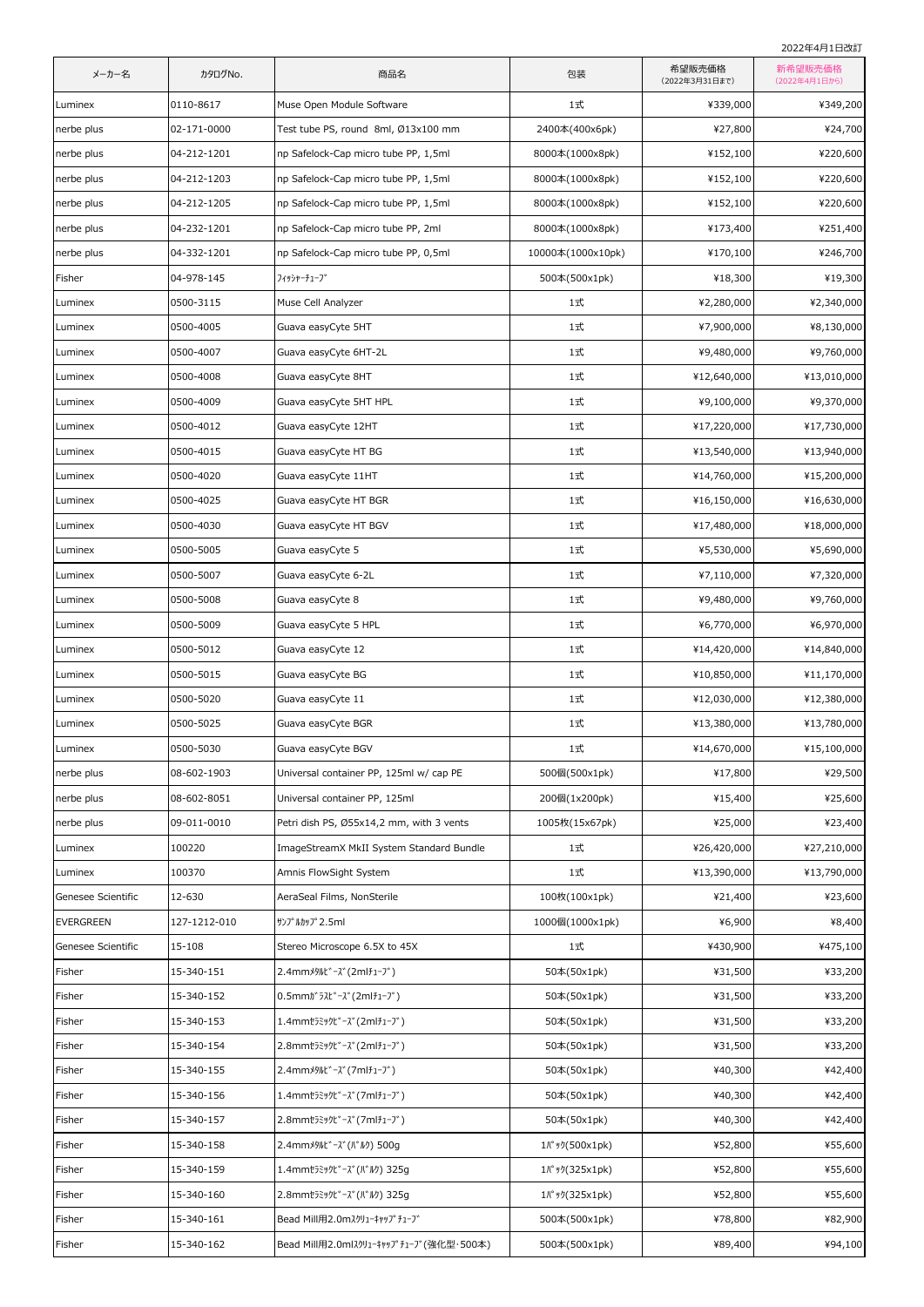| メーカー名              | カタログNo.         | 商品名                                        | 包装                | 希望販売価格<br>(2022年3月31日まで) | 新希望販売価格<br>(2022年4月1日から) |
|--------------------|-----------------|--------------------------------------------|-------------------|--------------------------|--------------------------|
| <b>EVERGREEN</b>   | 178-4469-010    | ビーカーカップ5.0ml PS                            | 1000個             | ¥12,800                  | ¥10,500                  |
| analytikjena (UVP) | 18-0063-01      | LAMP STAND J-138, EL SERIES UV LAMPS       | 1式                | ¥26,000                  | ¥27,000                  |
| Luminex            | 200101          | Amnis Imaging Data Analysis Workstation    | 1式                | ¥1,860,000               | ¥1,190,000               |
| Luminex            | 200111          | HighPower BlueLaser Upgrade 488nm 400mW    | 1式                | ¥3,140,000               | ¥3,230,000               |
| Luminex            | 200119          | UV Excitation Laser - 375 nm 70 mW MkII    | 1式                | ¥5,650,000               | ¥5,810,000               |
| Luminex            | 200121          | Violet Excitation Laser - 405nm 120mW      | 1式                | ¥5,650,000               | ¥5,810,000               |
| Luminex            | 200129          | UV+VioletDual Laser-375nm70mW+405nm175mW   | 1式                | ¥11,290,000              | ¥11,630,000              |
| Luminex            | 200136          | Red Excitation Laser - 642 nm 150 mWMkII   | 1式                | ¥3,300,000               | ¥3,390,000               |
| Luminex            | 200141          | Green ExcitationLaser - 561 nm200 mWMkII   | 1式                | ¥8,630,000               | ¥8,880,000               |
| Luminex            | 200151          | Yellow ExcitationLaser - 592nm300 mWMkII   | 1式                | ¥9,250,000               | ¥9,530,000               |
| Luminex            | 200161          | AutoSampler MkII                           | 1式                | ¥6,120,000               | ¥6,300,000               |
| Luminex            | 200181          | 12 Imaging Channels MkII                   | 1式                | ¥13,330,000              | ¥13,730,000              |
| Luminex            | 200182          | 12 Imaging Channels and EDF                | 1式                | ¥21,640,000              | ¥22,230,000              |
| Luminex            | 200191          | MultiMag - 60X 40X and 20X                 | 1式                | ¥6,120,000               | ¥6,300,000               |
| Luminex            | 200201          | Extended Depth of Field (EDF) MK2          | 1式                | ¥5,610,000               | ¥5,770,000               |
| Luminex            | 200320          | Violet Excitation Laser - 405 nm 100 mW    | 1式                | ¥4,550,000               | ¥4,680,000               |
| Luminex            | 200330          | Red Excitation Laser - 642 nm 100 mW       | 1式                | ¥3,140,000               | ¥3,230,000               |
| Luminex            | 200340          | Green Excitation Laser - 561 nm 50 mW      | 1式                | ¥6,120,000               | ¥6,300,000               |
| Luminex            | 200360          | Autosamper FlowSight                       | 1式                | ¥5,490,000               | ¥5,650,000               |
| Genesee Scientific | 20-258          | Tegosept, 1Kg, Fly Food Preservative       | 1個(1x1pk)         | ¥8,700                   | ¥9,400                   |
| Genesee Scientific | 20-259          | Tegosept,5Kg Fly Fppd Preservative         | 1個(1x1pk)         | ¥41,400                  | ¥44,600                  |
| Genesee Scientific | 20-266          | Tegosept, 25Kg, Fly Food Preservative      | 1個(1x1pk)         | ¥211,000                 | ¥227,900                 |
| Genesee Scientific | 20-271          | Propionic Acid, Sodium Salt                | 1個(1x1pk)         | ¥10,900                  | ¥11,600                  |
| Genesee Scientific | 20-595F8        | Empty 8ml FPLC Columns                     | 3本(3x1pk)         | ¥36,600                  | ¥40,700                  |
| <b>EVERGREEN</b>   | 220-3519-080    | 20ML VIALS                                 | 1000本(1000x1pk)   | ¥20,500                  | ¥26,600                  |
| <b>EVERGREEN</b>   | 222-8081-01F    | EVERGREEN 222-8081-01F 8well Strips 平底     | 1200枚             | ¥63,500                  | ¥84,300                  |
| Genesee Scientific | 22-429          | 1000µl WideBore FilterTip, Racked, sterile | 5000本(100x50rack) | ¥97,500                  | ¥106,500                 |
| <b>EVERGREEN</b>   | 230-1021-020    | プロタイムカップ2.5ml PE                           | 2000個             | ¥6,800                   | ¥8,800                   |
| <b>EVERGREEN</b>   | 230-1689-Y3K    | P TIP 10-200UL UNIV                        | 1000個             | ¥4,600                   | ¥5,900                   |
| <b>LABTURBO</b>    | 24C-LGD480-1000 | LabTurbo24用核酸抽出キット(ゲノムDNA用)                | 1キット(480反応)       | ¥878,000                 | ¥577,000                 |
| <b>LABTURBO</b>    | 24C-LGD480-2000 | LabTurbo24用核酸抽出キット(ゲノムDNA用)                | 1キット(480反応)       | ¥1,492,000               | ¥981,000                 |
| <b>LABTURBO</b>    | 24C-LGD480-300  | LabTurbo24用核酸抽出キット(ゲノムDNA用)                | 1キット(480反応)       | ¥405,000                 | ¥267,000                 |
| LABTURBO           | 24C-LGD480-400  | LabTurbo24用核酸抽出キット(ゲノムDNA用)                | 1キット(480反応)       | ¥473,000                 | ¥311,000                 |
| <b>LABTURBO</b>    | 24C-LGD480-500  | LabTurbo24用核酸抽出キット(ゲノムDNA用)                | 1キット(480反応)       | ¥540,000                 | ¥358,000                 |
| <b>LABTURBO</b>    | 24C-LGD480-600  | LabTurbo24用核酸抽出キット(ゲノムDNA用)                | 1キット(480反応)       | ¥608,000                 | ¥400,000                 |
| <b>LABTURBO</b>    | 24C-LGD480-700  | LabTurbo24用核酸抽出キット(ゲノムDNA用)                | 1キット(480反応)       | ¥675,000                 | ¥444,000                 |
| <b>LABTURBO</b>    | 24C-LGD480-800  | LabTurbo24用核酸抽出キット(ゲノムDNA用)                | 1キット(480反応)       | ¥743,000                 | ¥489,000                 |
| <b>LABTURBO</b>    | 24C-LGD480-900  | LabTurbo24用核酸抽出キット(ゲノムDNA用)                | 1キット(480反応)       | ¥810,000                 | ¥533,000                 |
| <b>LABTURBO</b>    | 24C-LVN480-1000 | LabTurbo24用核酸抽出キット(ウイルスDNA用)               | 1キット(480反応)       | ¥1,081,000               | ¥711,000                 |
| <b>LABTURBO</b>    | 24C-LVN480-300  | LabTurbo24用核酸抽出キット(ウイルスDNA用)               | 1キット(480反応)       | ¥490,000                 | ¥322,000                 |
| <b>LABTURBO</b>    | 24C-LVN480-400  | LabTurbo24用核酸抽出キット(ウイルスDNA用)               | 1キット(480反応)       | ¥574,000                 | ¥378,000                 |
| LABTURBO           | 24C-LVN480-500  | LabTurbo24用核酸抽出キット(ウイルスDNA用)               | 1キット(480反応)       | ¥658,000                 | ¥433,000                 |
| <b>LABTURBO</b>    | 24C-LVN480-600  | LabTurbo24用核酸抽出キット(ウイルスDNA用)               | 1キット(480反応)       | ¥743,000                 | ¥489,000                 |
| <b>LABTURBO</b>    | 24C-LVN480-700  | LabTurbo24用核酸抽出キット(ウイルスDNA用)               | 1キット(480反応)       | ¥827,000                 | ¥544,000                 |
| <b>LABTURBO</b>    | 24C-LVN480-800  | LabTurbo24用核酸抽出キット(ウイルスDNA用)               | 1キット(480反応)       | ¥912,000                 | ¥600,000                 |
| <b>LABTURBO</b>    | 24C-LVN480-900  | LabTurbo24用核酸抽出キット(ウイルスDNA用)               | 1キット(480反応)       | ¥996,000                 | ¥655,000                 |
| LABTURBO           | 24C-LVX480-1000 | LabTurbo24用核酸抽出キット(ウイルスDNA/RNA用)           | 1キット(480反応)       | ¥1,135,000               | ¥746,000                 |
| LABTURBO           | 24C-LVX480-2000 | LabTurbo24用核酸抽出キット(ウイルスDNA/RNA用)           | 1キット(480反応)       | ¥2,021,000               | ¥1,329,000               |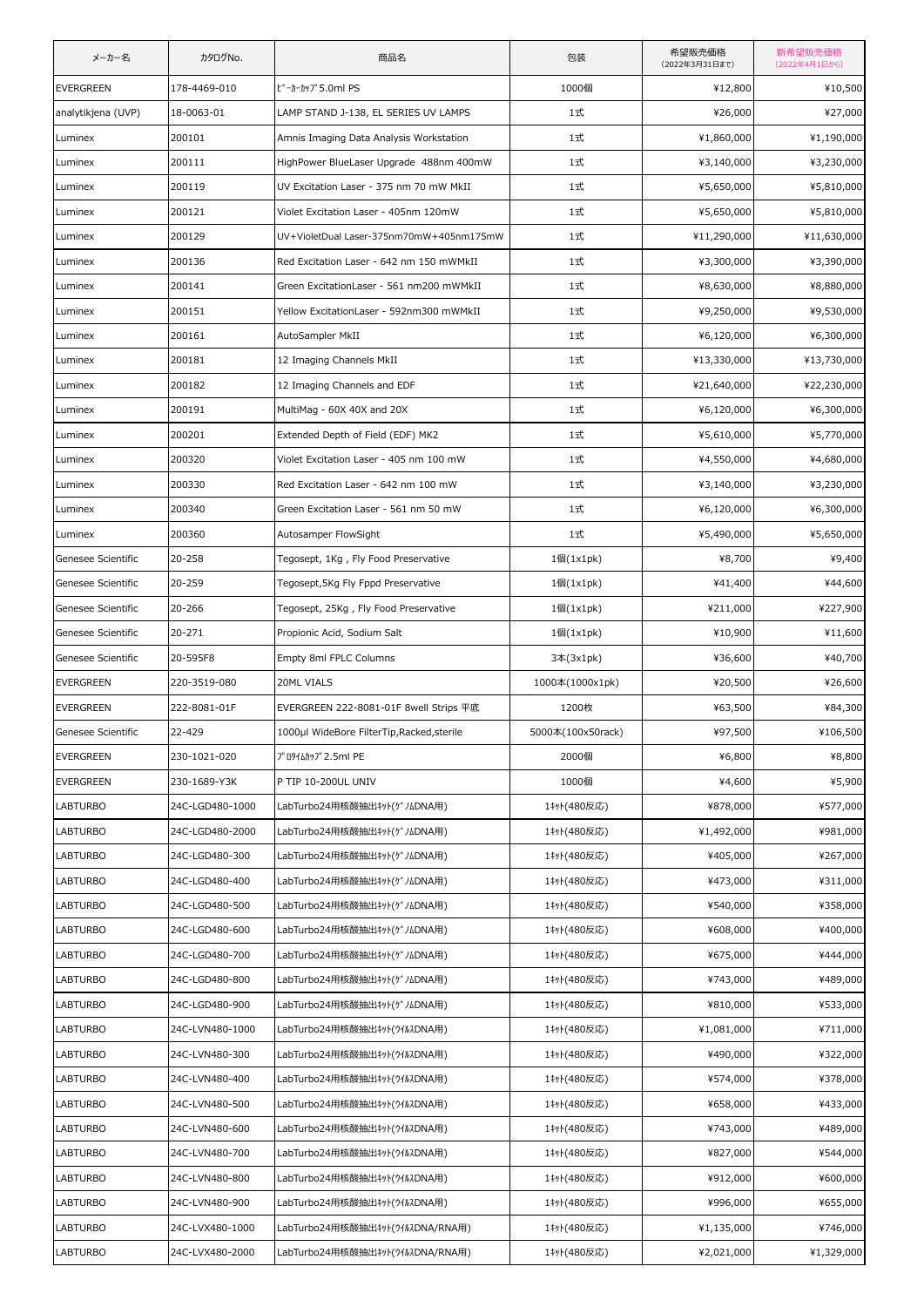| メーカー名              | カタログNo.        | 商品名                                               | 包装                                 | 希望販売価格<br>(2022年3月31日まで) | 新希望販売価格<br>(2022年4月1日から) |
|--------------------|----------------|---------------------------------------------------|------------------------------------|--------------------------|--------------------------|
| <b>LABTURBO</b>    | 24C-LVX480-300 | LabTurbo24用核酸抽出キット(ウイルスDNA/RNA用)                  | 1キット(480反応)                        | ¥514,000                 | ¥338,000                 |
| <b>LABTURBO</b>    | 24C-LVX480-500 | LabTurbo24用核酸抽出キット(ウイルスDNA/RNA用)                  | 1キット(480反応)                        | ¥691,000                 | ¥455,000                 |
| Genesee Scientific | 27-325         | Rack for Deep Well Plates, 36-Place               | 1個(1x1pk)                          | ¥44,900                  | ¥21,400                  |
| <b>EVERGREEN</b>   | 290-8171-01F   | 8well strips 平底 未滅菌                               | 1000枚                              | ¥25,200                  | ¥32,500                  |
| <b>EVERGREEN</b>   | 300-2912-Y20   | STPR CAP FOR 12MM TUBE                            | 1000個(1000x1pk)                    | ¥4,800                   | ¥6,100                   |
| <b>EVERGREEN</b>   | 300-2916-020   | STPR CAP FOR 16MM TUBE                            | 1000個(1000x1pk)                    | ¥6,200                   | ¥8,100                   |
| <b>EVERGREEN</b>   | 300-2916-R20   | テストチューブ用キャップ16mm                                  | 1000個                              | ¥6,100                   | ¥8,000                   |
| Genesee Scientific | 30-100         | Autoradiogaphy Film 5x7, Blue                     | 100枚(100x1pk)                      | ¥20,700                  | ¥23,600                  |
| Genesee Scientific | $30 - 101$     | Autoradiography Film 8x10, Blue                   | 100枚(100x1pk)                      | ¥26,300                  | ¥29,100                  |
| Genesee Scientific | 30-102         | Autoradiography Film 10x12, Blue                  | 100枚(100x1pk)                      | ¥36,900                  | ¥42,100                  |
| Genesee Scientific | 32-103         | Petri Dishes, 35 x 10mm                           | 500枚(10x50pk)                      | ¥21,200                  | ¥15,200                  |
| Genesee Scientific | 32-106         | Petri Dishes 150 x 15mm                           | 100枚(5x20pk)                       | ¥17,300                  | ¥19,100                  |
| Genesee Scientific | 32-107         | Petri Dish, 100x15 Stackable                      | 500枚(25x20pk)                      | ¥28,500                  | ¥31,500                  |
| Genesee Scientific | 32-111         | ショウジョウバエ用バイアルチューブ細型,K-レジン製 トレイ入                   | 500本(500x1pk)                      | ¥21,600                  | ¥22,400                  |
| Genesee Scientific | 32-113         | ショウジョウバエ用バイアルチューブ細型,ポリプロピレン製 トレイ入                 | 500本(500x1pk)                      | ¥15,300                  | ¥16,100                  |
| Genesee Scientific | 32-113RL       | 細型バイアルチューブ 詰替タイプ(PP)                              | 500本(100x5tray)                    | ¥14,500                  | ¥15,400                  |
| Genesee Scientific | $32 - 114$     | ショウジョウバエ用バイアルチューブ広口,ポリプロピレン製 トレイ入                 | 500本(500x1pk)                      | ¥15,300                  | ¥16,400                  |
| Genesee Scientific | 32-118         | ショウジョウバエ用バイアルチューブ細型,K-レジン製 バルク                    | 500本(500x1pk)                      | ¥17,500                  | ¥18,400                  |
| Genesee Scientific | 32-121         | ショウジョウバエ用バイアルチューブ広口,ポリプロピレン製 バルク                  | 500本(500x1pk)                      | ¥13,400                  | ¥14,400                  |
| Genesee Scientific | 32-124         | <b>Dtrays Only Narrow</b>                         | 50個(50x1pk)                        | ¥12,300                  | ¥13,500                  |
| Genesee Scientific | 32-126         | Dividers Only, Narrow / 10.5, 50 Dividers/Unit    | 50枚(50x1pk)                        | ¥14,400                  | ¥16,400                  |
| Genesee Scientific | 32-128         | Narrow Vial Partitions                            | 114枚(114x1pk)                      | ¥36,700                  | ¥41,900                  |
| analytikjena (UVP) | 34-0006-01     | UV放電管 8W/365nm                                    | $1\text{\AA}(1\times1\textrm{pk})$ | ¥4,600                   | ¥4,800                   |
| analytikjena (UVP) | 34-0007-01     | UV放電管 8W/254nm                                    | $1$ 本 $(1x1pk)$                    | ¥7,300                   | ¥7,500                   |
| analytikjena (UVP) | 34-0042-01     | UV放電管 8W/302nm                                    | $1$ 本 $(1x1pk)$                    | ¥6,300                   | ¥6,400                   |
| analytikjena (UVP) | 34-0056-01     | 放電管 8W/白色                                         | $1$ 本 $(1x1pk)$                    | ¥7,600                   | ¥7,800                   |
| analytikjena (UVP) | 34-0060-01     | UV放電管 25W/365nm                                   | $1$ 本 $(1x1pk)$                    | ¥7,100                   | ¥7,300                   |
| analytikjena (UVP) | 34-0073-01     | UV放電管 25W/254nm                                   | $1$ 本 $(1x1pk)$                    | ¥8,900                   | ¥9,200                   |
| analytikjena (UVP) | 38-0191-01     | White Light CJ° V-121x26cm                        | 1個(1x1pk)                          | ¥60,000                  | ¥62,000                  |
| analytikjena (UVP) | 38-0191-02     | White Light CJ°V-120x40cm                         | $1$ 個 $(1x1pk)$                    | ¥75,000                  | ¥78,000                  |
| analytikjena (UVP) | 38-0191-04     | VISI-WHITE? CONVERTER PLATE, 25x26cm              | 1式                                 | ¥74,000                  | ¥76,000                  |
| analytikjena (UVP) | 38-0200-01     | VISI-BLUE? CONVERTER PLATE 21x26cm                | 1式                                 | ¥74,000                  | ¥77,000                  |
| analytikjena (UVP) | 38-0200-02     | VISI-BLUE? CONVERTER PLATE 20x40cm                | 1式                                 | ¥96,000                  | ¥99,000                  |
| analytikjena (UVP) | 38-0219-01     | Doc-It, SYBR Green用フィルター                          | 1個(1x1pk)                          | ¥55,000                  | ¥57,000                  |
| analytikjena (UVP) | 38-0242-01     | GFP用コンバートプレート21x26cm                              | 1個(1x1pk)                          | ¥98,000                  | ¥110,000                 |
| analytikjena (UVP) | 38-0325-01     | UV-TO-UV CONVERTER PLATE 25x26cm                  | 1式                                 | ¥150,000                 | ¥160,000                 |
| analytikjena (UVP) | 38-0428-01     | VISI-WHITE CONVERTER PLATE 25x26cm                | 1個(1x1pk)                          | ¥74,000                  | ¥76,000                  |
| TPP                | 391243         | 3-B ティッシュチューブ フィルターキャップ 30×105mm                  | 50本(1x50pk)                        | ¥23,500                  | ¥27,800                  |
| TPP                | 394001         | 3-B プラスチックピペット 1ml                                | 240本(8x30pk)                       | ¥19,100                  | ¥27,100                  |
| <b>TPP</b>         | 394002         | 3-B プラスチックピペット 2ml                                | 200本(8x25pk)                       | ¥16,900                  | ¥23,800                  |
| Luminex            | 4000-0040      | Guava ViaCountR Reagent (100 tests)               | 1‡y}(40mL)                         | ¥26,300                  | ¥27,100                  |
| Luminex            | 4000-0041      | Guava ViaCount Reagent (600 tests)                | 1‡yト(240mL)                        | ¥138,800                 | ¥143,000                 |
| Luminex            | 4000-0061      | Guava Express 7-AAD Reagent                       | 1# (200tests)                      | ¥25,400                  | ¥26,200                  |
| <b>EVERGREEN</b>   | 401-5712-00Z   | MICROSCOPE COVER SLIPS                            | 1000枚(100x10pk)                    | ¥5,900                   | ¥7,600                   |
| Luminex            | 4200-0140      | Guava Instrument Cleaning Fluid (ICF) (100 mL) fo | 1‡yト(100mL)                        | ¥5,300                   | ¥5,500                   |
| Luminex            | 4500-0020      | Guava Check Kit                                   | 1# (100tests)                      | ¥32,800                  | ¥33,800                  |
| Luminex            | 4500-0025      | Guava Easy Check Kit (Guava easyCyte HT Systems)  | 1# (100 tests)                     | ¥41,000                  | ¥42,300                  |
| Luminex            | 4500-0110      | Guava ViaCount Flex Reagent for Challenge Samples | 1# (100 tests)                     | ¥32,800                  | ¥33,800                  |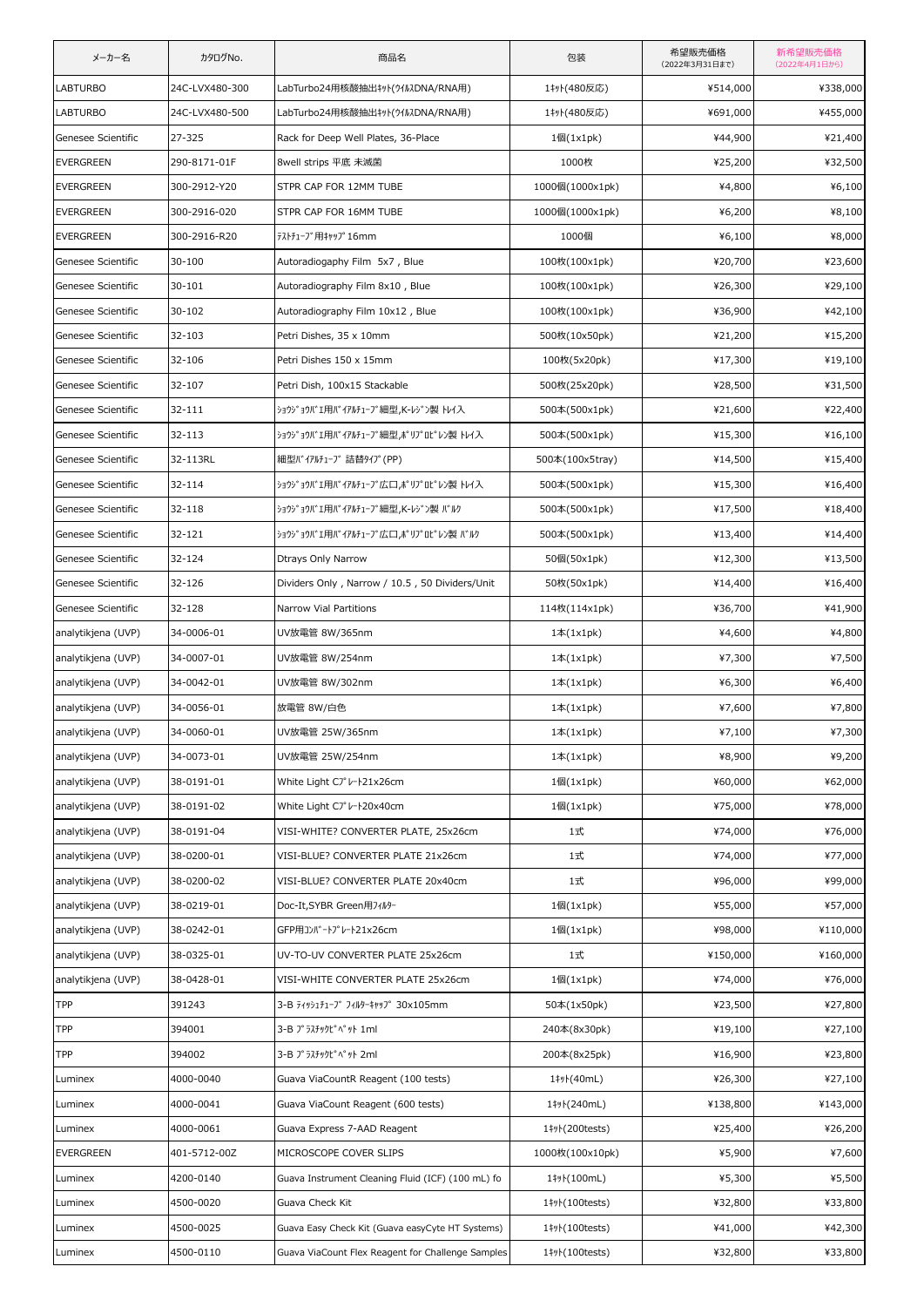| メーカー名              | カタログNo.    | 商品名                                                 | 包装                   | 希望販売価格<br>(2022年3月31日まで) | 新希望販売価格<br>(2022年4月1日から) |
|--------------------|------------|-----------------------------------------------------|----------------------|--------------------------|--------------------------|
| Luminex            | 4500-0220  | Guava Cell Cycle Reagent (100 tests)                | 1#y}(100tests)       | ¥18,900                  | ¥19,500                  |
| Luminex            | 4500-0450  | GuavaR Nexin Reagent (100 tests)                    | 1# (100 tests)       | ¥53,300                  | ¥54,900                  |
| Luminex            | 4500-0455  | GuavaR Nexin Reagent (500 tests)                    | 1# F (500 tests)     | ¥251,500                 | ¥259,100                 |
| Genesee Scientific | 46-100     | Porous Plastic Sheet                                | 1枚(1x1pk)            | ¥3,800                   | ¥4,200                   |
| Luminex            | 4700-0050  | Guava ViaCountR Cell Dispersal Reagent (100 tests)  | 1# 100 tests)        | ¥22,700                  | ¥23,400                  |
| Luminex            | 4700-0060  | Guava ViaCountR Flex Reagent for Challenge Samples  | 1# (500 tests)       | ¥112,800                 | ¥116,200                 |
| Genesee Scientific | 49-101     | 太型バイアルチューブ用キャップ                                     | 1000個(1000x1pk)      | ¥16,500                  | ¥17,400                  |
| Genesee Scientific | 49-102     | 細型バイアルチューブ用キャップ                                     | 1000個(1000x1pk)      | ¥14,900                  | ¥15,700                  |
| Genesee Scientific | 49-103     | <b>ガラスバイアルキャップ</b>                                  | 1000個(1000x1pk)      | ¥14,900                  | ¥15,700                  |
| Genesee Scientific | 51-102W    | Cotton Balls, Extra Large                           | 2000個(2000x1pk)      | ¥27,100                  | ¥28,500                  |
| Genesee Scientific | 53-100     | Cheesecloth, Grade 50                               | 1式                   | ¥21,100                  | ¥22,600                  |
| Genesee Scientific | 54-104     | Blowgun                                             | 1個(1x1pk)            | ¥16,300                  | ¥18,200                  |
| Genesee Scientific | 54-119N    | Luer-Lock Adapter                                   | 1個(1x1pk)            | ¥1,400                   | ¥1,500                   |
| Genesee Scientific | $57 - 107$ | Mesh, Nitex Nylon 250um, 40 Roll                    | 1巻(1x1pk)            | ¥14,200                  | ¥12,500                  |
| Genesee Scientific | 59-100     | Embryo Collection Cage-Small                        | 4個(4x1pk)            | ¥12,400                  | ¥14,000                  |
| Genesee Scientific | 59-101     | Embryo Collection Cage-Large                        | 4個(4x1pk)            | ¥20,400                  | ¥23,000                  |
| Genesee Scientific | 59-102     | Small Replacement Caps                              | 8個(8x1pk)            | ¥2,600                   | ¥2,900                   |
| Genesee Scientific | 59-103     | Large Replacement Caps, Fits Large Cage (59-101)    | 8個(8x1pk)            | ¥3,400                   | ¥3,800                   |
| Genesee Scientific | 59-105     | Embryo Collection Cage-Mini                         | 4個(4x1pk)            | ¥9,500                   | ¥10,700                  |
| Genesee Scientific | 59-106     | Mini Replacement End Caps , Fits Mini Cage (59-105) | 8個(8x1pk)            | ¥3,100                   | ¥3,500                   |
| Genesee Scientific | 59-114     | FlyStuff Flypad                                     | 1個(1x1pk)            | ¥28,900                  | ¥32,600                  |
| Genesee Scientific | 59-116     | Population Cage, Small, 9 Diameter x 14.4 Length    | $1$ 個 $(1x1pk)$      | ¥151,500                 | ¥124,900                 |
| Genesee Scientific | 59-119     | FlyStuff Flypad Large                               | 1個(1x1pk)            | ¥31,300                  | ¥33,500                  |
| Genesee Scientific | 59-120     | FlyStuff Flypad Large Frame, White Acrylic          | 1個(1x1pk)            | ¥8,300                   | ¥8,900                   |
| Genesee Scientific | 59-121     | FlyStuff Foot Valve                                 | $1$ 個 $(1x1pk)$      | ¥30,000                  | ¥33,100                  |
| Genesee Scientific | 59-121C    | FlyStuff Foot Valve CompleteS                       | 1式                   | ¥90,500                  | ¥100,100                 |
| Genesee Scientific | 59-121CU   | Complete w/U1timate Flypad                          | 1式                   | ¥117,800                 | ¥130,400                 |
| Genesee Scientific | 59-130     | Mite Splay, 975ml                                   | $1$ 本 $(1x1pk)$      | ¥3,800                   | ¥4,200                   |
| Genesee Scientific | 59-130R    | Mite Spray Refill, 975ml, 975ml/Unit                | $1$ 本 $(1x1pk)$      | ¥2,700                   | ¥3,000                   |
| Genesee Scientific | 59-131     | Halocarbon 700 Oil                                  | 1個(1x1pk)            | ¥22,300                  | ¥25,600                  |
| Genesee Scientific | 59-152     | Barbed Tubing Adapter                               | 1個(1x1pk)            | ¥1,300                   | ¥1,400                   |
| Genesee Scientific | 59-165     | Geneseal for Wide Vials, Adhesive Film              | 1巻(1x1pk)            | ¥34,800                  | ¥39,600                  |
| Genesee Scientific | 59-166     | Geneseal for Narrow Vials, Adhesive Fil             | 1巻(1x1pk)            | ¥31,300                  | ¥35,600                  |
| Genesee Scientific | 59-168     | Droso-filler                                        | 1個(1x1pk)            | ¥819,100                 | ¥935,800                 |
| Genesee Scientific | 59-168T    | Replacement plate for the narrow vial Droso-Filler  | 1個(1x1pk)            | ¥112,600                 | ¥128,000                 |
| Genesee Scientific | 59-177     | Replacement springs for any Droso-Filler            | 10個(10x1pk)          | ¥16,200                  | ¥16,600                  |
| Genesee Scientific | 59-180     | CO2 Bubbler Kit,500ml                               | 1式                   | ¥14,600                  | ¥16,400                  |
| Genesee Scientific | 59-182     | CO2ポンプキット一式 ,2000mL, #10ラバーストッパー                    | 1式                   | ¥14,600                  | ¥15,600                  |
| Genesee Scientific | 59-199     | Ultimate Flypad Add'l Pads                          | 5枚(5x1pk)            | ¥13,900                  | ¥14,900                  |
| Genesee Scientific | 59-199B    | Ultimate Flypad Add Pads                            | 5枚(5x1pk)            | ¥15,500                  | ¥16,500                  |
| Genesee Scientific | 59-1M30P   | 99.95% Pt Wire, 30 Gauge, Bulk                      | 1個(1x1pk)            | ¥55,100                  | ¥61,900                  |
| Genesee Scientific | 59-1M30PI  | 90/10% Pt/Ir Wire, 30 Gauge, Bulk                   | 1個(1x1pk)            | ¥40,800                  | ¥45,900                  |
| Genesee Scientific | 59-1M32P   | 99.95% Pt Wire, 32 Gauge, Bulk                      | 1個(1x1pk)            | ¥53,500                  | ¥60,100                  |
| Genesee Scientific | 59-204     | Flypushing Brush                                    | 3本(3x1pk)            | ¥22,100                  | ¥23,600                  |
| Genesee Scientific | 59-30P6    | WormStuff Worm Pick Tips                            | $6\text{\AA}(6x1pk)$ | ¥32,700                  | ¥36,700                  |
| Genesee Scientific | 59-30PI36  | WormStuff Worm Pick Tips                            | 36本(36x1pk)          | ¥157,100                 | ¥176,700                 |
| Genesee Scientific | 59-30PI6   | WormStuff Worm Pick Tips (6)                        | 6本(6x1pk)            | ¥32,600                  | ¥36,700                  |
| Genesee Scientific | 59-32P36   | WormStuff Worm Pick Tips (36)                       | 36本(36x1pk)          | ¥157,100                 | ¥176,700                 |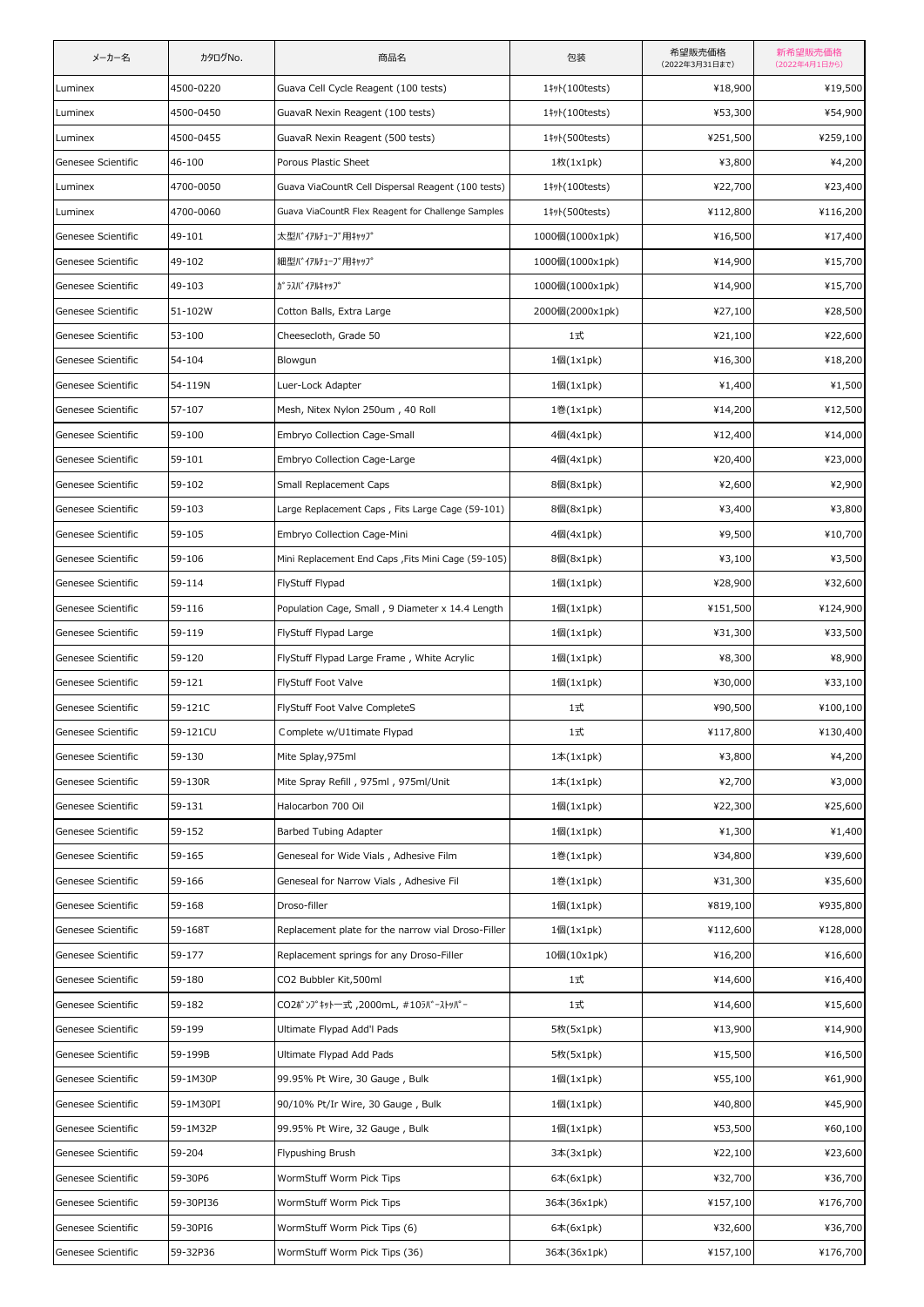| メーカー名                   | カタログNo.        | 商品名                                     | 包装              | 希望販売価格<br>(2022年3月31日まで) | 新希望販売価格<br>(2022年4月1日から) |
|-------------------------|----------------|-----------------------------------------|-----------------|--------------------------|--------------------------|
| Genesee Scientific      | 59-32P6        | WormStuff Worm Pick Tips (6)            | 6本(6x1pk)       | ¥32,600                  | ¥36,700                  |
| Genesee Scientific      | 59-500         | Dual LED Gooseneck, Variable Intensity  | 1式              | ¥87,000                  | ¥95,900                  |
| Genesee Scientific      | 59-501         | FlyScope Base, 30mm Diameter            | 1式              | ¥61,000                  | ¥67,200                  |
| Genesee Scientific      | 59-502         | Flystuff Microscope, Binocular          | 1式              | ¥371,200                 | ¥409,300                 |
| Genesee Scientific      | 62-100         | Cornmeal (5kg)                          | 1個(1x1pk)       | ¥7,100                   | ¥7,700                   |
| Genesee Scientific      | 62-101         | Yellow Cornmeal Now 13% More Free       | 1袋(1x1pk)       | ¥13,400                  | ¥14,700                  |
| Genesee Scientific      | 62-106         | Inactive Dry Yeast                      | $1$ 個 $(1x1pk)$ | ¥24,200                  | ¥26,000                  |
| Genesee Scientific      | 62-107         | Inactive Dry Yeast, Nutritional Flake   | 1個(1x1pk)       | ¥45,200                  | ¥49,600                  |
| Genesee Scientific      | 62-108         | Inactive Dry Yeast, Nutritional Flake   | 1個(1x1pk)       | ¥90,500                  | ¥97,600                  |
| Genesee Scientific      | 62-109         | Corn Syrup Solids, 22.68Kg (50lbs)/Unit | $1$ 個 $(1x1pk)$ | ¥33,000                  | ¥34,700                  |
| Genesee Scientific      | 62-111         | Malt Extract, Light, 3lbs/Unit          | 1個(1x1pk)       | ¥6,200                   | ¥6,700                   |
| Genesee Scientific      | 62-112         | Sucrose, Granulated, 50lbs/Unit         | 1個(1x1pk)       | ¥18,200                  | ¥19,700                  |
| Genesee Scientific      | 62-115         | NutrisoyRSoy Flour 10Kg                 | 1袋(1x1pk)       | ¥16,700                  | ¥14,700                  |
| Genesee Scientific      | 62-116         | NutriSoy, Research Grade, 22.7Kg        | 1袋(1x1pk)       | ¥23,900                  | ¥25,900                  |
| Genesee Scientific      | 62-117         | Molassess,1 Gallon(3.78L)               | 1個(1x1pk)       | ¥8,300                   | ¥9,000                   |
| Genesee Scientific      | 62-118         | Molasses, 5 Gallons (18.93L)            | $1$ 個 $(1x1pk)$ | ¥40,900                  | ¥43,000                  |
| Genesee Scientific      | 64-100         | #10 Rubber Bands, 1Lb Box               | 5300本(5300x1pk) | ¥2,500                   | ¥2,700                   |
| Genesee Scientific      | 64-101         | #30 Rubber Bands, 1Lb Box               | 1770本(1770x1pk) | ¥2,500                   | ¥2,700                   |
| Genesee Scientific      | 64-102         | #33 Rubber Bands, 1 Lb Box              | 970本(970x1pk)   | ¥2,500                   | ¥2,700                   |
| Genesee Scientific      | 66-103         | Drosophila Agar, Type II 100Mesh        | 1箱(1x1pk)       | ¥95,100                  | ¥100,700                 |
| Genesee Scientific      | 66-104         | Drosophila Agar, Type II, 100 Mesh      | 1箱(1x1pk)       | ¥181,500                 | ¥192,200                 |
| Genesee Scientific      | 66-105         | Drosophila Agar, Type II, 100 Mesh      | 1箱(1x1pk)       | ¥418,900                 | ¥443,700                 |
| Genesee Scientific      | 66-111         | Drosophila Agar, Type II, 100 Mesh      | 1箱(1x1pk)       | ¥809,600                 | ¥857,600                 |
| Genesee Scientific      | 66-112         | Nutri-Fly BF, Makes 1L                  | 10本(1Lx10)      | ¥20,100                  | ¥21,300                  |
| Genesee Scientific      | 66-113         | Nutri-Fly BF Makes 10L                  | 10本(10Lx10)     | ¥100,500                 | ¥106,300                 |
| Genesee Scientific      | 66-114         | Nutri-Fly MF, Makes 10L, Molasses       | 10本(10Lx10pk)   | ¥107,400                 | ¥106,300                 |
| Genesee Scientific      | 66-115         | Nutri-Fly GF, Makes 1L                  | 10本(1Lx10)      | ¥25,200                  | ¥26,600                  |
| Genesee Scientific      | 66-116         | Nutri-Fly EF, Makes 1L                  | 10本(1Lx10)      | ¥21,500                  | ¥21,300                  |
| Genesee Scientific      | 66-121         | Superbulk Nutri-Fly BF, Makes 100L      | 1本(100Lx1pk)    | ¥73,600                  | ¥77,900                  |
| Genesee Scientific      | 66-123         | Superbulk Nutri-Fly MF, Makes 100L      | 1本(100Lx1pk)    | ¥103,000                 | ¥109,100                 |
| Luminex                 | 8000-1998      | IQ-OQ Easycyte System On Site           | 1式              | ¥406,100                 | ¥418,300                 |
| <b>BMBio</b>            | 801-02G        | 【終】コレクションプレート グリーン                      | 15ック            | ¥700                     | ¥600                     |
| analytikjena (Biometra) | 844-00520-0    | q Tower3用フィルターモジュール 1                   | 1式              | ¥200,000                 | ¥250,000                 |
| analytikjena (Biometra) | 844-00521-0    | g Tower3用フィルターモジュール 2                   | 1式              | ¥200,000                 | ¥250,000                 |
| analytikjena (Biometra) | 844-00522-0    | q Tower3用フィルターモジュール 3                   | 1式              | ¥200,000                 | ¥250,000                 |
| analytikjena (Biometra) | 844-00523-0    | q Tower3用フィルターモジュール 4                   | 1式              | ¥200,000                 | ¥250,000                 |
| analytikjena (Biometra) | 844-00524-0    | q Tower3用フィルターモジュール 5                   | 1式              | ¥200,000                 | ¥250,000                 |
| analytikjena (Biometra) | 844-00525-0    | q Tower3用フィルターモジュール 6                   | 1式              | ¥200,000                 | ¥250,000                 |
| analytikjena (Biometra) | 844-00526-0    | qTower3用FRETフィルターモジュール 1                | 1式              | ¥200,000                 | ¥250,000                 |
| analytikjena (Biometra) | 844-00527-0    | q Tower3用FRETフィルターモジュール 2               | 1式              | ¥200,000                 | ¥250,000                 |
| analytikjena (Biometra) | 844-00528-0    | q Tower3用FRETフィルターモジュール 3               | 1式              | ¥200,000                 | ¥250,000                 |
| analytikjena (Biometra) | 844-00529-0    | qTower3用FRETフィルターモジュール 4                | 1式              | ¥200,000                 | ¥250,000                 |
| analytikjena (Biometra) | 844-00530-0    | q Tower3用フィルターモジュール プロテイン 1             | 1式              | ¥200,000                 | ¥250,000                 |
| analytikjena (Biometra) | 844-00531-0    | FRET module 5 for qTOWER 2 or qTOWER3   | 1式              | ¥200,000                 | ¥250,000                 |
| analytikjena (Biometra) | 844-00558-5    | qTOWER3 84, 110V                        | 1式              | ¥3,900,000               | ¥4,800,000               |
| analytikjena (Biometra) | 844-00559-5    | qTOWER3 84 G, 110V                      | 1式              | ¥3,900,000               | ¥4,800,000               |
| analytikjena (Biometra) | 845-00020-2    | InnuPureR C16 touch                     | 1式              | ¥3,000,000               | ¥3,500,000               |
| analytikjena (Biometra) | 845-AS-1200100 | innuMIX qPCR MasterMix Probe(100)       | 1式              | ¥9,800                   | ¥8,000                   |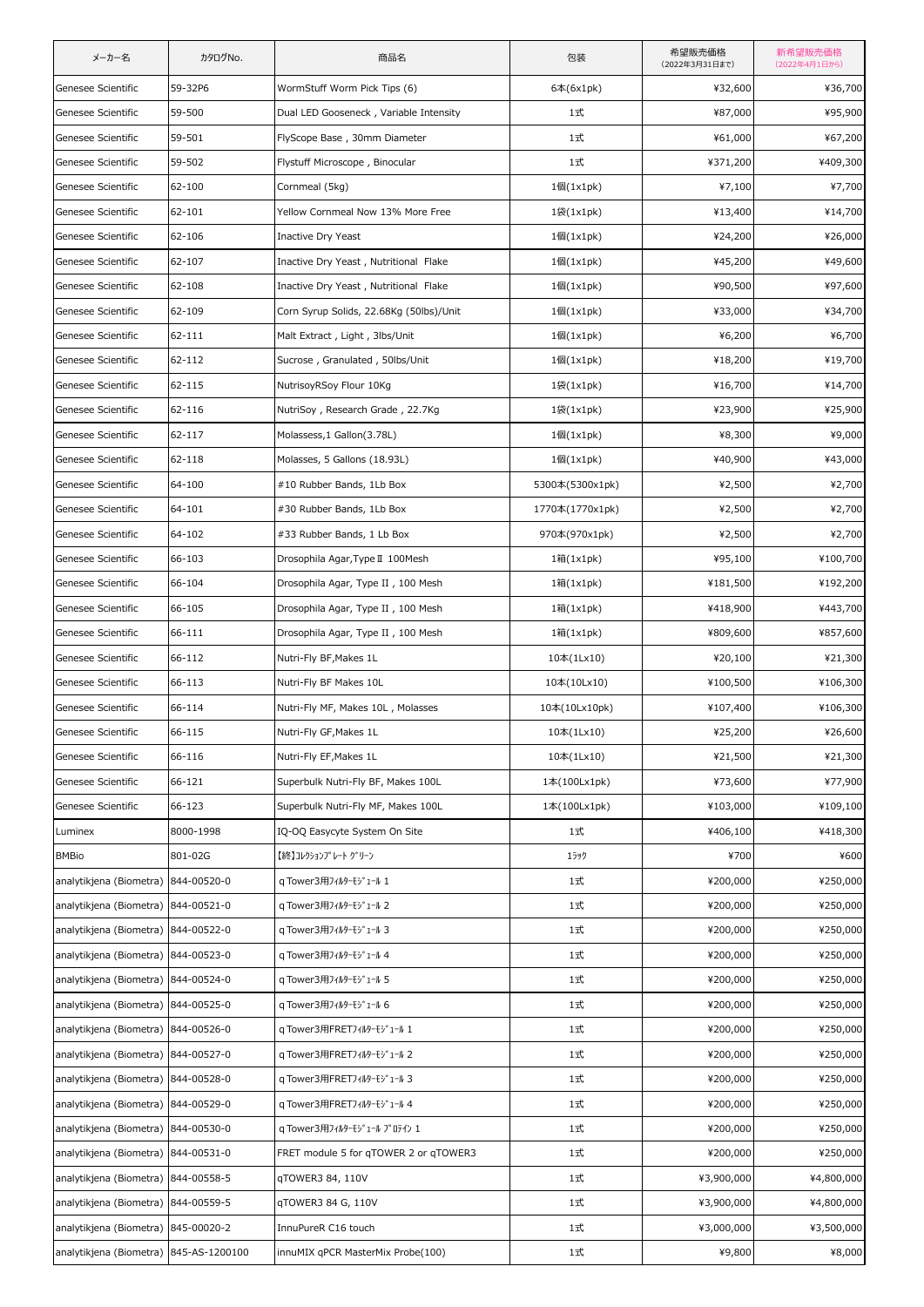| メーカー名                                   | カタログNo.         | 商品名                                      | 包装 | 希望販売価格<br>(2022年3月31日まで) | 新希望販売価格<br>(2022年4月1日から) |
|-----------------------------------------|-----------------|------------------------------------------|----|--------------------------|--------------------------|
| analytikjena (Biometra) 845-AS-1200200  |                 | innuMIX qPCR MasterMix Probe(200)        | 1式 | ¥18,000                  | ¥11,000                  |
| analytikjena (Biometra)                 | 845-AS-1201000  | innuMIX qPCR MasterMix Probe(1000)       | 1式 | ¥89,000                  | ¥47,000                  |
| analytikjena (Biometra) 845-AS-1310100  |                 | innuMIX qPCR SyGreen Sensitive(100)      | 1式 | ¥30,000                  | ¥29,000                  |
| analytikjena (Biometra)                 | 845-AS-1310200  | innuMIX qPCR SyGreen Sensitive(200)      | 1式 | ¥57,000                  | ¥43,000                  |
| analytikjena (Biometra)                 | 845-AS-1310500  | innuMIX qPCR SyGreen Sensitive(500)      | 1式 | ¥130,000                 | ¥107,000                 |
| analytikjena (Biometra) 845-AS-1320100  |                 | innuMIX gPCR DSGreen Standard(100)       | 1式 | ¥12,000                  | ¥15,000                  |
| analytikjena (Biometra)                 | 845-AS-1320200  | innuMIX qPCR DSGreen Standard(200)       | 1式 | ¥22,000                  | ¥25,000                  |
| analytikjena (Biometra)                 | 845-AS-1320500  | innuMIX qPCR DSGreen Standard(500)       | 1式 | ¥53,000                  | ¥54,000                  |
| analytikjena (Biometra) 845-AS-1900200  |                 | innuDRY qPCR MasterMix Probe(200)        | 1式 | ¥19,800                  | ¥29,000                  |
| analytikjena (Biometra)                 | 845-AS-2100100  | innuDRY Standard PCR MasterMix(100)      | 1式 | ¥6,800                   | ¥14,000                  |
| analytikjena (Biometra) 845-AS-2100200  |                 | innuDRY Standard PCR MasterMix(200)      | 1式 | ¥12,800                  | ¥25,000                  |
| analytikjena (Biometra) 845-ASP-1208016 |                 | smart Blood DNA Midi prep(a)(16 8/plate) | 1式 | ¥21,500                  | ¥24,000                  |
| analytikjena (Biometra) 845-ASP-1208096 |                 | smart Blood DNA Midi prep(a)(96 8/plate) | 1式 | ¥100,000                 | ¥114,000                 |
| analytikjena (Biometra)                 | 845-ASP-2008016 | smart DNA prep (a) (16 8/plate)          | 1式 | ¥21,500                  | ¥24,000                  |
| analytikjena (Biometra) 845-ASP-2008096 |                 | smart DNA prep (a) (96 8/plate)          | 1式 | ¥100,000                 | ¥114,000                 |
| analytikjena (Biometra) 845-ASP-2096096 |                 | smart DNA prep (a) (5x96)                | 1式 | ¥369,000                 | ¥92,000                  |
| analytikjena (Biometra) 845-ASP-3008016 |                 | smart Blood DNA Midi Direct prep (a) 8/p | 1式 | ¥21,500                  | ¥24,000                  |
| analytikjena (Biometra)                 | 845-ASP-3008096 | smart Blood DNA Midi Direct prep (a) 8/p | 1式 | ¥100,000                 | ¥114,000                 |
| analytikjena (Biometra) 845-BP-0010050  |                 | blackPREP Rodent Tail DNA Kit - 50       | 1式 | ¥19,500                  | ¥23,000                  |
| analytikjena (Biometra) 845-BP-0010250  |                 | blackPREP Rodent Tail DNA Kit - 250      | 1式 | ¥80,000                  | ¥89,000                  |
| analytikjena (Biometra)                 | 845-BP-0021050  | blackPREP FFPE DNA Kit - 50 reactions    | 1式 | ¥23,000                  | ¥30,000                  |
| analytikjena (Biometra) 845-BP-0021250  |                 | blackPREP FFPE DNA Kit - 250 reactions   | 1式 | ¥90,000                  | ¥107,000                 |
| analytikjena (Biometra) 845-BP-5100050  |                 | blackPREP Tick DNA/RNA Kit 50 reactions  | 1式 | ¥35,000                  | ¥45,000                  |
| analytikjena (Biometra) 845-CS-1010050  |                 | innuSPEED Lysis Tube A - 50 tubes        | 1式 | ¥26,000                  | ¥22,000                  |
| analytikjena (Biometra) 845-CS-1010100  |                 | innuSPEED Lysis Tube A - 100 tubes       | 1式 | ¥47,000                  | ¥39,000                  |
| analytikjena (Biometra) 845-CS-1010250  |                 | innuSPEED Lysis Tube A - 250 tubes       | 1式 | ¥110,000                 | ¥98,000                  |
| analytikjena (Biometra) 845-CS-1020050  |                 | innuSPEED Lysis Tube P - 50 tubes        | 1式 | ¥26,000                  | ¥22,000                  |
| analytikjena (Biometra) 845-CS-1020100  |                 | innuSPEED Lysis Tube P - 100 tubes       | 1式 | ¥47,000                  | ¥39,000                  |
| analytikjena (Biometra)                 | 845-CS-1020250  | innuSPEED Lysis Tube P - 250 tubes       | 1式 | ¥110,000                 | ¥98,000                  |
| analytikjena (Biometra)                 | 845-CS-1030050  | innuSPEED Lysis Tube B - 50 tubes        | 1式 | ¥26,000                  | ¥22,000                  |
| analytikjena (Biometra) 845-CS-1030100  |                 | innuSPEED Lysis Tube B - 100 tubes       | 1式 | ¥47,000                  | ¥39,000                  |
| analytikjena (Biometra)                 | 845-CS-1030250  | innuSPEED Lysis Tube B - 250 tubes       | 1式 | ¥110,000                 | ¥98,000                  |
| analytikjena (Biometra)                 | 845-CS-1060050  | innuSPEED Lysis Tube S - 50 tubes        | 1式 | ¥26,000                  | ¥22,000                  |
| analytikjena (Biometra) 845-CS-1060100  |                 | innuSPEED Lysis Tube S - 100 tubes       | 1式 | ¥47,000                  | ¥39,000                  |
| analytikjena (Biometra) 845-CS-1060250  |                 | innuSPEED Lysis Tube S - 250 tubes       | 1式 | ¥110,000                 | ¥98,000                  |
| analytikjena (Biometra)                 | 845-CS-1070050  | innuSPEED Lysis Tube E - 50 tubes        | 1式 | ¥26,000                  | ¥22,000                  |
| analytikjena (Biometra) 845-CS-1070100  |                 | innuSPEED Lysis Tube E - 100 tubes       | 1式 | ¥47,000                  | ¥39,000                  |
| analytikjena (Biometra) 845-CS-1070250  |                 | innuSPEED Lysis Tube E - 250 tubes       | 1式 | ¥110,000                 | ¥98,000                  |
| analytikjena (Biometra)                 | 845-CS-1100050  | innuSPEED Lysis Tube H - 50 tubes        | 1式 | ¥26,000                  | ¥22,000                  |
| analytikjena (Biometra) 845-CS-1100100  |                 | innuSPEED Lysis Tube H - 100 tubes       | 1式 | ¥47,000                  | ¥39,000                  |
| analytikjena (Biometra) 845-CS-1100250  |                 | innuSPEED Lysis Tube H - 250 tubes       | 1式 | ¥110,000                 | ¥98,000                  |
| analytikjena (Biometra)                 | 845-CS-1120050  | innuSPEED Lysis Tube J - 50 tubes        | 1式 | ¥26,000                  | ¥22,000                  |
| analytikjena (Biometra) 845-CS-1120100  |                 | innuSPEED Lysis Tube J - 100 tubes       | 1式 | ¥47,000                  | ¥39,000                  |
| analytikjena (Biometra) 845-CS-1120250  |                 | innuSPEED Lysis Tube J - 250 tubes       | 1式 | ¥110,000                 | ¥98,000                  |
| analytikjena (Biometra)                 | 845-CS-1140050  | innuSPEED Lysis Tube W - 50 tubes        | 1式 | ¥26,000                  | ¥22,000                  |
| analytikjena (Biometra) 845-CS-1140100  |                 | innuSPEED Lysis Tube W - 100 tubes       | 1式 | ¥47,000                  | ¥39,000                  |
| analytikjena (Biometra) 845-CS-1140250  |                 | innuSPEED Lysis Tube W - 250 tubes       | 1式 | ¥110,000                 | ¥98,000                  |
| analytikjena (Biometra) 845-CS-1150050  |                 | innuSPEED Lysis Tube X - 50 tubes        | 1式 | ¥26,000                  | ¥22,000                  |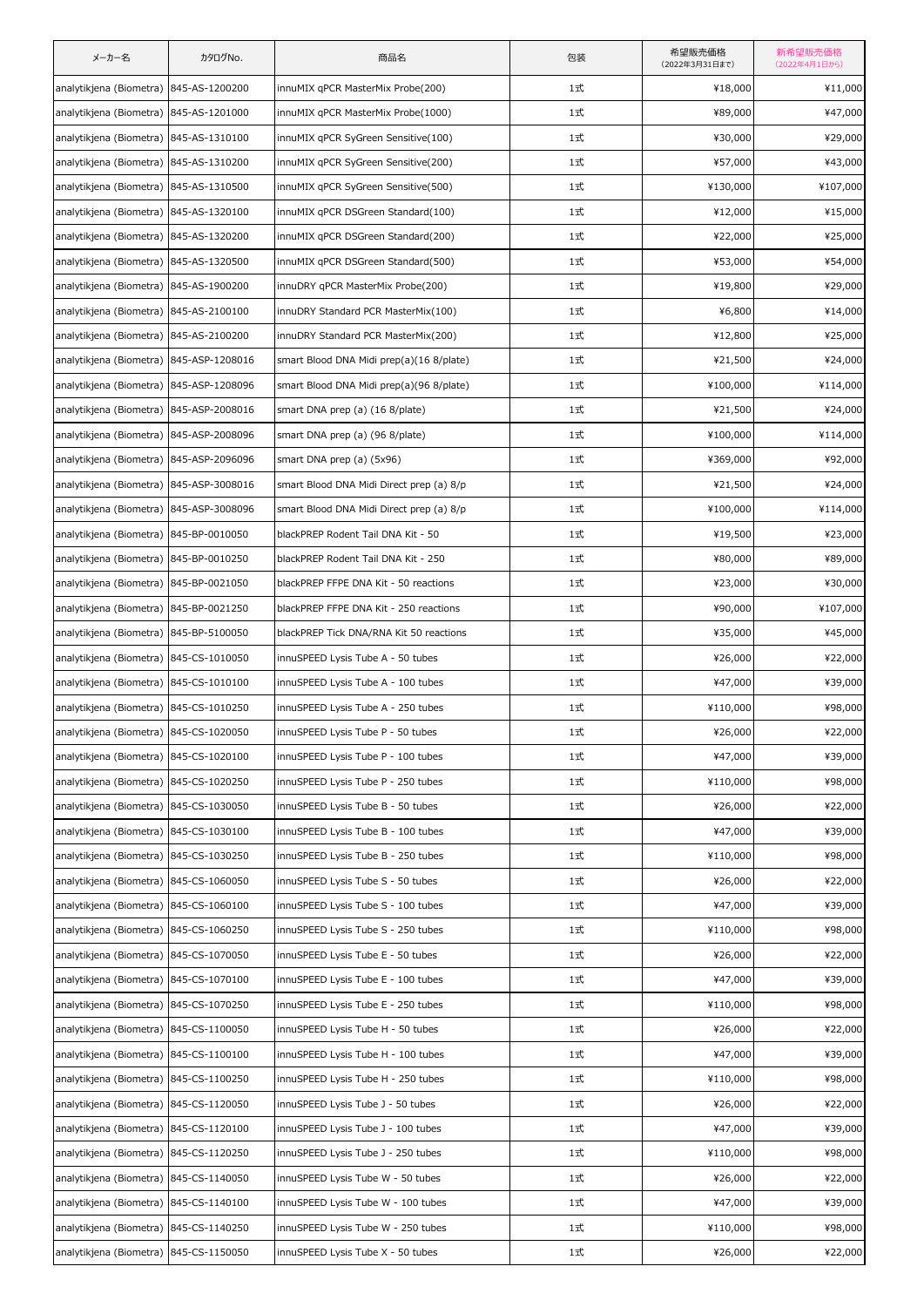| メーカー名                                   | カタログNo.         | 商品名                                      | 包装 | 希望販売価格<br>(2022年3月31日まで) | 新希望販売価格<br>(2022年4月1日から) |
|-----------------------------------------|-----------------|------------------------------------------|----|--------------------------|--------------------------|
| analytikjena (Biometra) 845-CS-1150100  |                 | innuSPEED Lysis Tube X - 100 tubes       | 1式 | ¥47,000                  | ¥39,000                  |
| analytikjena (Biometra) 845-CS-1150250  |                 | innuSPEED Lysis Tube X - 250 tubes       | 1式 | ¥110,000                 | ¥98,000                  |
| analytikjena (Biometra) 845-CS-1180006  |                 | innuSPEED Lysis Tube Q - 6 tubes         | 1式 | ¥9,800                   | ¥11,000                  |
| analytikjena (Biometra) 845-CS-1180012  |                 | innuSPEED Lysis Tube Q - 12 tubes        | 1式 | ¥18,000                  | ¥22,000                  |
| analytikjena (Biometra) 845-CS-1180024  |                 | innuSPEED Lysis Tube Q - 24 tubes        | 1式 | ¥34,000                  | ¥41,000                  |
| analytikjena (Biometra) 845-CS-2000050  |                 | Glass beads (O 90-150 µm) - 50 g         | 1式 | ¥71,000                  | ¥6,000                   |
| analytikjena (Biometra) 845-CS-2000100  |                 | Glass beads (O 90-150 µm) - 100 g        | 1式 | ¥148,000                 | ¥9,000                   |
| analytikjena (Biometra) 845-CS-2010050  |                 | Ceramic beads (O 0.4-0.6 mm) - 50 g      | 1式 | ¥29,800                  | ¥6,000                   |
| analytikjena (Biometra) 845-CS-2010100  |                 | Ceramic beads (O 0.4-0.6 mm) - 100 g     | 1式 | ¥56,800                  | ¥9,000                   |
| analytikjena (Biometra) 845-CS-2020050  |                 | Ceramic beads (O 1.4-1.6 mm) - 50 g      | 1式 | ¥29,800                  | ¥6,000                   |
| analytikjena (Biometra) 845-CS-2020100  |                 | Ceramic beads (O 1.4-1.6 mm) - 100 g     | 1式 | ¥56,800                  | ¥9,000                   |
| analytikjena (Biometra) 845-CS-2030050  |                 | Ceramic beads (O 2.4-2.6 mm) - 50 g      | 1式 | ¥29,800                  | ¥8,000                   |
| analytikjena (Biometra) 845-CS-2030100  |                 | Ceramic beads (O 2.4-2.6 mm) - 100 g     | 1式 | ¥56,800                  | ¥11,000                  |
| analytikjena (Biometra) 845-CS-2040500  |                 | Steel beads O 3.5 mm - 500 pieces        | 1式 | ¥18,800                  | ¥9,000                   |
| analytikjena (Biometra) 845-CS-2040501  |                 | Steel beads O 3.5 mm - 1000 pieces       | 1式 | ¥35,800                  | ¥15,000                  |
| analytikjena (Biometra) 845-CS-2050500  |                 | Steel beads O 4.762 mm - 500 pieces      | 1式 | ¥29,800                  | ¥9,000                   |
| analytikjena (Biometra) 845-CS-2050501  |                 | Steel beads O 4.762 mm - 1000 pieces     | 1式 | ¥56,800                  | ¥15,000                  |
| analytikjena (Biometra) 845-EZ-1000500  |                 | innuTaq DNA Polymerase - 500 Units       | 1式 | ¥13,800                  | ¥15,000                  |
| analytikjena (Biometra)                 | 845-EZ-3000500  | innuTaq HOT-A DNA Polymerase - 500 Units | 1式 | ¥36,000                  | ¥39,000                  |
| analytikjena (Biometra) 845-ID-0008010  |                 | innuDETECT Internal Control DNA/RNA 10   | 1式 | ¥8,000                   | ¥4,000                   |
| analytikjena (Biometra) 845-ID-0008100  |                 | innuDETECT Internal Control DNA/RNA 100  | 1式 | ¥40,000                  | ¥39,000                  |
| analytikjena (Biometra)                 | 845-IDF-0010024 | innuDETECT Pork Assay - 24 reactions     | 1式 | ¥30,000                  | ¥29,000                  |
| analytikjena (Biometra) 845-IDF-0010096 |                 | innuDETECT Pork Assay - 96 reactions     | 1式 | ¥68,000                  | ¥75,000                  |
| analytikjena (Biometra) 845-IDF-0020024 |                 | innuDETECT Beef Assay - 24 reactions     | 1式 | ¥30,000                  | ¥29,000                  |
| analytikjena (Biometra) 845-IDF-0020096 |                 | innuDETECT Beef Assay - 96 reactions     | 1式 | ¥68,000                  | ¥75,000                  |
| analytikjena (Biometra) 845-IDF-0021024 |                 | innuDETECT Listeria monocytogenesAssay24 | 1式 | ¥40,000                  | ¥29,000                  |
| analytikjena (Biometra) 845-IDF-0021096 |                 | innuDETECT Listeria monocytogenesAssay96 | 1式 | ¥89,000                  | ¥75,000                  |
| analytikjena (Biometra) 845-IDF-0022024 |                 | innuDETECT Salmonella spp. Assay - 24    | 1式 | ¥40,000                  | ¥29,000                  |
| analytikjena (Biometra) 845-IDF-0022096 |                 | innuDETECT Salmonella spp. Assay - 96    | 1式 | ¥89,000                  | ¥75,000                  |
| analytikjena (Biometra)                 | 845-IDF-0023024 | innuDETECT Salmonella enterica Assay 24  | 1式 | ¥40,000                  | ¥29,000                  |
| analytikjena (Biometra) 845-IDF-0023096 |                 | innuDETECT Salmonella enterica Assay 96  | 1式 | ¥89,000                  | ¥75,000                  |
| analytikjena (Biometra) 845-IDF-0024024 |                 | innuDETECT Campylobacter spp. Assay - 24 | 1式 | ¥40,000                  | ¥29,000                  |
| analytikjena (Biometra)                 | 845-IDF-0024096 | innuDETECT Campylobacter spp. Assay - 96 | 1式 | ¥89,000                  | ¥75,000                  |
| analytikjena (Biometra) 845-IDF-0025024 |                 | innuDETECT Shiga Toxin 1 Assay - 24      | 1式 | ¥40,000                  | ¥29,000                  |
| analytikjena (Biometra) 845-IDF-0025096 |                 | innuDETECT Shiga Toxin 1 Assay - 96      | 1式 | ¥89,000                  | ¥75,000                  |
| analytikjena (Biometra)                 | 845-IDF-0026024 | innuDETECT Shiga Toxin 2 Assay - 24      | 1式 | ¥40,000                  | ¥29,000                  |
| analytikjena (Biometra) 845-IDF-0026096 |                 | innuDETECT Shiga Toxin 2 Assay - 96      | 1式 | ¥89,000                  | ¥75,000                  |
| analytikjena (Biometra)                 | 845-IDF-0027024 | innuDETECT E. coli O157 Assay - 24       | 1式 | ¥40,000                  | ¥29,000                  |
| analytikjena (Biometra)                 | 845-IDF-0027096 | innuDETECT E. coli 0157 Assay - 96       | 1式 | ¥89,000                  | ¥75,000                  |
| analytikjena (Biometra)                 | 845-IDF-0028024 | innuDETECT E. coli O104 Assay - 24       | 1式 | ¥40,000                  | ¥29,000                  |
| analytikjena (Biometra)                 | 845-IDF-0028096 | innuDETECT E. coli O104 Assay - 96       | 1式 | ¥89,000                  | ¥75,000                  |
| analytikjena (Biometra)                 | 845-IDF-0029024 | innuDETECT Listeria spp. Assay - 24      | 1式 | ¥40,000                  | ¥29,000                  |
| analytikjena (Biometra) 845-IDF-0029096 |                 | innuDETECT Listeria spp. Assay - 96      | 1式 | ¥89,000                  | ¥75,000                  |
| analytikjena (Biometra)                 | 845-IDF-0030024 | innuDETECT Horse Assay - 24 reactions    | 1式 | ¥30,000                  | ¥29,000                  |
| analytikjena (Biometra)                 | 845-IDF-0030096 | innuDETECT Horse Assay - 96 reactions    | 1式 | ¥68,000                  | ¥75,000                  |
| analytikjena (Biometra) 845-IDF-0040096 |                 | innuDETECT Goat Assay - 96 reactions     | 1式 | ¥68,000                  | ¥75,000                  |
| analytikjena (Biometra) 845-IDF-0050024 |                 | innuDETECT Sheep Assay - 24 reactions    | 1式 | ¥30,000                  | ¥29,000                  |
| analytikjena (Biometra) 845-IDF-0050096 |                 | innuDETECT Sheep Assay - 96 reactions    | 1式 | ¥68,000                  | ¥75,000                  |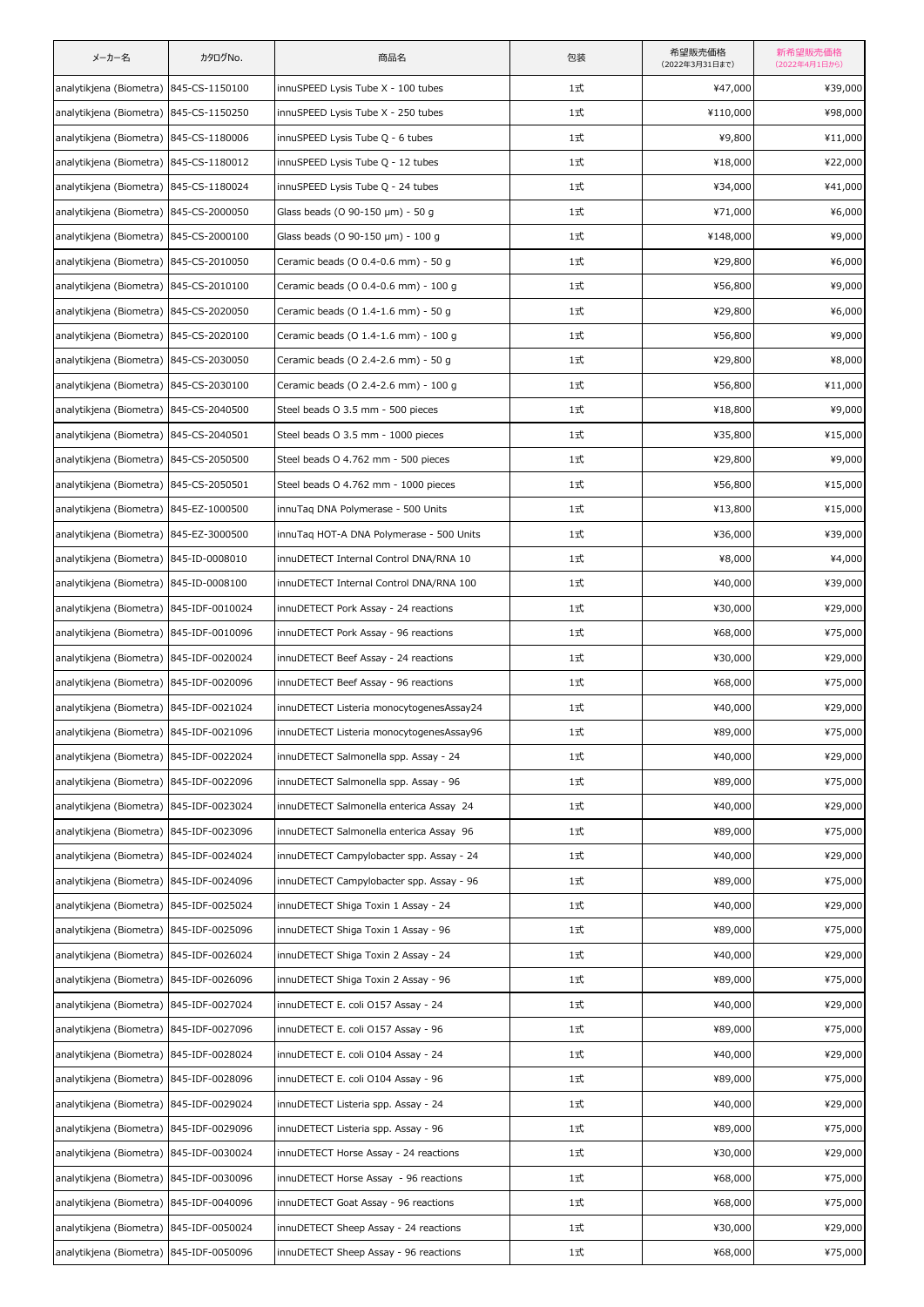| メーカー名                                   | カタログNo.         | 商品名                                     | 包装 | 希望販売価格<br>(2022年3月31日まで) | 新希望販売価格<br>(2022年4月1日から) |
|-----------------------------------------|-----------------|-----------------------------------------|----|--------------------------|--------------------------|
| analytikjena (Biometra) 845-IDF-0060024 |                 | innuDETECT Chicken Assay - 24 reactions | 1式 | ¥30,000                  | ¥29,000                  |
| analytikjena (Biometra) 845-IDF-0060096 |                 | innuDETECT Chicken Assay - 96 reactions | 1式 | ¥68,000                  | ¥75,000                  |
| analytikjena (Biometra) 845-IDF-0070024 |                 | innuDETECT Turkey Assay - 24 reactions  | 1式 | ¥30,000                  | ¥29,000                  |
| analytikjena (Biometra)                 | 845-IDF-0070096 | innuDETECT Turkey Assay - 96 reactions  | 1式 | ¥68,000                  | ¥75,000                  |
| analytikjena (Biometra) 845-IDF-0080024 |                 | innuDETECT Donkey Assay - 24 reactions  | 1式 | ¥30,000                  | ¥29,000                  |
| analytikjena (Biometra) 845-IDF-0080096 |                 | innuDETECT Donkey Assay - 96 reactions  | 1式 | ¥68,000                  | ¥75,000                  |
| analytikjena (Biometra) 845-IDF-0090024 |                 | innuDETECT Mammal & Bird Assay - 24     | 1式 | ¥30,000                  | ¥29,000                  |
| analytikjena (Biometra) 845-IDF-0090096 |                 | innuDETECT Mammal & Bird Assay - 96     | 1式 | ¥68,000                  | ¥75,000                  |
| analytikjena (Biometra) 845-IDF-0100024 |                 | innuDETECT Fish Assay - 24 reactions    | 1式 | ¥30,000                  | ¥29,000                  |
| analytikjena (Biometra) 845-IDF-0100096 |                 | innuDETECT Fish Assay - 96 reactions    | 1式 | ¥68,000                  | ¥75,000                  |
| analytikjena (Biometra) 845-IDF-0110024 |                 | innuDETECT Cheese Assay - 24 reactions  | 1式 | ¥54,000                  | ¥36,000                  |
| analytikjena (Biometra) 845-IDF-0110096 |                 | innuDETECT Cheese Assay - 96 reactions  | 1式 | ¥120,000                 | ¥107,000                 |
| analytikjena (Biometra) 845-IDF-0120024 |                 | innuDETECT Halal Assay - 24 reactions   | 1式 | ¥54,000                  | ¥36,000                  |
| analytikjena (Biometra) 845-IDF-0120096 |                 | innuDETECT Halal Assay - 96 reactions   | 1式 | ¥120,000                 | ¥107,000                 |
| analytikjena (Biometra) 845-IDF-0130024 |                 | innuDETECT Halal Multiplex Assay - 24   | 1式 | ¥57,000                  | ¥36,000                  |
| analytikjena (Biometra) 845-IDF-0130096 |                 | innuDETECT Halal Multiplex Assay - 96   | 1式 | ¥130,000                 | ¥107,000                 |
| analytikjena (Biometra) 845-IPP-1116016 |                 | innuPREP Blood DNA Mini Kit-IPC16 - 16  | 1式 | ¥21,000                  | ¥18,000                  |
| analytikjena (Biometra) 845-IPP-1116096 |                 | innuPREP Blood DNA Mini Kit-IPC16 - 96  | 1式 | ¥98,000                  | ¥107,000                 |
| analytikjena (Biometra) 845-IPP-1516016 |                 | innuPREP Plant DNA I Kit-IPC16 - 16     | 1式 | ¥21,000                  | ¥18,000                  |
| analytikjena (Biometra) 845-IPP-1516096 |                 | innuPREP Plant DNA I Kit-IPC16 - 96     | 1式 | ¥98,000                  | ¥107,000                 |
| analytikjena (Biometra) 845-IPP-1616016 |                 | innuPREP Plant DNA II Kit-IPC16 - 16    | 1式 | ¥21,000                  | ¥18,000                  |
| analytikjena (Biometra) 845-IPP-1616096 |                 | innuPREP Plant DNA II Kit-IPC16 - 96    | 1式 | ¥98,000                  | ¥107,000                 |
| analytikjena (Biometra) 845-IPP-2016016 |                 | innuPREP DNA Kit-IPC16 - 16 reactions   | 1式 | ¥21,000                  | ¥18,000                  |
| analytikjena (Biometra) 845-IPP-2016096 |                 | innuPREP DNA Kit-IPC16 - 96 reactions   | 1式 | ¥98,000                  | ¥107,000                 |
| analytikjena (Biometra) 845-IPP-2416016 |                 | innuPREP Forensic DNA Kit-IPC16 - 16    | 1式 | ¥21,000                  | ¥18,000                  |
| analytikjena (Biometra) 845-IPP-2416096 |                 | innuPREP Forensic DNA Kit-IPC16 - 96    | 1式 | ¥98,000                  | ¥107,000                 |
| analytikjena (Biometra) 845-IPP-4116016 |                 | innuPREP RNA Kit-IPC16 - 16 reactions   | 1式 | ¥21,000                  | ¥18,000                  |
| analytikjena (Biometra) 845-IPP-4116096 |                 | innuPREP RNA Kit-IPC16 - 96 reactions   | 1式 | ¥98,000                  | ¥107,000                 |
| analytikjena (Biometra)                 | 845-IPP-5516016 | innuPREP Bacteria DNA Kit-IPC16 - 16    | 1式 | ¥21,000                  | ¥18,000                  |
| analytikjena (Biometra) 845-IPP-5516096 |                 | innuPREP Bacteria DNA Kit-IPC16 - 96    | 1式 | ¥98,000                  | ¥107,000                 |
| analytikjena (Biometra) 845-IPP-5716016 |                 | innuPREP Food DNA Kit-IPC16 - 16        | 1式 | ¥21,000                  | ¥18,000                  |
| analytikjena (Biometra) 845-IPP-5716096 |                 | innuPREP Food DNA Kit-IPC16 - 96        | 1式 | ¥98,000                  | ¥107,000                 |
| analytikjena (Biometra) 845-IPP-5916016 |                 | innuPREP FFPE DNA Kit-IPC16 - 16        | 1式 | ¥21,000                  | ¥18,000                  |
| analytikjena (Biometra)                 | 845-IPP-5916096 | innuPREP FFPE DNA Kit-IPC16 - 96        | 1式 | ¥98,000                  | ¥107,000                 |
| analytikjena (Biometra)                 | 845-IPP-7016016 | innuPREP Virus DNA/RNA Kit-IPC16 - 16   | 1式 | ¥21,000                  | ¥18,000                  |
| analytikjena (Biometra)                 | 845-IPP-7016096 | innuPREP Virus DNA/RNA Kit-IPC16 - 96   | 1式 | ¥98,000                  | ¥107,000                 |
| analytikjena (Biometra) 845-IPP-8016016 |                 | innuPREP Anipath DNA/RNA kit-IPC16-16   | 1式 | ¥21,000                  | ¥18,000                  |
| analytikjena (Biometra)                 | 845-IPP-8016096 | innuPREP Anipath DNA/RNA kit-IPC16-96   | 1式 | ¥98,000                  | ¥107,000                 |
| analytikjena (Biometra)                 | 845-KA-1000050  | innuPREP Bacteria Lysis Booster, 50     | 1式 | ¥25,000                  | ¥36,000                  |
| analytikjena (Biometra)                 | 845-KS-1011050  | innuPREP DNA Micro Kit - 50 reactions   | 1式 | ¥21,000                  | ¥25,000                  |
| analytikjena (Biometra) 845-KS-1041050  |                 | innuPREP DNA Mini Kit - 50 reactions    | 1式 | ¥25,000                  | ¥27,000                  |
| analytikjena (Biometra)                 | 845-KS-1041250  | innuPREP DNA Mini Kit - 250 reactions   | 1式 | ¥110,000                 | ¥103,000                 |
| analytikjena (Biometra) 845-KS-1051050  |                 | innuPREP Forensic Kit - 50 reactions    | 1式 | ¥26,000                  | ¥30,000                  |
| analytikjena (Biometra) 845-KS-1051250  |                 | innuPREP Forensic Kit - 250 reactions   | 1式 | ¥110,000                 | ¥89,000                  |
| analytikjena (Biometra)                 | 845-KS-1060050  | innuPREP Plant DNA Kit - 50 reactions   | 1式 | ¥24,000                  | ¥30,000                  |
| analytikjena (Biometra) 845-KS-1060250  |                 | innuPREP Plant DNA Kit - 250 reactions  | 1式 | ¥96,000                  | ¥122,000                 |
| analytikjena (Biometra) 845-KS-1120050  |                 | innuPREP Blood DNA Mini Kit - 50        | 1式 | ¥20,000                  | ¥26,000                  |
| analytikjena (Biometra)                 | 845-KS-1120250  | innuPREP Blood DNA Mini Kit - 250       | 1式 | ¥78,500                  | ¥102,000                 |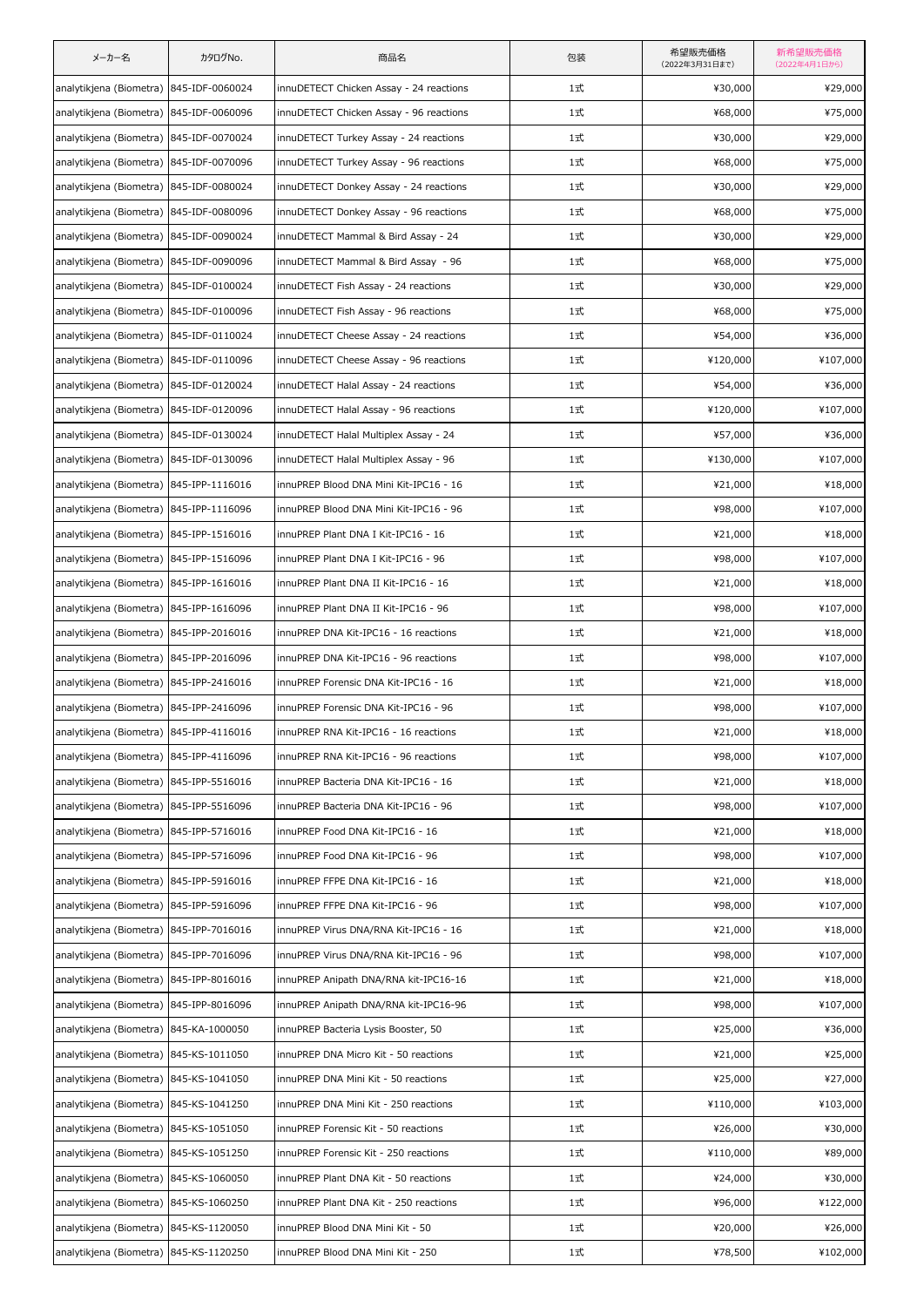| メーカー名                                  | カタログNo.        | 商品名                                      | 包装                    | 希望販売価格<br>(2022年3月31日まで) | 新希望販売価格<br>(2022年4月1日から) |
|----------------------------------------|----------------|------------------------------------------|-----------------------|--------------------------|--------------------------|
| analytikjena (Biometra)                | 845-KS-1580050 | innuSPEED Soil DNA Kit - 50 reactions    | 1式                    | ¥34,000                  | ¥41,000                  |
| analytikjena (Biometra)                | 845-KS-2010050 | innuPREP Blood RNA Kit - 50 reactions    | 1式                    | ¥32,000                  | ¥30,000                  |
| analytikjena (Biometra) 845-KS-2030050 |                | innuPREP Micro RNA Kit - 50 reactions    | 1式                    | ¥36,000                  | ¥30,000                  |
| analytikjena (Biometra) 845-KS-2030250 |                | innuPREP Micro RNA Kit - 250 reactions   | 1式                    | ¥142,000                 | ¥107,000                 |
| analytikjena (Biometra)                | 845-KS-2040050 | innuPREP RNA Mini Kit - 50 reactions     | 1式                    | ¥31,000                  | ¥30,000                  |
| analytikjena (Biometra) 845-KS-2040250 |                | innuPREP RNA Mini Kit - 250 reactions    | 1式                    | ¥120,000                 | ¥107,000                 |
| analytikjena (Biometra) 845-KS-2050050 |                | innuPREP FFPE total RNA Kit - 50         | 1式                    | ¥45,000                  | ¥34,000                  |
| analytikjena (Biometra) 845-KS-2060050 |                | innuPREP Plant RNA Kit - 50 reactions    | 1式                    | ¥35,000                  | ¥30,000                  |
| analytikjena (Biometra) 845-KS-2060250 |                | innuPREP Plant RNA Kit - 250 reactions   | 1式                    | ¥138,000                 | ¥107,000                 |
| analytikjena (Biometra) 845-KS-2080050 |                | innuPREP DNA/RNA Mini Kit - 50 reactions | 1式                    | ¥35,000                  | ¥30,000                  |
| analytikjena (Biometra)                | 845-KS-2080250 | innuPREP DNA/RNA Mini Kit - 250          | 1式                    | ¥142,000                 | ¥107,000                 |
| analytikjena (Biometra) 845-KS-4800050 |                | innuPREP Virus DNA/RNA Kit - 50          | 1式                    | ¥32,000                  | ¥30,000                  |
| analytikjena (Biometra)                | 845-KS-4800250 | innuPREP Virus DNA/RNA Kit - 250         | 1式                    | ¥128,000                 | ¥107,000                 |
| analytikjena (Biometra)                | 845-KS-4900100 | innuPREP MP Basic Kit A - 100 reactions  | 1式                    | ¥23,000                  | ¥29,000                  |
| analytikjena (Biometra) 845-KS-5010050 |                | innuPREP PCRpure Kit - 50 reactions      | 1式                    | ¥11,000                  | ¥13,000                  |
| analytikjena (Biometra)                | 845-KS-5011100 | innuPREP PCRpure Lite Kit - 100          | 1式                    | ¥6,000                   | ¥8,000                   |
| analytikjena (Biometra)                | 845-KS-5041050 | innuPREP Plasmid Mini Kit 2.0 with lid50 | 1式                    | ¥12,000                  | ¥16,000                  |
| analytikjena (Biometra) 845-KS-5041250 |                | innuPREP Plasmid MiniKit 2.0 with lid250 | 1式                    | ¥45,000                  | ¥59,000                  |
| analytikjena (Biometra)                | 845-KS-5041500 | innuPREP Plasmid Mini Kit 2.0with lid500 | 1式                    | ¥85,000                  | ¥110,000                 |
| analytikjena (Biometra) 845-KS-5050050 |                | innuPREP DOUBLEpure Kit - 50 reactions   | 1式                    | ¥12,000                  | ¥15,000                  |
| analytikjena (Biometra) 845-KS-5050250 |                | innuPREP DOUBLEpure Kit - 250 reactions  | 1式                    | ¥48,000                  | ¥53,000                  |
| analytikjena (Biometra)                | 845-KS-6010050 | innuPREP Bacteria DNA Kit (50反応)         | 1‡yト(1kit)            | ¥24,000                  | ¥29,000                  |
| analytikjena (Biometra)                | 845-KS-6010250 | innuPREP Bacteria DNA Kit - 250          | 1式                    | ¥95,000                  | ¥89,000                  |
| analytikjena (Biometra) 845-KS-7010050 |                | innuPREP Stool DNA Kit - 50 reactions    | 1式                    | ¥29,000                  | ¥38,000                  |
| analytikjena (Biometra) 845-KS-8000010 |                | smart DNA prep (m) - 10 reactions        | 1式                    | ¥6,000                   | ¥7,000                   |
| analytikjena (Biometra) 845-KS-8000050 |                | smart DNA prep (m) - 50 reactions        | 1式                    | ¥22,500                  | ¥29,000                  |
| analytikjena (Biometra) 845-KS-8100010 |                | smart Blood DNA Midi prep (m) - 10       | 1式                    | ¥8,000                   | ¥9,000                   |
| analytikjena (Biometra) 845-KS-8100050 |                | smart Blood DNA Midi prep (m) - 50       | 1式                    | ¥29,800                  | ¥30,000                  |
| analytikjena (Biometra) 846-010-026    |                | Standard Safety Adoptor set, conical 4mm | 1式                    | ¥2,500                   | ¥2,400                   |
| analytikjena (Biometra)                | 846-010-027    | StandardSafetyAdoptor set cylindrical4mm | 1式                    | ¥2,500                   | ¥2,400                   |
| analytikjena (Biometra) 846-010-031    |                | Safety Adoptor set, 4mm/4mm              | 1式                    | ¥6,500                   | ¥7,400                   |
| analytikjena (Biometra) 846-015-100    |                | FASTBLOT B43, 16 x 20cm, COOLING         | 1式                    | ¥210,000                 | ¥220,000                 |
| analytikjena (Biometra)                | 846-015-200    | FASTBLOT B44, 16 x 20cm, W/O COOLING     | 1式                    | ¥210,000                 | ¥200,000                 |
| analytikjena (Biometra) 846-017-100    |                | Eco-Mini System E                        | 1式                    | ¥185,000                 | ¥200,000                 |
| analytikjena (Biometra) 846-017-101    |                | Eco-Mini System E, w/o casting stand     | 1式                    | ¥150,000                 | ¥170,000                 |
| analytikjena (Biometra)                | 846-017-102    | Eco-Mini System EB                       | 1式                    | ¥185,000                 | ¥200,000                 |
| analytikjena (Biometra) 846-017-103    |                | Eco-Mini EB, w/o casting system          | 1式                    | ¥150,000                 | ¥170,000                 |
| analytikjena (Biometra) 846-017-104    |                | Eco-Mini System EBC                      | 1式                    | ¥190,000                 | ¥210,000                 |
| analytikjena (Biometra)                | 846-017-105    | Eco-Mini EBC, w/o casting stand          | $1\overrightarrow{x}$ | ¥155,000                 | ¥170,000                 |
| analytikjena (Biometra) 846-017-120    |                | GLASS PLATE, 1.0mm, ECO-MINI             | 1式                    | ¥5,500                   | ¥5,300                   |
| analytikjena (Biometra) 846-017-121    |                | GLASS PLATE, 0.75mm, ECO-MINI            | 1式                    | ¥5,500                   | ¥5,300                   |
| analytikjena (Biometra)                | 846-017-122    | GLASS PLATE, 1.5mm, ECO-MINI             | 1式                    | ¥5,500                   | ¥5,300                   |
| analytikjena (Biometra) 846-017-125    |                | GLASS PLATE, NOTCHED, ECO-MINI           | 1式                    | ¥5,500                   | ¥5,300                   |
| analytikjena (Biometra)                | 846-017-130    | COMB, 0.75mm, 9 WELL, ECO-MINI           | 1式                    | ¥7,000                   | ¥7,100                   |
| analytikjena (Biometra)                | 846-017-131    | COMB, 0.75mm, 10WELL, ECO-MINI           | $1\overrightarrow{x}$ | ¥7,000                   | ¥7,100                   |
| analytikjena (Biometra) 846-017-132    |                | COMB, 0.75mm, 12WELL, ECO-MINI           | 1式                    | ¥7,000                   | ¥7,100                   |
| analytikjena (Biometra) 846-017-133    |                | COMB, 0.75mm, 15WELL, ECO-MINI           | 1式                    | ¥7,000                   | ¥7,100                   |
| analytikjena (Biometra) 846-017-134    |                | COMB, 0.75mm, PREP, ECO-MINI             | 1式                    | ¥7,000                   | ¥7,100                   |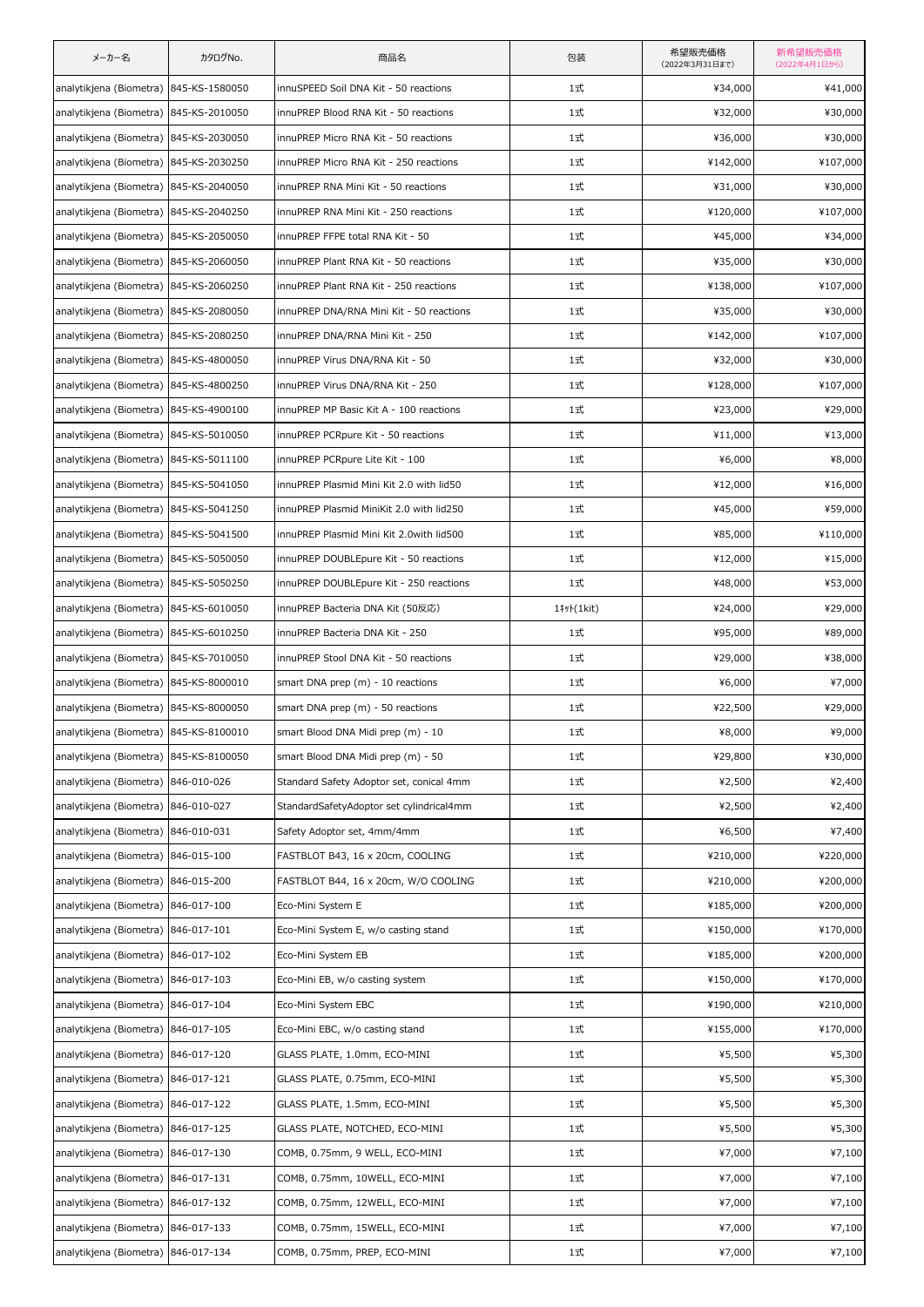| メーカー名                               | カタログNo.     | 商品名                                      | 包装 | 希望販売価格<br>(2022年3月31日まで) | 新希望販売価格<br>(2022年4月1日から) |
|-------------------------------------|-------------|------------------------------------------|----|--------------------------|--------------------------|
| analytikjena (Biometra) 846-017-140 |             | COMB, 1.0mm, 9 WELL, ECO-MINI            | 1式 | ¥7,000                   | ¥7,100                   |
| analytikjena (Biometra) 846-017-141 |             | COMB, 1.0mm, 10 WELL, ECO-MINI           | 1式 | ¥7,000                   | ¥7,100                   |
| analytikjena (Biometra) 846-017-142 |             | COMB, 1.0mm, 12 WELL, ECO-MINI           | 1式 | ¥7,000                   | ¥7,100                   |
| analytikjena (Biometra) 846-017-143 |             | COMB, 1.0mm, 15 WELL, ECO-MINI           | 1式 | ¥7,000                   | ¥7,100                   |
| analytikjena (Biometra) 846-017-144 |             | COMB, 1.0mm, PREP, ECO-MINI              | 1式 | ¥7,000                   | ¥7,100                   |
| analytikjena (Biometra) 846-017-150 |             | COMB, 1.5mm, 9 WELL, ECO-MINI            | 1式 | ¥7,000                   | ¥7,100                   |
| analytikjena (Biometra) 846-017-151 |             | COMB, 1.5mm, 10 WELL, ECO-MINI           | 1式 | ¥7,000                   | ¥7,100                   |
| analytikjena (Biometra) 846-017-152 |             | COMB, 1.5mm, 12 WELL, ECO-MINI           | 1式 | ¥7,000                   | ¥7,100                   |
| analytikjena (Biometra) 846-017-153 |             | COMB, 1.5mm, 15 WELL, ECO-MINI           | 1式 | ¥7,000                   | ¥7,100                   |
| analytikjena (Biometra) 846-017-154 |             | COMB, 1.5mm, PREP, ECO-MINI              | 1式 | ¥7,000                   | ¥7,100                   |
| analytikjena (Biometra) 846-017-175 |             | ELECTROPHORESIS MODULE, ECO-MINI         | 1式 | ¥68,000                  | ¥79,000                  |
| analytikjena (Biometra) 846-017-180 |             | GEL CASTING STAND, 2 GELS, ECO-MINI      | 1式 | ¥34,000                  | ¥40,000                  |
| analytikjena (Biometra) 846-017-183 |             | Divider-Plate Eco-Mini spacers 1.0 mm    | 1式 | ¥8,000                   | ¥7,900                   |
| analytikjena (Biometra) 846-017-184 |             | Divider-Plate Eco-Mini spacers 0.75 mm   | 1式 | ¥8,000                   | ¥8,200                   |
| analytikjena (Biometra) 846-017-185 |             | Divider-Plate Eco-Mini spacers 1.5 mm    | 1式 | ¥8,000                   | ¥11,000                  |
| analytikjena (Biometra) 846-017-187 |             | Divider-PlateSet Eco-Mini spacers 1.0 mm | 1式 | ¥30,000                  | ¥28,000                  |
| analytikjena (Biometra) 846-017-188 |             | Divider-PlateSetEco-Mini spacers 0.75 mm | 1式 | ¥30,000                  | ¥28,000                  |
| analytikjena (Biometra) 846-017-189 |             | Divider-PlateSet Eco-Mini spacers 1.5 mm | 1式 | ¥30,000                  | ¥28,000                  |
| analytikjena (Biometra) 846-017-400 |             | Eco-Maxi System EB                       | 1式 | ¥280,000                 | ¥300,000                 |
| analytikjena (Biometra) 846-017-401 |             | Eco-Maxi EB, w/o casting stand           | 1式 | ¥240,000                 | ¥260,000                 |
| analytikjena (Biometra) 846-017-403 |             | Eco-Maxi EBC, w/o casting stand          | 1式 | ¥270,000                 | ¥290,000                 |
| analytikjena (Biometra) 846-017-421 |             | GLASS PLATE, 0.75mm, ECO-MAXI            | 1式 | ¥11,000                  | ¥10,000                  |
| analytikjena (Biometra) 846-017-423 |             | GLASS PLATE, 1.5mm, ECO-MAXI             | 1式 | ¥11,000                  | ¥9,700                   |
| analytikjena (Biometra) 846-017-430 |             | COMB, 0.75mm, 12WELL, ECO-MAXI           | 1式 | ¥8,800                   | ¥9,100                   |
| analytikjena (Biometra) 846-017-431 |             | COMB, 0.75mm, 19WELL, ECO-MAXI           | 1式 | ¥8,800                   | ¥9,100                   |
| analytikjena (Biometra) 846-017-432 |             | COMB, 0.75mm, 25WELL, ECO-MAXI           | 1式 | ¥8,800                   | ¥9,100                   |
| analytikjena (Biometra) 846-017-433 |             | COMB, 0.75mm, 30WELL, ECO-MAXI           | 1式 | ¥8,800                   | ¥9,100                   |
| analytikjena (Biometra) 846-017-434 |             | COMB, 0.75mm, PREP, ECO-MAXI             | 1式 | ¥8,800                   | ¥9,100                   |
| analytikjena (Biometra) 846-017-440 |             | COMB, 1.0mm, 12WELL, ECO-MAXI            | 1式 | ¥8,800                   | ¥9,100                   |
| analytikjena (Biometra)             | 846-017-442 | COMB, 1.0mm, 25WELL, ECO-MAXI            | 1式 | ¥8,800                   | ¥9,100                   |
| analytikjena (Biometra) 846-017-443 |             | COMB, 1.0mm, 30WELL, ECO-MAXI            | 1式 | ¥8,800                   | ¥9,100                   |
| analytikjena (Biometra) 846-017-444 |             | COMB, 1.0mm, PREP, ECO-MAXI              | 1式 | ¥8,800                   | ¥9,100                   |
| analytikjena (Biometra)             | 846-017-450 | COMB, 1.5mm, 12WELL, ECO-MAXI            | 1式 | ¥8,800                   | ¥9,100                   |
| analytikjena (Biometra) 846-017-451 |             | COMB, 1.5mm, 19WELL, ECO-MAXI            | 1式 | ¥8,800                   | ¥9,100                   |
| analytikjena (Biometra) 846-017-452 |             | COMB, 1.5mm, 25WELL, ECO-MAXI            | 1式 | ¥8,800                   | ¥9,100                   |
| analytikjena (Biometra) 846-017-453 |             | COMB, 1.5mm, 30WELL, ECO-MAXI            | 1式 | ¥8,800                   | ¥9,100                   |
| analytikjena (Biometra) 846-017-454 |             | COMB, 1.5mm, PREP, ECO-MAXI              | 1式 | ¥8,800                   | ¥9,100                   |
| analytikjena (Biometra) 846-017-480 |             | GEL CASTING STAND, 2 GELS, ECO-MAXI      | 1式 | ¥45,000                  | ¥46,000                  |
| analytikjena (Biometra)             | 846-018-100 | TANKBLOT ECO-MINI C, COOLING             | 1式 | ¥188,000                 | ¥200,000                 |
| analytikjena (Biometra) 846-018-101 |             | TANKBLOT ECO-MINI, W/O COOLING           | 1式 | ¥180,000                 | ¥190,000                 |
| analytikjena (Biometra) 846-018-105 |             | BLOT-MODULE, 4 BLOT, ECO-MINI            | 1式 | ¥130,000                 | ¥150,000                 |
| analytikjena (Biometra)             | 846-018-111 | BLOTTING CASSETTE, ECO-MINI              | 1式 | ¥19,800                  | ¥22,000                  |
| analytikjena (Biometra) 846-018-400 |             | TANKBLOT ECO-MAXI C, COOLING             | 1式 | ¥230,000                 | ¥250,000                 |
| analytikjena (Biometra) 846-018-401 |             | TANKBLOT ECO-MAXI , W/O COOLING          | 1式 | ¥220,000                 | ¥240,000                 |
| analytikjena (Biometra)             | 846-018-411 | BLOTTING CASSETTE, ECO-MAXI              | 1式 | ¥29,800                  | ¥34,000                  |
| analytikjena (Biometra)             | 846-018-413 | FOAM PADS, ECO-MAXI, 4/PK                | 1式 | ¥10,000                  | ¥9,700                   |
| analytikjena (Biometra) 846-022-007 |             | Safety Adoptor set, 4mm/2mm              | 1式 | ¥5,000                   | ¥5,600                   |
| analytikjena (Biometra) 846-022-018 |             | Safety Adoptor set, 2mm/4mm              | 1式 | ¥7,000                   | ¥7,400                   |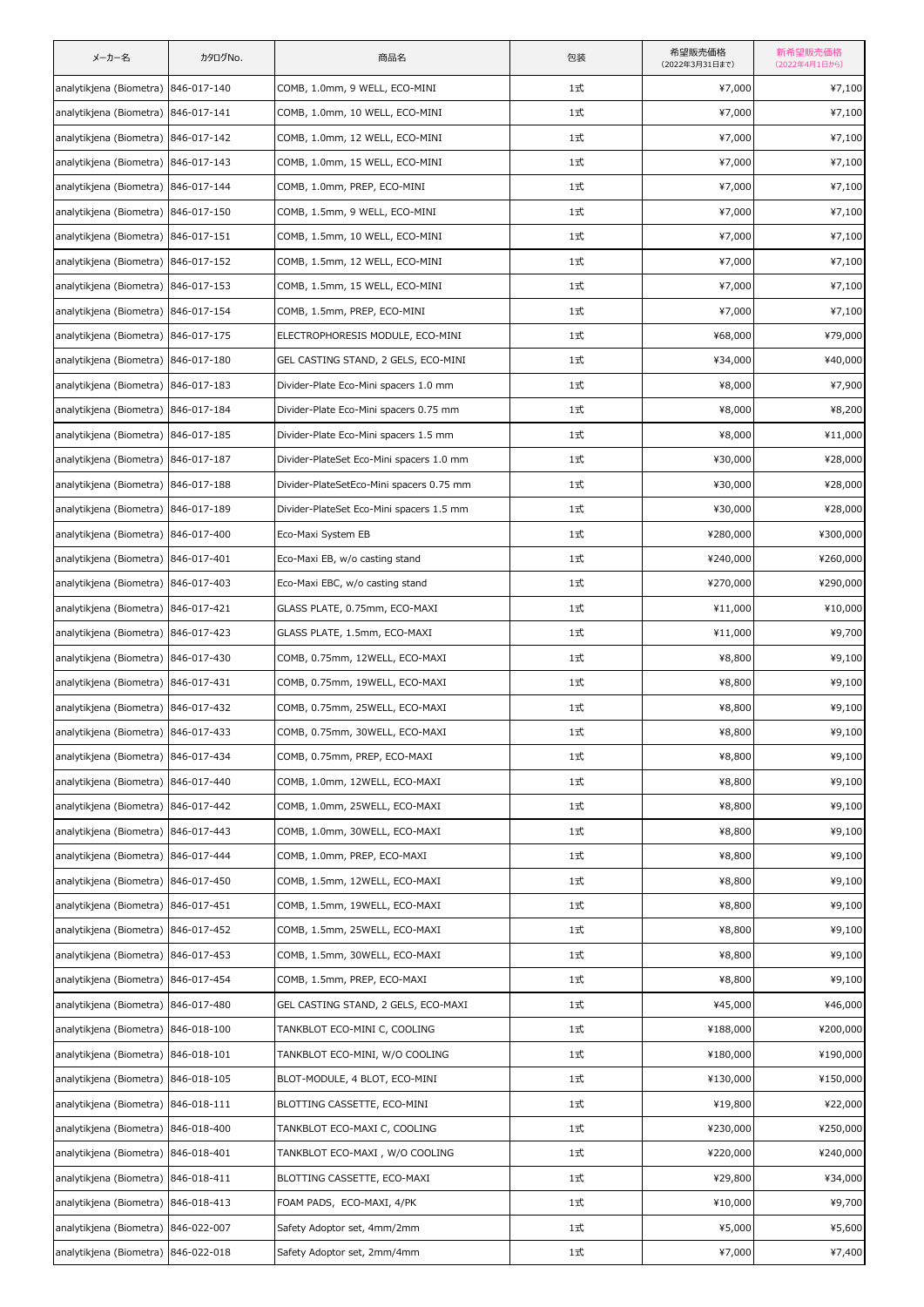| メーカー名                               | カタログNo.     | 商品名                                   | 包装 | 希望販売価格<br>(2022年3月31日まで) | 新希望販売価格<br>(2022年4月1日から) |
|-------------------------------------|-------------|---------------------------------------|----|--------------------------|--------------------------|
| analytikjena (Biometra) 846-025-000 |             | Compact XS for gel, 8.2 x 7.1 cm      | 1式 | ¥68,800                  | ¥75,000                  |
| analytikjena (Biometra) 846-025-001 |             | COMB, 1.0mm, 8 WELL, COMP XS/S        | 1式 | ¥7,800                   | ¥7,900                   |
| analytikjena (Biometra) 846-025-002 |             | COMB, 1.0mm, 11 WELL, COMP XS/S       | 1式 | ¥7,800                   | ¥7,900                   |
| analytikjena (Biometra) 846-025-003 |             | COMB, 1.0mm, 13 WELL, COMP XS/S       | 1式 | ¥7,800                   | ¥7,900                   |
| analytikjena (Biometra) 846-025-004 |             | COMB, 1.0mm, 16 WELL, COMP XS/S       | 1式 | ¥7,800                   | ¥7,900                   |
| analytikjena (Biometra) 846-025-006 |             | Loading strips XS/S Compact, adhesive | 1式 | ¥3,800                   | ¥4,100                   |
| analytikjena (Biometra) 846-025-010 |             | Gel Casting System, Compact XS        | 1式 | ¥14,800                  | ¥18,000                  |
| analytikjena (Biometra) 846-025-011 |             | COMB, 1.5mm, 8 WELL, COMP XS/S        | 1式 | ¥7,800                   | ¥7,900                   |
| analytikjena (Biometra) 846-025-012 |             | COMB, 1.5mm, 11 WELL, COMP XS/S       | 1式 | ¥7,800                   | ¥7,900                   |
| analytikjena (Biometra) 846-025-013 |             | COMB, 1.5mm, 13 WELL, COMP XS/S       | 1式 | ¥7,800                   | ¥7,900                   |
| analytikjena (Biometra) 846-025-014 |             | COMB, 1.5mm, 16 WELL, COMP XS/S       | 1式 | ¥7,800                   | ¥7,900                   |
| analytikjena (Biometra) 846-025-015 |             | COMB, 1.5mm, 1+2 WELL, COMP XS/S      | 1式 | ¥7,800                   | ¥7,900                   |
| analytikjena (Biometra) 846-025-020 |             | GEL TRAY, 8.2 x 7.1 cm, COMP XS/S     | 1式 | ¥15,000                  | ¥18,000                  |
| analytikjena (Biometra) 846-025-021 |             | GEL TRAY, 8.2 x 10.5 cm, COMP XS/S    | 1式 | ¥15,800                  | ¥18,000                  |
| analytikjena (Biometra) 846-025-099 |             | Compact XS + Gel Casting System XS    | 1式 | ¥83,000                  | ¥90,000                  |
| analytikjena (Biometra) 846-025-100 |             | Compact S for gel 8.2 x 10.5 cm       | 1式 | ¥69,000                  | ¥75,000                  |
| analytikjena (Biometra) 846-025-110 |             | Gel Casting System, Compact S         | 1式 | ¥15,500                  | ¥18,000                  |
| analytikjena (Biometra) 846-025-199 |             | Compact S+ Gel Casting System S       | 1式 | ¥84,000                  | ¥91,000                  |
| analytikjena (Biometra) 846-025-200 |             | Compact M for gel, 12.4 x 14.5 cm     | 1式 | ¥77,000                  | ¥84,000                  |
| analytikjena (Biometra) 846-025-201 |             | COMB, 1.0mm, 11 WELL, COMP M          | 1式 | ¥8,000                   | ¥8,200                   |
| analytikjena (Biometra) 846-025-202 |             | COMB, 1.0mm, 13 WELL, COMP M          | 1式 | ¥8,000                   | ¥8,200                   |
| analytikjena (Biometra) 846-025-203 |             | COMB, 1.0mm, 18 WELL, COMP M          | 1式 | ¥8,000                   | ¥8,200                   |
| analytikjena (Biometra) 846-025-204 |             | COMB, 1.0mm, 21 WELL COMP M           | 1式 | ¥8,000                   | ¥8,200                   |
| analytikjena (Biometra) 846-025-205 |             | COMB, 1.0mm, 25 WELL, COMP M          | 1式 | ¥8,000                   | ¥8,200                   |
| analytikjena (Biometra) 846-025-206 |             | Loading strips M Compact, adhesive    | 1式 | ¥4,000                   | ¥3,600                   |
| analytikjena (Biometra) 846-025-210 |             | Gel Casting System, Compact M         | 1式 | ¥17,000                  | ¥21,000                  |
| analytikjena (Biometra) 846-025-211 |             | COMB, 1.5mm, 11 WELL, COMP M          | 1式 | ¥8,000                   | ¥8,200                   |
| analytikjena (Biometra) 846-025-212 |             | COMB, 1.5mm, 13 WELL, COMP M          | 1式 | ¥8,000                   | ¥8,200                   |
| analytikjena (Biometra) 846-025-213 |             | COMB, 1.5mm, 18 WELL, COMP M          | 1式 | ¥8,000                   | ¥8,200                   |
| analytikjena (Biometra)             | 846-025-214 | COMB, 1.5mm, 21 WELL, COMP M          | 1式 | ¥8,000                   | ¥8,200                   |
| analytikjena (Biometra) 846-025-215 |             | COMB, 1.5mm, 25 WELL, COMP M          | 1式 | ¥8,000                   | ¥8,200                   |
| analytikjena (Biometra) 846-025-216 |             | COMB, 1.5mm, 1+2 WELL, COMP M         | 1式 | ¥8,000                   | ¥8,200                   |
| analytikjena (Biometra)             | 846-025-221 | GEL TRAY, 12.4 x 14.5 cm, COMP M      | 1式 | ¥17,800                  | ¥20,000                  |
| analytikjena (Biometra) 846-025-299 |             | Compact M + Gel Casting System M      | 1式 | ¥93,000                  | ¥110,000                 |
| analytikjena (Biometra) 846-025-300 |             | Compact L for gel, 23.9 x 20.0 cm     | 1式 | ¥121,000                 | ¥140,000                 |
| analytikjena (Biometra)             | 846-025-301 | COMB, 1.0mm, 21 WELL, COMP L/XL       | 1式 | ¥9,500                   | ¥10,000                  |
| analytikjena (Biometra) 846-025-302 |             | COMB, 1.0mm, 26 WELL, COMP L/XL       | 1式 | ¥9,500                   | ¥10,000                  |
| analytikjena (Biometra) 846-025-303 |             | COMB, 1.0mm, 36 WELL, COMP L/XL       | 1式 | ¥9,500                   | ¥10,000                  |
| analytikjena (Biometra)             | 846-025-304 | COMB, 1.0mm, 42 WELL, COMP L/XL       | 1式 | ¥9,500                   | ¥10,000                  |
| analytikjena (Biometra) 846-025-305 |             | COMB, 1.0mm, 52 WELL, COMP L/XL       | 1式 | ¥9,500                   | ¥10,000                  |
| analytikjena (Biometra) 846-025-306 |             | Loading strips L/XL Compact, adhesive | 1式 | ¥8,000                   | ¥8,200                   |
| analytikjena (Biometra)             | 846-025-310 | Gel Casting System, Compact L/XL      | 1式 | ¥40,000                  | ¥46,000                  |
| analytikjena (Biometra) 846-025-311 |             | COMB, 1.5mm, 21 WELL, COMP L/XL       | 1式 | ¥9,500                   | ¥10,000                  |
| analytikjena (Biometra) 846-025-312 |             | COMB, 1.5mm, 26 WELL, COMP L/XL       | 1式 | ¥9,500                   | ¥10,000                  |
| analytikjena (Biometra)             | 846-025-313 | COMB, 1.5mm, 36 WELL, COMP L/XL       | 1式 | ¥9,500                   | ¥10,000                  |
| analytikjena (Biometra) 846-025-314 |             | COMB, 1.5mm, 42 WELL, COMP L/XL       | 1式 | ¥9,500                   | ¥10,000                  |
| analytikjena (Biometra) 846-025-315 |             | COMB, 1.5mm, 52 WELL, COMP L/XL       | 1式 | ¥9,500                   | ¥10,000                  |
| analytikjena (Biometra) 846-025-316 |             | COMB, 1.5mm, 1+2 WELL, COMP L/XL      | 1式 | ¥9,500                   | ¥10,000                  |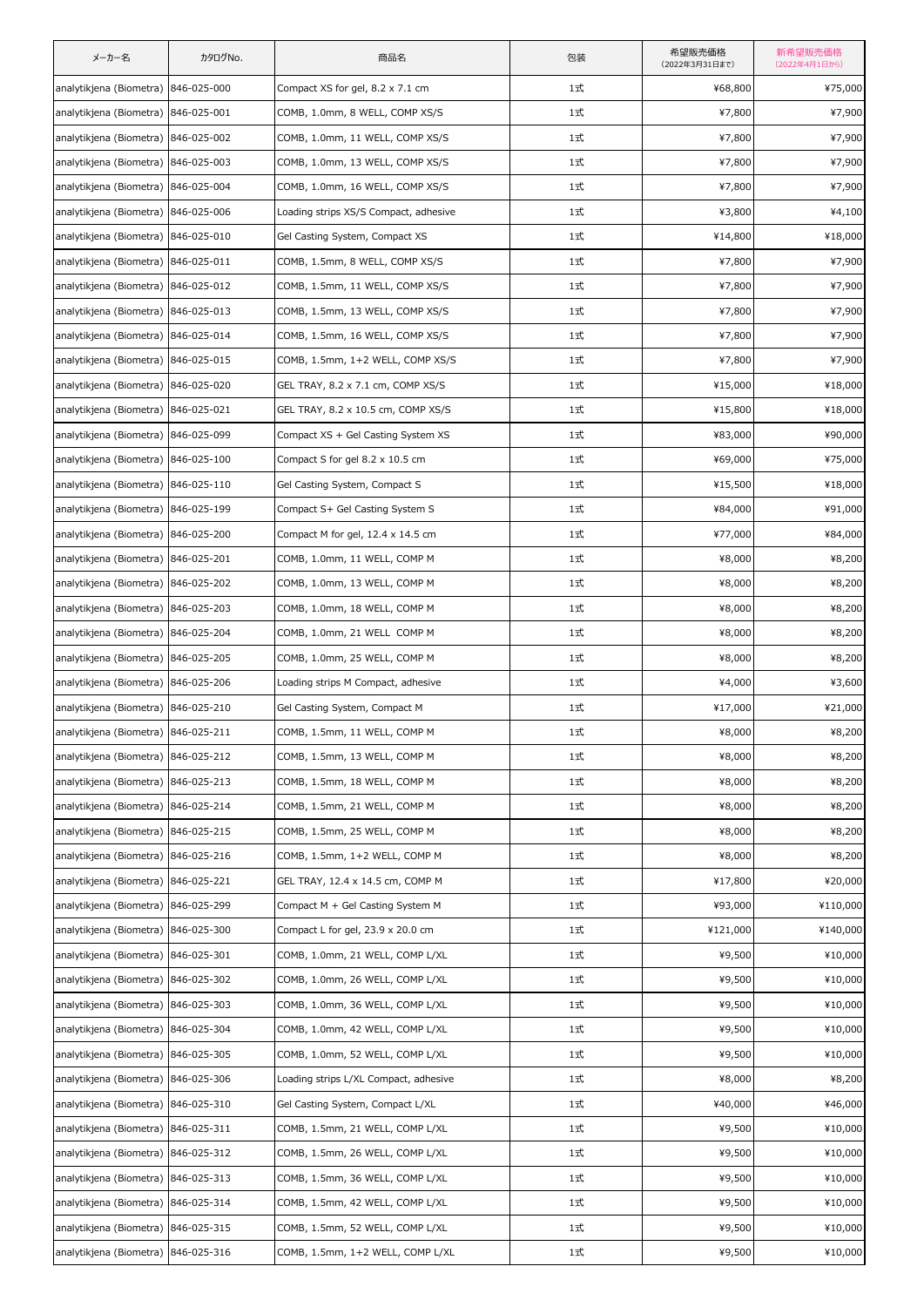| メーカー名                               | カタログNo.        | 商品名                                      | 包装        | 希望販売価格<br>(2022年3月31日まで) | 新希望販売価格<br>(2022年4月1日から) |
|-------------------------------------|----------------|------------------------------------------|-----------|--------------------------|--------------------------|
| analytikjena (Biometra)             | 846-025-320    | GEL TRAY, 23.9 x 20.0 cm, COMP L         | 1式        | ¥19,800                  | ¥25,000                  |
| analytikjena (Biometra) 846-025-321 |                | GEL TRAY, 23.9 x 25.0 cm, COMP XL        | 1式        | ¥19,800                  | ¥22,000                  |
| analytikjena (Biometra)             | 846-025-399    | Compact L + Gel Casting System L/XL      | 1式        | ¥160,000                 | ¥180,000                 |
| analytikjena (Biometra)             | 846-025-400    | Compact XL for gel, 23.9 x 25.0 cm       | 1式        | ¥125,000                 | ¥140,000                 |
| analytikjena (Biometra) 846-025-499 |                | Compact XL + Gel Casting System L/XL     | 1式        | ¥163,000                 | ¥180,000                 |
| analytikjena (Biometra) 846-025-500 |                | Compact Multi-Wide, without accessories  | 1式        | ¥56,000                  | ¥61,000                  |
| analytikjena (Biometra)             | 846-025-501    | Compact Multi-Wide for gel, 15 x 7 cm    | 1式        | ¥70,000                  | ¥76,000                  |
| analytikjena (Biometra) 846-025-502 |                | Compact Multi-Wide for gel, 15 x 10 cm   | 1式        | ¥70,000                  | ¥76,000                  |
| analytikjena (Biometra) 846-025-503 |                | Compact Multi-Wide for gel, 15 x 15 cm   | 1式        | ¥70,000                  | ¥76,000                  |
| analytikjena (Biometra)             | 846-025-504    | Compact Multi-Wide for gel, 15 x 18 cm   | 1式        | ¥70,000                  | ¥76,000                  |
| analytikjena (Biometra) 846-025-509 |                | CompactMulti-Wide for gel15x7/10/15/18cm | 1式        | ¥95,000                  | ¥110,000                 |
| analytikjena (Biometra) 846-025-510 |                | Gel Casting System, Compact Multi-Wide   | 1式        | ¥22,000                  | ¥24,000                  |
| analytikjena (Biometra)             | 846-025-521    | Gel tray 15 x 7 cm, Compact Multi-Wide   | 1式        | ¥13,800                  | ¥21,000                  |
| analytikjena (Biometra)             | 846-025-522    | Gel tray 15 x 10 cm, Compact Multi-Wide  | 1式        | ¥15,500                  | ¥21,000                  |
| analytikjena (Biometra) 846-025-523 |                | Gel tray 15 x 15 cm, Compact Multi-Wide  | 1式        | ¥16,800                  | ¥21,000                  |
| analytikjena (Biometra)             | 846-025-524    | Gel tray 15 x 18 cm, Compact Multi-Wide  | 1式        | ¥17,500                  | ¥21,000                  |
| analytikjena (Biometra)             | 846-025-528    | Movable casting dam set                  | 1式        | ¥9,800                   | ¥9,100                   |
| analytikjena (Biometra) 846-025-548 |                | Preparative COMB, 1.5MM, 2+2 wel         | 1式        | ¥8,800                   | ¥9,400                   |
| analytikjena (Biometra)             | 846-025-550    | Casting / Levelling Tray, 20 x 30 cm     | 1式        | ¥28,800                  | ¥27,000                  |
| analytikjena (Biometra) 846-025-591 |                | CompactMulti-Wide+GelCastingSystem15x7cm | 1式        | ¥79,800                  | ¥90,000                  |
| analytikjena (Biometra) 846-025-592 |                | CompactMultiWide+GelCastingSystem15x10cm | 1式        | ¥79,800                  | ¥90,000                  |
| analytikjena (Biometra)             | 846-025-593    | CompactMultiWide+GelCastingSystem15x15cm | 1式        | ¥79,800                  | ¥90,000                  |
| analytikjena (Biometra)             | 846-025-594    | CompactMultiWide+GelCastingSystem15x18cm | 1式        | ¥79,800                  | ¥90,000                  |
| analytikjena (Biometra) 846-025-599 |                | CompactMultiWide+GelCastingSystem15x7-18 | 1式        | ¥105,000                 | ¥120,000                 |
| analytikjena (Biometra)             | 846-040-191    | Biometra PS 300TP Mini Power Pack,       | 1式        | ¥64,000                  | ¥67,000                  |
| analytikjena (Biometra) 846-040-800 |                | POWER SUPPLY LV, STANDARD P25            | 1式        | ¥158,000                 | ¥180,000                 |
| analytikjena (Biometra) 846-040-850 |                | POWER SUPPLY LV, STANDARD P25T           | 1式        | ¥158,000                 | ¥180,000                 |
| analytikjena (UVP)                  | 849-95-0600-01 | UVP PCR HEPA Workstation                 | 1式        | ¥1,000,000               | ¥1,120,000               |
| analytikjena (UVP)                  | 849-95-0601-01 | UVP PCR Workstation                      | 1式        | ¥650,000                 | ¥740,000                 |
| analytikjena (UVP)                  | 849-95-0615-01 | UVP Crosslinker CL-3000 254nm            | 1式        | ¥330,000                 | ¥340,000                 |
| analytikjena (UVP)                  | 849-95-0615-03 | UVP Crosslinker CL-3000M 302nm           | 1式        | ¥330,000                 | ¥340,000                 |
| analytikjena (UVP)                  | 849-95-0615-05 | UVP Crosslinker CL-3000L 365nm           | 1式        | ¥330,000                 | ¥340,000                 |
| analytikjena (UVP)                  | 849-97-0847-01 | UVP CHEMSTUDIO PLUS TOUCH, 815           | 1式        | ¥6,200,000               | ¥6,300,000               |
| analytikjena (UVP)                  | 849-97-0847-03 | UVP CHEMSTUDIO PLUS, 815                 | 1式        | ¥5,900,000               | ¥6,100,000               |
| analytikjena (UVP)                  | 849-97-0848-01 | UVP CHEMSTUDIO, touch 515                | 1式        | ¥5,000,000               | ¥5,200,000               |
| analytikjena (UVP)                  | 849-97-0848-03 | UVP CHEMSTUDIO, 515                      | 1式        | ¥4,700,000               | ¥4,800,000               |
| analytikjena (UVP)                  | 849-97-0928-01 | UVP CHEMSTUDIO TOUCH, 815                | 1式        | ¥5,900,000               | ¥6,100,000               |
| analytikjena (UVP)                  | 849-97-0928-03 | UVP CHEMSTUDIO, 815                      | 1式        | ¥5,600,000               | ¥5,800,000               |
| analytikjena (UVP)                  | 849-97-0930-01 | UVP CHEMSTUDIO TOUCH, 615                | 1式        | ¥8,900,000               | ¥9,100,000               |
| analytikjena (UVP)                  | 849-97-0930-03 | UVP CHEMSTUDIO, 615                      | 1式        | ¥8,500,000               | ¥8,800,000               |
| analytikjena (UVP)                  | 849-97-0934-01 | UVP GelSolo, M-20V                       | 1式        | ¥1,400,000               | ¥1,420,000               |
| analytikjena (UVP)                  | 849-97-0935-01 | UVP GelSolo, M-26V                       | 1式        | ¥1,420,000               | ¥1,460,000               |
| analytikjena (UVP)                  | 849-97-0937-01 | UVP GelSolo, LM-20                       | 1式        | ¥1,420,000               | ¥1,460,000               |
| analytikjena (UVP)                  | 849-97-0939-01 | UVP GelSolo, LMS-20                      | 1式        | ¥1,520,000               | ¥1,570,000               |
| analytikjena (UVP)                  | 849-97-0940-01 | UVP GelSolo, LMS-26                      | 1式        | ¥1,600,000               | ¥1,610,000               |
| Genesee Scientific                  | 88-137         | Large Entry Net, Fits Large Population   | 1個(1x1pk) | ¥15,500                  | ¥16,500                  |
| Genesee Scientific                  | 88-140         | Large Canvas End Cap                     | 1個(1x1pk) | ¥15,500                  | ¥16,500                  |
| Genesee Scientific                  | 88-142         | Glad Press'n Seal                        | 1個(1x1pk) | ¥4,200                   | ¥4,600                   |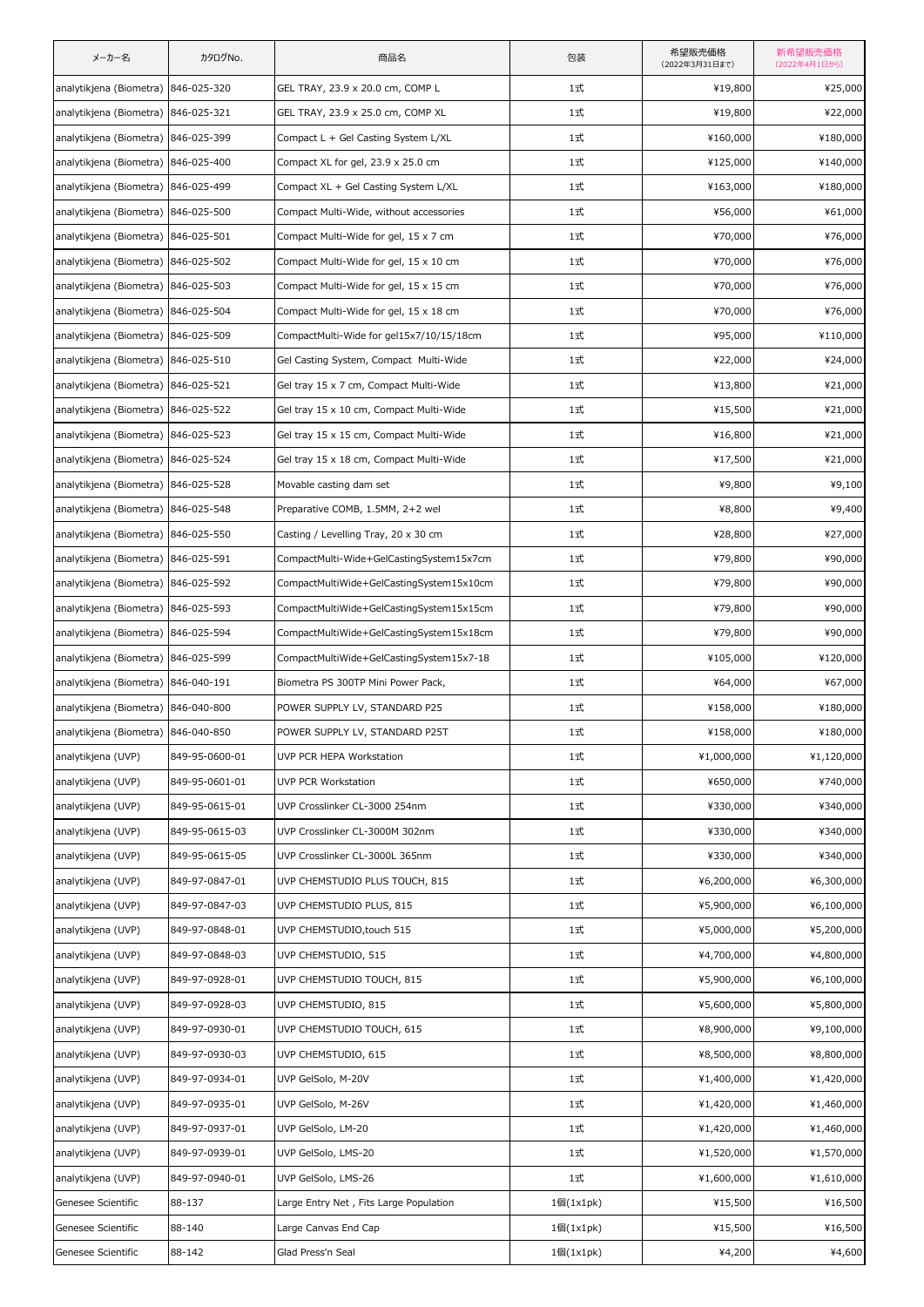| メーカー名                   | カタログNo.        | 商品名                                   | 包装               | 希望販売価格<br>(2022年3月31日まで) | 新希望販売価格<br>(2022年4月1日から) |
|-------------------------|----------------|---------------------------------------|------------------|--------------------------|--------------------------|
| Genesee Scientific      | 88-145         | Small Entry Net                       | 1個(1x1pk)        | ¥14,500                  | ¥15,500                  |
| Genesee Scientific      | 88-146         | Small End Cap                         | 1個(1x1pk)        | ¥14,500                  | ¥15,500                  |
| analytikjena (UVP)      | 89-0069-06     | サーマルフ° リンター(デジタル)                     | 1式               | ¥270,000                 | ¥280,000                 |
| Thermo Scientific       | 9057           | セルメイト Ⅱ シリンジフィルター                     | 25個(1x25pk)      | ¥13,700                  | ¥14,300                  |
| TPP                     | 91050          | 遠心管 30.0x115mm / 50ml コニカル PP         | 360本(20x18pk)    | ¥15,000                  | ¥17,600                  |
| TPP                     | 91106          | 7493171-7" 16.0x125mm/20cm2 Vent Cap  | 800本(20x40pk)    | ¥53,500                  | ¥62,400                  |
| TPP                     | 92696          | 細胞培養プレート 96ウェル 平底                     | 108枚(6x18pk)     | ¥25,300                  | ¥29,400                  |
| TPP                     | 92697          | 細胞培養プレート 96ウェル 丸底                     | 108枚(6x18pk)     | ¥25,300                  | ¥29,400                  |
| TPP                     | 94755          | Turbo-Fix フィルターマウントゴム                 | 1個(1x1pk)        | ¥1,000                   | ¥900                     |
| analytikjena (UVP)      | 95-0021-12     | UVP UVGL-25 115V 60Hz SW LW 4W HHL    | 1式(1式)           | ¥60,000                  | ¥61,000                  |
| analytikjena (UVP)      | 95-0188-02     | MINI UV LAMP UVSL-14P, 4W, LW/SW, 4AA | 1式               | ¥22,000                  | ¥23,000                  |
| analytikjena (UVP)      | 95-0249-01     | UVP UVS-28, 8W HHL, 254nm             | 1式               | ¥68,000                  | ¥70,000                  |
| analytikjena (UVP)      | 97-0105-01     | DigiDoc-Itゲル撮影装置                      | 1式               | ¥710,000                 | ¥730,000                 |
| analytikjena (UVP)      | 98-0067-03     | Rocker Plate 318x254mm                | 1個(1x1pk)        | ¥55,000                  | ¥57,000                  |
| TPP                     | 99002          | tルスクレイパー 240mm                        | 150本(1x150pk)    | ¥33,800                  | ¥39,400                  |
| TPP                     | 99003          | tルスクレイパー 300mm                        | 150本(1x150pk)    | ¥38,400                  | ¥44,700                  |
| <b>TPP</b>              | 99004          | tルスクレイパー 380mm                        | 100本(1x100pk)    | ¥31,600                  | ¥36,800                  |
| TPP                     | 99010          | tMJ79-195mm                           | 150本(1x150pk)    | ¥29,400                  | ¥34,400                  |
| TPP                     | 99017          | 遠心管ラック 50mlx10本,15mlx18本              | 1個(1x1pk)        | ¥1,200                   | ¥600                     |
| TPP                     | 99018          | 遠心管ラック 50mlx4本,15mlx8本                | 1個(1x1pk)        | ¥1,200                   | ¥700                     |
| TPP                     | 99019          | 遠心管ラック 50mlx20本,15mlx30本              | 1個(1x1pk)        | ¥1,200                   | ¥700                     |
| TPP                     | 99157          | RapidFilterMax # M 150ml              | 24個(1x24pk)      | ¥10,600                  | ¥12,300                  |
| AZURE BIOSYSTEMS        | AC1022         | UV防御ゴーグル                              | 1個(1x1pk)        | ¥8,520                   | ¥9,400                   |
| <b>AZURE BIOSYSTEMS</b> | AC1023         | ゲ ルトレー                                | 1個               | ¥13,800                  | ¥15,200                  |
| AZURE BIOSYSTEMS        | AC1024         | ゲ゙ルカッティングスクリーン                        | 1個               | ¥10,700                  | ¥11,700                  |
| AZURE BIOSYSTEMS        | AC1025         | ブルーライトコンバージョンスクリオーン                   | 1式               | ¥83,500                  | ¥91,600                  |
| AZURE BIOSYSTEMS        | AC1078         | AzureSpot Pro解析ソフトウェア                 | 1式               | ¥186,500                 | ¥220,900                 |
| AZURE BIOSYSTEMS        | AC4200         | Azure Agua Quadミニセルセット                | 1式               | ¥138,000                 | ¥151,000                 |
| <b>AZURE BIOSYSTEMS</b> | AC4201         | Azure Aquaトランスファーセル                   | 1式               | ¥88,500                  | ¥97,100                  |
| AZURE BIOSYSTEMS        | AC4203         | Azure Aqua パワーサプライ 600V               | 1式               | ¥325,000                 | ¥357,000                 |
| Luminex                 | ACS10000       | Amnis Cell Signaling Kit-NFkB         | 1#yl(50tests)    | ¥68,700                  | ¥66,900                  |
| Luminex                 | APH10001       | Amnis Protein Aggregate Kit           | 1# + (400 tests) | ¥122,300                 | ¥126,000                 |
| <b>BETATECH</b>         | ASN01          | Arasystem360                          | 360ty)(360x1pk)  | ¥126,000                 | ¥129,000                 |
| <b>BETATECH</b>         | ASN02          | Aracons720                            | 720tyl(720x1pk)  | ¥210,000                 | ¥212,000                 |
| <b>BETATECH</b>         | ASN06          | Arabaskets3200                        | 3200個(3200x1pk)  | ¥48,000                  | ¥66,100                  |
| AZURE BIOSYSTEMS        | AZI200         | Azure 2001メージ ング システム                 | 1式               | ¥1,334,000               | ¥1,420,000               |
| AZURE BIOSYSTEMS        | AZI280         | Azure 280イメージングシステム                   | 1式               | ¥2,833,000               | ¥2,840,000               |
| <b>AZURE BIOSYSTEMS</b> | AZI400         | Azure 400イメージングシステム                   | 1式               | ¥5,435,000               | ¥5,560,000               |
| AZURE BIOSYSTEMS        | AZI500         | Azure 500イメージングシステム                   | 1式               | ¥5,882,000               | ¥6,020,000               |
| AZURE BIOSYSTEMS        | AZI600         | Azure 600イメージングシステム                   | 1式               | ¥7,373,000               | ¥7,540,000               |
| <b>BMBio ST</b>         | B-0817-1       | リザーバー60ml 丸底                          | 20枚(1x20pk)      | ¥29,900                  | ¥31,500                  |
| HI-TECH                 | B-10001        | ハイテックハ゛ック゛エース Sサイス゛                   | 200枚(200x1pk)    | ¥12,000                  | ¥15,000                  |
| HI-TECH                 | B-10002        | ハイテックハ゛ック゛エース Mサイズ゛                   | 200枚(200x1pk)    | ¥20,000                  | ¥24,000                  |
| HI-TECH                 | B-10003        | ハイテックハ゛ック゛エース レサイズ゛                   | 200枚(200x1pk)    | ¥28,000                  | ¥33,000                  |
| HI-TECH                 | B-10005        | ハイテックハ゛ック゛エース SSサイス゛                  | 100枚(100x1pk)    | ¥3,700                   | ¥4,000                   |
| HI-TECH                 | B-10091        | ハイテックバッグ用ラック(L用)                      | 1台               | ¥19,000                  | ¥22,000                  |
| HI-TECH                 | B-10092        | ハイテックバ ック S, M用アタ プ ター                | 1台               | ¥9,000                   | ¥11,000                  |
| Biocision               | <b>BCS-102</b> | CoolRack M90                          | 1個(1x1pk)        | ¥72,000                  | ¥72,600                  |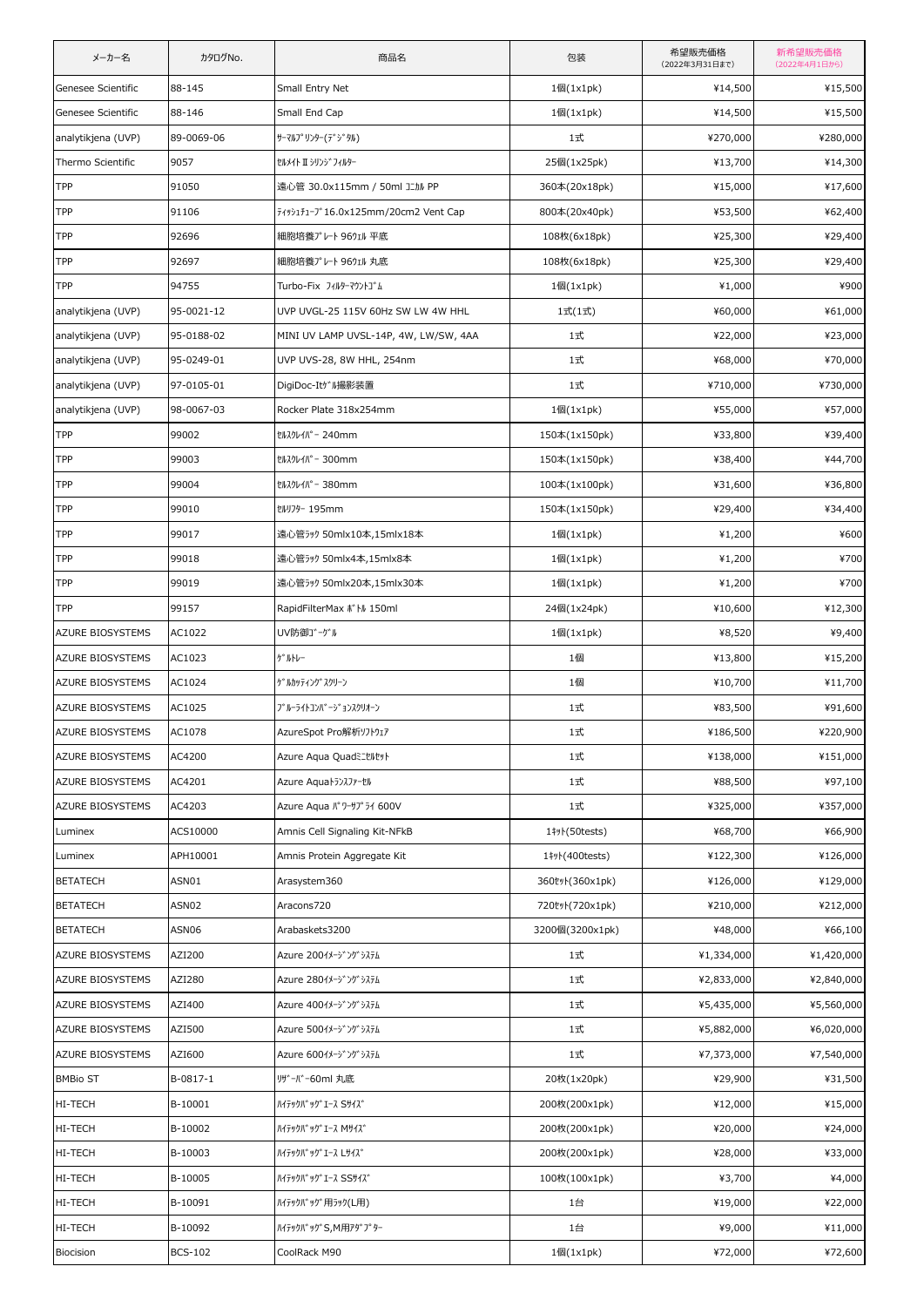| メーカー名     | カタログNo.          | 商品名                               | 包装              | 希望販売価格<br>(2022年3月31日まで) | 新希望販売価格<br>(2022年4月1日から) |
|-----------|------------------|-----------------------------------|-----------------|--------------------------|--------------------------|
| Biocision | <b>BCS-104</b>   | ThermalTray HP                    | 1個(1x1pk)       | ¥59,000                  | ¥61,000                  |
| Biocision | <b>BCS-105</b>   | CoolRack CF45                     | 1個(1x1pk)       | ¥51,000                  | ¥51,400                  |
| Biocision | <b>BCS-108</b>   | CoolRack M30                      | 1個(1x1pk)       | ¥48,000                  | ¥48,400                  |
| Biocision | <b>BCS-108G</b>  | CoolRack M30 Green                | 1個(1x1pk)       | ¥48,000                  | ¥48,400                  |
| Biocision | <b>BCS-1080</b>  | CoolRack M30 Orange               | 1個(1x1pk)       | ¥48,000                  | ¥48,400                  |
| Biocision | <b>BCS-111</b>   | Maxi 9L Ice Pan Green             | 1個(1x1pk)       | ¥26,000                  | ¥26,600                  |
| Biocision | <b>BCS-111B</b>  | 9L Ice Pan Blue                   | $1$ 個 $(1x1pk)$ | ¥26,000                  | ¥26,600                  |
| Biocision | <b>BCS-111GR</b> | 9L Ice Pan LimeGreen              | 1個(1x1pk)       | ¥26,000                  | ¥26,600                  |
| Biocision | <b>BCS-1110R</b> | 9L Ice Pan Orange                 | 1個(1x1pk)       | ¥26,000                  | ¥26,600                  |
| Biocision | <b>BCS-111PK</b> | 9L Ice Pan Pink                   | 1個(1x1pk)       | ¥26,000                  | ¥26,600                  |
| Biocision | BCS-111PL        | 9L Ice Pan Purple                 | 1個(1x1pk)       | ¥26,000                  | ¥26,600                  |
| Biocision | <b>BCS-112</b>   | Maxi 9L Ice Pan Red               | 1個(1x1pk)       | ¥26,000                  | ¥26,600                  |
| Biocision | <b>BCS-113</b>   | Midi 4L Ice Pan Green             | 1個(1x1pk)       | ¥20,000                  | ¥19,800                  |
| Biocision | <b>BCS-113B</b>  | 4L Ice Pan Blue                   | 1個(1x1pk)       | ¥20,000                  | ¥19,800                  |
| Biocision | <b>BCS-113GR</b> | 4L Ice Pan LimeGreen              | 1個(1x1pk)       | ¥20,000                  | ¥19,800                  |
| Biocision | <b>BCS-1130R</b> | 4L Ice Pan Orange                 | 1個(1x1pk)       | ¥20,000                  | ¥19,800                  |
| Biocision | <b>BCS-113PK</b> | 4L Ice Pan Pink                   | 1個(1x1pk)       | ¥20,000                  | ¥19,800                  |
| Biocision | BCS-113PL        | 4L Ice Pan                        | 1個(1x1pk)       | ¥20,000                  | ¥19,800                  |
| Biocision | <b>BCS-114</b>   | Midi 4L Ice Pan Red               | 1個(1x1pk)       | ¥20,000                  | ¥19,800                  |
| Biocision | <b>BCS-115</b>   | Rund 4L Ice Bucket with Lid Green | 1個(1x1pk)       | ¥17,000                  | ¥17,200                  |
| Biocision | BCS-115-25B      | 2.5L Ice Buket Blue               | 1個(1x1pk)       | ¥15,000                  | ¥15,400                  |
| Biocision | BCS-115-25G      | 2.5L Ice Buket Green              | $1$ 個 $(1x1pk)$ | ¥15,000                  | ¥15,400                  |
| Biocision | BCS-115-25GR     | 2.5L Ice Buket LimeGreen          | 1個(1x1pk)       | ¥15,000                  | ¥15,400                  |
| Biocision | BCS-115-250R     | 2.5L Ice Buket Orange             | 1個(1x1pk)       | ¥15,000                  | ¥15,400                  |
| Biocision | BCS-115-25PK     | 2.5L Ice Buket Pink               | 1個(1x1pk)       | ¥15,000                  | ¥15,400                  |
| Biocision | BCS-115-25PL     | 2.5L Ice Buket                    | 1個(1x1pk)       | ¥15,000                  | ¥15,400                  |
| Biocision | BCS-115-25R      | 2.5L Ice Buket Red                | 1個(1x1pk)       | ¥15,000                  | ¥15,400                  |
| Biocision | <b>BCS-115B</b>  | 4L Ice Buket Blue                 | 1個(1x1pk)       | ¥17,000                  | ¥17,200                  |
| Biocision | <b>BCS-115GR</b> | 4L Ice Buket LimeGreen            | 1個(1x1pk)       | ¥17,000                  | ¥17,200                  |
| Biocision | <b>BCS-115OR</b> | 4L Ice Buket Orange               | 1個(1x1pk)       | ¥17,000                  | ¥17,200                  |
| Biocision | <b>BCS-115PK</b> | 4L Ice Buket Pink                 | 1個(1x1pk)       | ¥17,000                  | ¥17,200                  |
| Biocision | BCS-115PL        | 4L Ice Buket                      | 1個(1x1pk)       | ¥17,000                  | ¥17,200                  |
| Biocision | <b>BCS-115R</b>  | 4L Ice Buket Red                  | 1個(1x1pk)       | ¥17,000                  | ¥17,200                  |
| Biocision | <b>BCS-116</b>   | CoolRack M96ID                    | 1個(1x1pk)       | ¥95,000                  | ¥96,200                  |
| Biocision | <b>BCS-123</b>   | ThermalTray LP                    | 1個(1x1pk)       | ¥55,000                  | ¥57,000                  |
| Biocision | <b>BCS-125</b>   | CoolRack M15 Gray                 | 1個(1x1pk)       | ¥27,000                  | ¥27,600                  |
| Biocision | <b>BCS-125G</b>  | CoolRack M15 Green                | 1個(1x1pk)       | ¥27,000                  | ¥27,600                  |
| Biocision | <b>BCS-1250</b>  | CoolRack M15 Orange               | 1個(1x1pk)       | ¥27,000                  | ¥27,600                  |
| Biocision | <b>BCS-126</b>   | CoolRack CF15                     | 1個(1x1pk)       | ¥27,000                  | ¥27,600                  |
| Biocision | <b>BCS-127</b>   | CoolRack M15-PF                   | 1個(1x1pk)       | ¥37,000                  | ¥37,800                  |
| Biocision | <b>BCS-128</b>   | CoolRack M30-PF                   | 1個(1x1pk)       | ¥56,000                  | ¥56,800                  |
| Biocision | <b>BCS-130</b>   | CoolBox30System Purple            | 1式              | ¥39,000                  | ¥39,800                  |
| Biocision | <b>BCS-131</b>   | CoolBox-12℃カートリッジ                 | 3個(3x1pk)       | ¥28,000                  | ¥84,400                  |
| Biocision | <b>BCS-132</b>   | +2C gel packs                     | 3個(3x1pk)       | ¥28,000                  | ¥27,800                  |
| Biocision | <b>BCS-133</b>   | CoolBoxM30System Purple           | 1式              | ¥81,400                  | ¥82,000                  |
| Biocision | <b>BCS-137</b>   | CoolRack M30-PF500ul              | 1個(1x1pk)       | ¥56,000                  | ¥56,800                  |
| Biocision | <b>BCS-138</b>   | CoolRack CFT                      | 1個(1x1pk)       | ¥56,000                  | ¥56,800                  |
| Biocision | <b>BCS-149</b>   | CoolRack 96x1ml                   | 1個(1x1pk)       | ¥64,000                  | ¥64,600                  |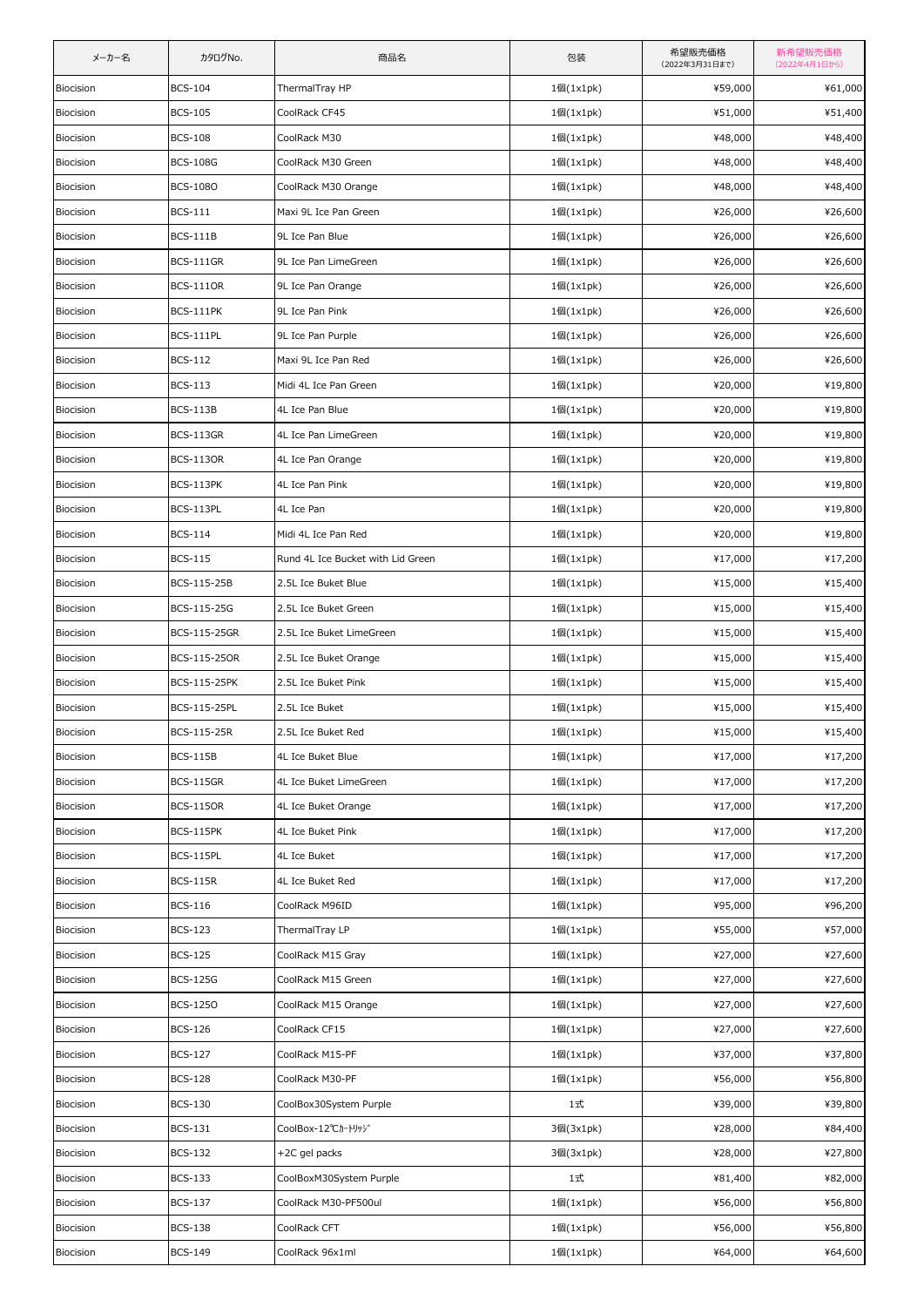| メーカー名     | カタログNo.          | 商品名                                  | 包装          | 希望販売価格<br>(2022年3月31日まで) | 新希望販売価格<br>(2022年4月1日から) |
|-----------|------------------|--------------------------------------|-------------|--------------------------|--------------------------|
| Biocision | <b>BCS-153</b>   | CoolRack 15ml                        | 1個(1x1pk)   | ¥50,000                  | ¥50,600                  |
| Biocision | <b>BCS-154</b>   | CoolRack 50ml                        | 1個(1x1pk)   | ¥50,000                  | ¥50,600                  |
| Biocision | <b>BCS-155</b>   | CoolRack V13                         | 1個(1x1pk)   | ¥52,000                  | ¥52,400                  |
| Biocision | <b>BCS-156</b>   | CoolRack V16                         | 1個(1x1pk)   | ¥52,000                  | ¥52,400                  |
| Biocision | <b>BCS-157</b>   | CoolRack VS13                        | 1個(1x1pk)   | ¥52,000                  | ¥52,400                  |
| Biocision | <b>BCS-163</b>   | CoolRack M6 Gray                     | 1個(1x1pk)   | ¥10,400                  | ¥11,400                  |
| Biocision | <b>BCS-164</b>   | CoolRack M6 Green                    | 1個(1x1pk)   | ¥10,400                  | ¥11,400                  |
| Biocision | <b>BCS-165</b>   | CoolRack M6 Orange                   | 1個(1x1pk)   | ¥10,400                  | ¥11,400                  |
| Biocision | <b>BCS-166</b>   | CoolBoxCFT30System Purple            | 1式          | ¥91,300                  | ¥94,200                  |
| Biocision | <b>BCS-170G</b>  | CoolCell FTS30 Green                 | 1個(1x1pk)   | ¥80,000                  | ¥82,400                  |
| Biocision | <b>BCS-1700</b>  | CoolCell FTS30 Orange                | 1個(1x1pk)   | ¥80,000                  | ¥82,400                  |
| Biocision | <b>BCS-170PK</b> | CoolCell FTS30 Pink                  | 1個(1x1pk)   | ¥80,000                  | ¥82,400                  |
| Biocision | <b>BCS-172</b>   | CoolCell SV2 Purple                  | 1個(1x1pk)   | ¥53,200                  | ¥57,800                  |
| Biocision | <b>BCS-172CS</b> | CoolCell SV2 Stem cell cryo system 紫 | 1式          | ¥154,000                 | ¥150,800                 |
| Biocision | <b>BCS-184</b>   | CoolSink LX55                        | 1個(1x1pk)   | ¥46,000                  | ¥47,000                  |
| Biocision | <b>BCS-206</b>   | TruCool CryoBoxes White              | 5個(5x1pk)   | ¥6,500                   | ¥6,800                   |
| Biocision | <b>BCS-206B</b>  | TruCool CryoBoxes Blue               | 5個(5x1pk)   | ¥6,500                   | ¥6,800                   |
| Biocision | <b>BCS-206G</b>  | TruCool CryoBoxes Green              | 5個(5x1pk)   | ¥6,500                   | ¥6,800                   |
| Biocision | <b>BCS-206MC</b> | TruCool CryoBoxes MC                 | 5個(5個x1パック) | ¥6,500                   | ¥6,800                   |
| Biocision | <b>BCS-2060</b>  | TruCool CryoBoxes Orange             | 5個(5x1pk)   | ¥6,500                   | ¥6,800                   |
| Biocision | <b>BCS-206P</b>  | TruCool CryoBoxes Purple             | 5個(5x1pk)   | ¥6,500                   | ¥6,800                   |
| Biocision | BCS-206PK        | TruCool CryoBoxes Pink               | 5個(5x1pk)   | ¥6,500                   | ¥6,800                   |
| Biocision | <b>BCS-207</b>   | Hinged CryoBox,81穴 White             | 50個(50x1pk) | ¥58,000                  | ¥57,400                  |
| Biocision | <b>BCS-207B</b>  | Hinged CryoBox,81穴 Blue              | 50個(50x1pk) | ¥58,000                  | ¥57,400                  |
| Biocision | <b>BCS-207G</b>  | Hinged CryoBox,81穴 Green             | 50個(50x1pk) | ¥58,000                  | ¥57,400                  |
| Biocision | <b>BCS-2070</b>  | Hinged CryoBox,81穴 Orange            | 50個(50x1pk) | ¥58,000                  | ¥57,400                  |
| Biocision | <b>BCS-207P</b>  | Hinged CryoBox, 81穴 Purple           | 50個(50x1pk) | ¥58,000                  | ¥57,400                  |
| Biocision | <b>BCS-207PK</b> | Hinged CryoBox,81穴 Pink              | 50個(50x1pk) | ¥58,000                  | ¥57,400                  |
| Biocision | <b>BCS-209G</b>  | Hinged CryoBox,100穴 Green            | 5個(5x1pk)   | ¥7,200                   | ¥7,600                   |
| Biocision | <b>BCS-209P</b>  | Hinged CryoBox,100穴 Purple           | 5個(5x1pk)   | ¥7,200                   | ¥7,600                   |
| Biocision | BCS-213MC        | CoolCeps C-Grippers Multi-Color      | 5個(5x1pk)   | ¥9,600                   | ¥10,600                  |
| Biocision | <b>BCS-215G</b>  | HingedCryoBox, 81穴, Green            | 6個(6x1pk)   | ¥11,000                  | ¥10,800                  |
| Biocision | <b>BCS-215P</b>  | HingedCryoBox,81穴, Purple            | 6個(6x1pk)   | ¥11,000                  | ¥10,800                  |
| Biocision | <b>BCS-217G</b>  | HingedCryoBox,81穴, Green             | 5個(5x1pk)   | ¥7,200                   | ¥7,600                   |
| Biocision | <b>BCS-217P</b>  | HingedCryoBox,81穴 Purple             | 5個(5x1pk)   | ¥7,200                   | ¥7,600                   |
| Biocision | <b>BCS-219G</b>  | HingedCryoBox,81穴 Green              | 30個(30x1pk) | ¥45,000                  | ¥44,200                  |
| Biocision | <b>BCS-219P</b>  | HingedCryoBox,81穴,穴付 Purple          | 30個(30x1pk) | ¥45,000                  | ¥44,200                  |
| Biocision | <b>BCS-220G</b>  | Hinged CryoBox,100穴 Green            | 50個(50x1pk) | ¥66,000                  | ¥65,000                  |
| Biocision | <b>BCS-220P</b>  | Hinged CryoBox,100穴 Purple           | 50個(50x1pk) | ¥66,000                  | ¥65,000                  |
| Biocision | <b>BCS-221G</b>  | HingedCryoBox,81穴 Green              | 50個(50x1pk) | ¥66,000                  | ¥65,000                  |
| Biocision | <b>BCS-221P</b>  | HingedCryoBox,81穴 Purple             | 50個(50x1pk) | ¥66,000                  | ¥65,000                  |
| Biocision | <b>BCS-222</b>   | TruCool ロック付クライオチューブラック              | 5個          | ¥22,000                  | ¥22,600                  |
| Biocision | <b>BCS-231</b>   | CoolRack 96x0.5ml                    | 1個(1x1pk)   | ¥70,000                  | ¥71,000                  |
| Biocision | <b>BCS-232</b>   | CoolRack L                           | 1個(1x1pk)   | ¥56,000                  | ¥57,400                  |
| Biocision | <b>BCS-235</b>   | CoolRack LV                          | 1個(1x1pk)   | ¥56,000                  | ¥57,400                  |
| Biocision | <b>BCS-252</b>   | ThermalTray SLP                      | 1個(1x1pk)   | ¥53,000                  | ¥54,600                  |
| Biocision | <b>BCS-262</b>   | CoolCell SV10 Purple                 | 1個(1x1pk)   | ¥53,200                  | ¥57,800                  |
| Biocision | BCS-3105         | CoolCell Filler Vial 2.0ml           | 6本(6x1pk)   | ¥5,000                   | ¥5,200                   |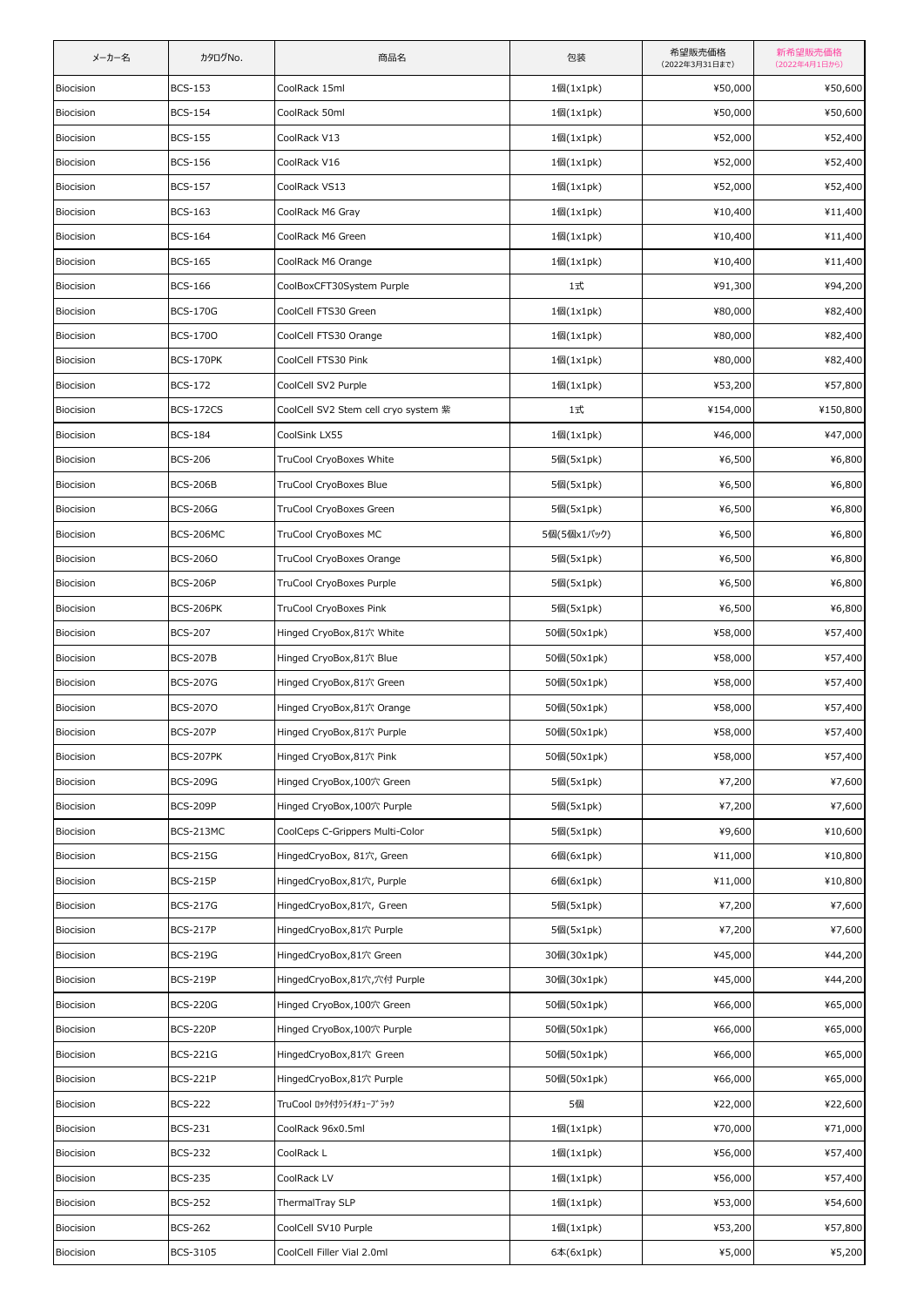| メーカー名     | カタログNo.          | 商品名                               | 包装              | 希望販売価格<br>(2022年3月31日まで) | 新希望販売価格<br>(2022年4月1日から) |
|-----------|------------------|-----------------------------------|-----------------|--------------------------|--------------------------|
| Biocision | BCS-3106         | CoolCell Filler Vial 5.0ml        | 6本(6x1pk)       | ¥5,000                   | ¥5,200                   |
| Biocision | <b>BCS-405</b>   | CoolCell LX Purple                | 1個(1x1pk)       | ¥29,000                  | ¥30,200                  |
| Biocision | <b>BCS-405G</b>  | CoolCell LX Green                 | 1個(1x1pk)       | ¥29,000                  | ¥30,200                  |
| Biocision | <b>BCS-4050</b>  | CoolCell LX Orange                | 1個(1x1pk)       | ¥29,000                  | ¥30,200                  |
| Biocision | <b>BCS-405PK</b> | CoolCell LX Pink                  | 1個(1x1pk)       | ¥29,000                  | ¥30,200                  |
| Biocision | <b>BCS-406</b>   | CoolCell 5ml LX Purple            | 1個(1x1pk)       | ¥39,000                  | ¥40,400                  |
| Biocision | <b>BCS-502</b>   | CoolBox XT SCW purple             | 1式              | ¥98,000                  | ¥98,800                  |
| Biocision | <b>BCS-502C</b>  | CoolBox XT EC purple              | 1個(1x1pk)       | ¥18,000                  | ¥18,200                  |
| Biocision | <b>BCS-502CG</b> | CoolBox XT EC Green               | 1個(1x1pk)       | ¥18,000                  | ¥18,200                  |
| Biocision | <b>BCS-502-F</b> | CoolBox XT , purple Freezing core | 1個              | ¥98,000                  | ¥101,600                 |
| Biocision | <b>BCS-502G</b>  | CoolBox XT SCW Green              | 1式              | ¥98,000                  | ¥98,800                  |
| Biocision | <b>BCS-5020</b>  | CoolBox XT SCW Orange             | 1式              | ¥98,000                  | ¥98,800                  |
| Biocision | <b>BCS-502PK</b> | CoolBox XT SCW Pink               | 1式              | ¥98,000                  | ¥98,800                  |
| Biocision | <b>BCS-503</b>   | CoolBox XT DCW purple             | 1式              | ¥151,000                 | ¥152,000                 |
| Biocision | <b>BCS-503C</b>  | CoolBox 2XT EC purple             | 1個(1x1pk)       | ¥22,000                  | ¥22,800                  |
| Biocision | <b>BCS-503CG</b> | CoolBox 2XT EC green              | 1個(1x1pk)       | ¥22,000                  | ¥22,800                  |
| Biocision | <b>BCS-503CO</b> | CoolBox 2XT EC orange             | 1個(1x1pk)       | ¥22,000                  | ¥22,800                  |
| Biocision | BCS-503CPK       | CoolBox 2XT EC pink               | 1個(1x1pk)       | ¥22,000                  | ¥22,800                  |
| Biocision | <b>BCS-503-F</b> | CoolBox 2XT, purple Freezing core | 1個              | ¥151,000                 | ¥152,000                 |
| Biocision | <b>BCS-503G</b>  | CoolBox XT DCW Green              | 1式              | ¥151,000                 | ¥152,000                 |
| Biocision | <b>BCS-5030</b>  | CoolBox XT DCW Orange             | 1式              | ¥151,000                 | ¥152,000                 |
| Biocision | BCS-503PK        | CoolBox XT DCW Pink               | 1式              | ¥151,000                 | ¥152,000                 |
| Biocision | <b>BCS-504</b>   | CoolBox XT Starter purple         | 1式              | ¥41,000                  | ¥41,200                  |
| Biocision | <b>BCS-512</b>   | CoolBox XT FC                     | 1個(1x1pk)       | ¥47,000                  | ¥47,800                  |
| Biocision | <b>BCS-513</b>   | CoolBox XT Holder purple          | 1個(1x1pk)       | ¥12,000                  | ¥13,200                  |
| Biocision | <b>BCS-514</b>   | CryoPod Carrier                   | 1式              | ¥447,000                 | ¥665,000                 |
| Biocision | <b>BCS-523</b>   | CoolRack XT M-PCR                 | 1個(1x1pk)       | ¥59,000                  | ¥60,400                  |
| Biocision | <b>BCS-529</b>   | CoolRackXT PCR96                  | 1個(1x1pk)       | ¥61,000                  | ¥62,000                  |
| Biocision | <b>BCS-534</b>   | CoolRack XT CFT24                 | 1個(1x1pk)       | ¥55,000                  | ¥56,200                  |
| Biocision | <b>BCS-535</b>   | CoolRack XT M24                   | $1$ 個 $(1x1pk)$ | ¥51,000                  | ¥51,600                  |
| Biocision | <b>BCS-536</b>   | CoolSink XT 96F                   | 1個(1x1pk)       | ¥54,000                  | ¥55,000                  |
| Biocision | <b>BCS-537</b>   | CoolSink XT 96U                   | 1個(1x1pk)       | ¥61,000                  | ¥61,400                  |
| Biocision | <b>BCS-538</b>   | CoolRack XT PCR384                | $1$ 個 $(1x1pk)$ | ¥67,000                  | ¥68,400                  |
| Biocision | <b>BCS-556</b>   | XT Starter PCR96                  | 1式              | ¥100,000                 | ¥103,400                 |
| Biocision | <b>BCS-557</b>   | XT Starter M-PCR                  | 1式              | ¥95,000                  | ¥101,800                 |
| Biocision | <b>BCS-570</b>   | SC PCR96 AF W-station Green       | 1式              | ¥147,400                 | ¥151,400                 |
| Biocision | <b>BCS-572</b>   | SC PCR-ST AF W-station Green      | 1式              | ¥146,300                 | ¥150,200                 |
| Biocision | <b>BCS-573</b>   | DC PCR-SP AF W-station Green      | 1式              | ¥240,900                 | ¥246,400                 |
| Biocision | <b>BCS-575</b>   | SC C-Tube24AFW-station Green      | 1式              | ¥141,900                 | ¥146,200                 |
| Biocision | <b>BCS-576</b>   | SC M-Tube24AFW-station Green      | 1式              | ¥131,200                 | ¥142,000                 |
| BLooK     | <b>BK001</b>     | LEDトランスイルミネーターBLooK               | 1式              | ¥74,000                  | ¥69,300                  |
| Fisher    | BM13-711-65      | 滅菌4オンスコンテナー120ml                  | 100個(1x100pk)   | ¥12,300                  | ¥12,900                  |
| Fisher    | BM14-961-25      | ガラスチューブ10x75mm                    | 1000個(250x4pk)  | ¥8,500                   | ¥8,900                   |
| Fisher    | BM14-961-26      | ガラスチューブ12x75mm                    | 1000個(250x4pk)  | ¥9,500                   | ¥10,000                  |
| Fisher    | BM14-961-27      | ガラスチューブ13x100mm                   | 1000個(250x4pk)  | ¥12,400                  | ¥13,100                  |
| Fisher    | BM14-961-28      | ガラスチューブ15x85mm                    | 1000個(250x4pk)  | ¥16,400                  | ¥17,300                  |
| Fisher    | BM14-961-29      | ガラスチューブ16x100mm                   | 1000個(250x4pk)  | ¥17,700                  | ¥18,600                  |
| Fisher    | BM14-961-30      | ガラスチューブ16x125mm                   | 1000個(250x4pk)  | ¥20,000                  | ¥21,100                  |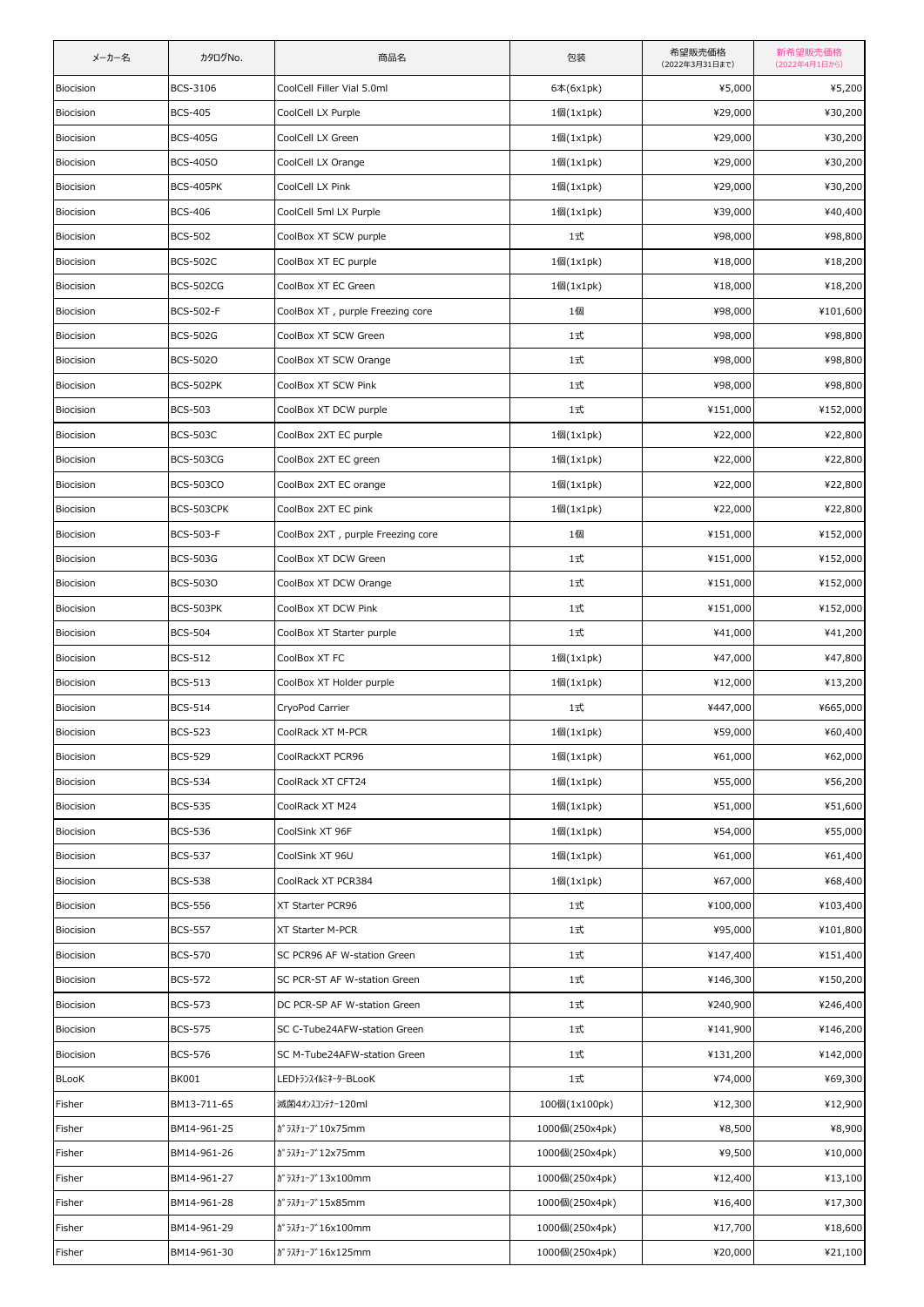| メーカー名            | カタログNo.     | 商品名                                          | 包装                 | 希望販売価格<br>(2022年3月31日まで) | 新希望販売価格<br>(2022年4月1日から) |
|------------------|-------------|----------------------------------------------|--------------------|--------------------------|--------------------------|
| Fisher           | BM14-961-31 | ガラスチューブ16x150mm                              | 1000個(250x4pk)     | ¥21,100                  | ¥22,200                  |
| Fisher           | BM14-961-32 | ガラスチューブ18x150mm                              | 500個(125個x4pk)     | ¥15,300                  | ¥16,100                  |
| Fisher           | BM14-961-33 | ガラスチューブ20x150mm                              | 500個(250x2pk)      | ¥23,600                  | ¥24,800                  |
| Fisher           | BM14-961-34 | ガラスチューブ25x150mm                              | 500個(125個x4pk)     | ¥43,500                  | ¥45,800                  |
| <b>BMBio ECO</b> | BM-5ML      | スタンタ゛ート゛ チップ - 5000ul                        | 250本(250x1pk)      | ¥3,700                   | ¥3,600                   |
| Argos            | BMA-90010   | 細胞培養容器 CELLine Bioreactor Flasks CL350 350ml | 5個(1x5pk)          | ¥182,200                 | ¥253,900                 |
| Argos            | BMA-B3134   | リザーバー 12レーン 60ml 未滅菌                         | 50枚(1x50pk)        | ¥27,300                  | ¥18,200                  |
| Argos            | BMA-B3135   | リザーバー 12レーン 60ml 個装滅菌                        | 20枚(1x20pk)        | ¥6,700                   | ¥11,300                  |
| Argos            | BMA-CRY01S  | CryoVialチューブ(アウターキャップ) 1.0ml 自立型             | 50本(50x1pk)        | ¥2,800                   | ¥3,900                   |
| Argos            | BMA-CRY02S  | CryoVialチューブ(アウターキャップ) 2.0ml 自立型             | 50本(50x1pk)        | ¥2,800                   | ¥3,900                   |
| Argos            | BMA-CRY04S  | CryoVialチューブ(アウターキャップ) 4.0ml 自立型             | 50本(50x1pk)        | ¥3,400                   | ¥5,100                   |
| Argos            | BMA-CRY05S  | CryoVialチューブ(アウターキャップ) 5.0ml 自立型             | 50本(50x1pk)        | ¥3,400                   | ¥4,900                   |
| Argos            | BMA-CRY11S  | CryoVialチューブ(インナーキャップ) 1.0mL 自立型             | 50本(50x1pk)        | ¥2,800                   | ¥3,900                   |
| Argos            | BMA-CRY12CS | CryoVialチューブ(インナーキャップ) 2.0ml コニカル型           | 50本(50x1pk)        | ¥2,800                   | ¥3,900                   |
| Argos            | BMA-CRY12S  | CryoVialチューブ(インナーキャップ) 2.0ml 自立型             | 50本(50x1pk)        | ¥2,800                   | ¥3,900                   |
| Argos            | BMA-CRY14CS | CryoVialチューブ(インナーキャップ) 4.0ml コニカル型           | 50本(50x1pk)        | ¥3,200                   | ¥5,100                   |
| Argos            | BMA-CRY14S  | CryoVialチューブ(インナーキャップ) 4.0ml 自立型             | 50本(50x1pk)        | ¥3,200                   | ¥4,300                   |
| Argos            | BMA-CRY15CS | CryoVialチューブ(インナーキャップ) 5.0ml コニカル型           | 50本(50x1pk)        | ¥3,300                   | ¥5,100                   |
| Argos            | BMA-CRY15S  | CryoVialチューブ(インナーキャップ) 5.0ml 自立型             | 50本(50x1pk)        | ¥3,200                   | ¥4,500                   |
| Argos            | BMA-CRY61S  | 1Dバーコード付CryoVialチューブ用カラーキャップインサート 青          | 100枚(100x1pk)      | ¥1,100                   | ¥1,400                   |
| Argos            | BMA-CRY62S  | 1Dバーコード付CryoVialチューブ用カラーキャップインサート 赤          | 100枚(100x1pk)      | ¥1,100                   | ¥1,400                   |
| Argos            | BMA-CRY63S  | 1Dバーコード付CryoVialチューブ用カラーキャップインサート 白          | 100枚(100x1pk)      | ¥1,100                   | ¥1,400                   |
| Argos            | BMA-CRY64S  | 1Dバーコード付CryoVialチューブ用カラーキャップインサート 黄          | 100枚(100x1pk)      | ¥1,100                   | ¥1,400                   |
| Argos            | BMA-CRY65S  | 1Dバーコード付CryoVialチューブ用カラーキャップインサート 紫          | 100枚(100x1pk)      | ¥1,100                   | ¥1,400                   |
| Argos            | BMA-CRY66S  | 1Dバーコード付CryoVialチューブ用カラーキャップインサート 緑          | 100枚(100x1pk)      | ¥1,100                   | ¥1,400                   |
| Argos            | BMA-CS040   | 細胞濾過フィルター Cell strainers 40um 青              | 50個(1x50pk)        | ¥13,600                  | ¥18,200                  |
| Argos            | BMA-CS070   | 細胞濾過フィルター Cell strainers 70um 白              | 50個(1x50pk)        | ¥13,600                  | ¥18,200                  |
| Argos            | BMA-CS100   | 細胞濾過フィルター Cell strainers 100um 黄             | 50個(1x50pk)        | ¥13,600                  | ¥18,200                  |
| Argos            | BMA-L1000   | クライオラヘ゛ル用ディスヘ゜ンサー                            | 1個(1x1pk)          | ¥8,700                   | ¥12,500                  |
| Argos            | BMA-L1100   | イノキュレーションループ ハンドルなし 10µl 4.0mm               | 5本(5x1pk)          | ¥31,900                  | ¥52,000                  |
| Argos            | BMA-L1101   | イノキュレーションループ ルンド ルなし 1µl 1.45mm              | 5本(5x1pk)          | ¥31,900                  | ¥52,000                  |
| Argos            | BMA-L1102   | イノキュレーションループ ハンドルなし S 2.26mm                 | 25本(25x1pk)        | ¥9,600                   | ¥15,600                  |
| Argos            | BMA-L1103   | イノキュレーションループ ルンド ルなし M 2.91mm                | 25本(25x1pk)        | ¥9,600                   | ¥15,600                  |
| Argos            | BMA-L1104   | イノキュレーションループ ルンド ルなし L 5mm                   | 25本(25x1pk)        | ¥9,600                   | ¥15,600                  |
| Argos            | BMA-L1110   | イノキュレーションループ ループ れルダ゛ー 6インチ                  | $1$ 本 $(1x1pk)$    | ¥5,600                   | ¥8,000                   |
| Argos            | BMA-L1111   | イノキュレーションループ ループ れルダ゛ー 8インチ                  | $1$ 本 $(1x1pk)$    | ¥5,600                   | ¥8,000                   |
| Argos            | BMA-L1120   | イノキュレーションループ ルンドル付 S 2.5mm                   | 5本(5x1pk)          | ¥8,300                   | ¥13,600                  |
| Argos            | BMA-L1121   | イノキュレーションループ ハンドル付 M 3.5mm                   | 5本(5x1pk)          | ¥8,300                   | ¥13,600                  |
| Argos            | BMA-L1122   | イノキュレーションループ ハンドル付 L 5.5mm                   | 5本(5x1pk)          | ¥8,300                   | ¥13,600                  |
| Argos            | BMA-L1123   | イノキュレーションループ ハンドル付 1µl 1.45mm                | 5本(5x1pk)          | ¥37,200                  | ¥58,900                  |
| Argos            | BMA-L1124   | イノキュレーションループ ハンドル付 10µl 4.0mm                | 5本(5x1pk)          | ¥30,700                  | ¥48,800                  |
| Argos            | BMA-L1125   | イノキュレーションニードル ハンドル付 ストレートニードル                | $1$ 本 $(1x1pk)$    | ¥3,500                   | ¥5,500                   |
| Argos            | BMA-L1126   | イノキュレーションニート゛ル ハント゛ル付す アンク゛ルトニート゛ル           | $1$ 本 $(1x1pk)$    | ¥3,500                   | ¥5,500                   |
| Argos            | BMA-L1127   | イノキュレーションニート゛ル ハント゛ルなし 3インチストレートニート゛ル25ケ゛ーシ゛ | 12本(12x1pk)        | ¥1,600                   | ¥2,500                   |
| Argos            | BMA-L1128   | イノキュレーションニードル ハンドル付 10.75インチニードル             | 5本(5x1pk)          | ¥9,100                   | ¥15,200                  |
| Argos            | BMA-L1278   | クライオラベル スポットラベル 白 15/50ml レーザープリンター対応        | 2160枚(108x20sheet) | ¥31,600                  | ¥43,300                  |
| Argos            | BMA-L1286   | クライオラベル サイドラベル 青 1.5/2.0ml                   | 1000枚(1ロール)        | ¥8,400                   | ¥11,300                  |
| Argos            | BMA-L1287   | クライオラベル サイドラベル 赤 1.5/2.0ml                   | 1000枚(1ロール)        | ¥8,400                   | ¥11,200                  |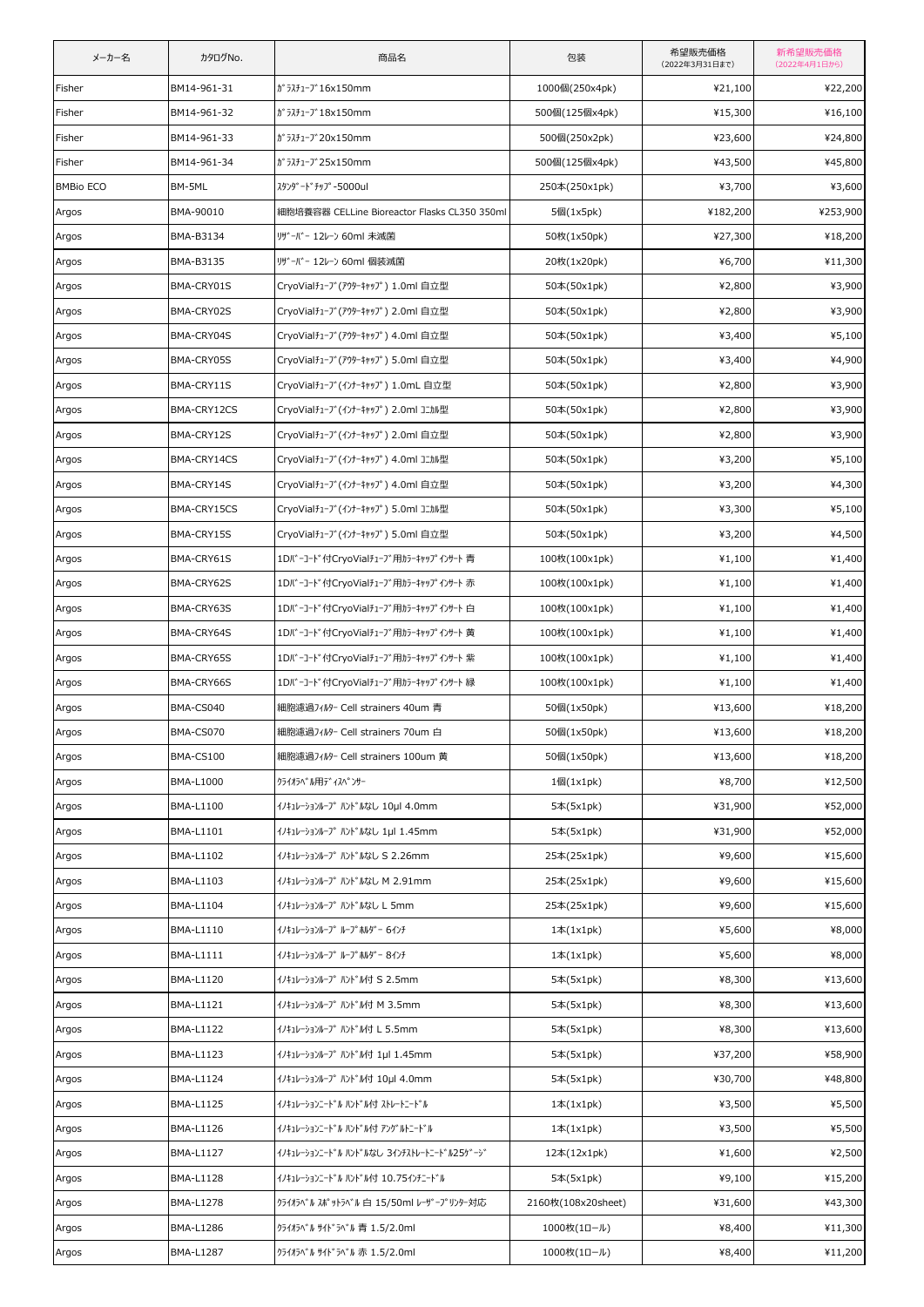| メーカー名            | カタログNo.           | 商品名                                    | 包装              | 希望販売価格<br>(2022年3月31日まで) | 新希望販売価格<br>(2022年4月1日から) |
|------------------|-------------------|----------------------------------------|-----------------|--------------------------|--------------------------|
| Argos            | <b>BMA-L1288</b>  | クライオラベル サイドラベル 緑 1.5/2.0ml             | 1000枚(1ロール)     | ¥8,400                   | ¥11,100                  |
| Argos            | BMA-L1289         | クライオラベル サイドラベル 黄 1.5/2.0ml             | 1000枚(1ロール)     | ¥8,400                   | ¥11,100                  |
| Argos            | BMA-L1290         | クライオラベル サイドラベル 紫 1.5/2.0ml             | 1000枚(1ロール)     | ¥8,400                   | ¥11,200                  |
| Argos            | BMA-L1296         | クライオラベル スポットラベル 黄 0.5/1.5ml            | 1000枚(1ロール)     | ¥7,300                   | ¥9,600                   |
| Argos            | BMA-OEPS1         | プラスチックピペット 1ml オープンエンドタイプ              | 500本(1x500pk)   | ¥16,700                  | ¥22,600                  |
| Argos            | BMA-OEPS10        | プラスチックピペット 10ml オープンエンドタイプ             | 200本(1x200pk)   | ¥11,800                  | ¥16,200                  |
| Argos            | BMA-OEPS2         | プラスチックピペット 2ml オープンエンドタイプ              | 500本(1x500pk)   | ¥21,000                  | ¥28,400                  |
| Argos            | BMA-OEPS5         | プラスチックピペット 5ml オープンエンドタイプ              | 200本(1x200pk)   | ¥11,400                  | ¥15,500                  |
| Argos            | BMA-P0534         | プラスチックパスツールピペット 145mm                  | 200本(1x200pk)   | ¥10,800                  | ¥15,200                  |
| Argos            | BMA-P0900         | プラスチックパスツールピペット 230mm                  | 200本(1x200pk)   | ¥12,900                  | ¥18,200                  |
| Argos            | <b>BMA-P5210</b>  | 手動式ピペッター ピペットポンプ 10ml用                 | $1$ 個 $(1x1pk)$ | ¥2,700                   | ¥4,200                   |
| Argos            | <b>BMA-P5225</b>  | 手動式ピペッター ピペットポンプ 25ml用                 | 1個(1x1pk)       | ¥3,100                   | ¥4,800                   |
| Argos            | BMA-T0015         | Backspringf1-7" 1.5ml +f15ll           | 500本(500x1pk)   | ¥2,800                   | ¥3,700                   |
| Argos            | <b>BMA-T2075A</b> | サンプリング チューブ 5ml Capsafeタイプ             | 200本(200x1pk)   | ¥6,900                   | ¥11,000                  |
| <b>BMBio ECO</b> | BMEEXC0005        | SureSeal Single Strips                 | 400個(8x50pk)    | ¥3,800                   | ¥4,600                   |
| <b>BMBio ECO</b> | BMF-EZPS-25       | SureSeal PE Pierceable 減菌済             | 50枚(50x1pk)     | ¥5,600                   | ¥6,800                   |
| gel company      | BMGDR-500         | ゲル撮影用フード iPhone 4/4S,5/5S,6/6S/7 用     | 1式              | ¥36,800                  | ¥20,300                  |
| gel company      | BMGDR-510         | ゲル撮影用フード iPhone 6Plus用                 | 1式              | ¥36,800                  | ¥20,300                  |
| Argos            | BMSB-3            | ストレージ゛ボックス ボックスのみ                      | 5個(5x1pk)       | ¥6,700                   | ¥9,000                   |
| <b>BMBio ST</b>  | BMSC0200095       | スクリューキャップ O-リング付き,Black                | 500個(500x1pk)   | ¥7,800                   | ¥8,400                   |
| <b>BMBio ST</b>  | BMSC0200103       | スクリューキャップ テザー,O-リング付き,アンバー             | 500個(500x1pk)   | ¥8,300                   | ¥8,900                   |
| <b>BMBio ST</b>  | BMSC0200105       | スクリューキャップ テザー,O-リング付き,不透明 ブルー          | 500個(500x1pk)   | ¥8,300                   | ¥8,900                   |
| <b>BMBio ST</b>  | BMSC0200106       | スクリューキャップ テザー,O-リング付き,不透明 グリーン         | 500個(500x1pk)   | ¥8,300                   | ¥8,900                   |
| <b>BMBio ST</b>  | BMSC0200107       | スクリューキャップ テザー,O-リング付き,不透明 オレンジ         | 500個(500x1pk)   | ¥8,300                   | ¥8,900                   |
| <b>BMBio ST</b>  | BMSC0200108       | スクリューキャップ テザー,O-リング付き,不透明 レッド          | 500個(500x1pk)   | ¥8,300                   | ¥8,900                   |
| <b>BMBio ST</b>  | BMSC0200109       | スクリューキャップ テザー,O-リング付き,不透明 バイオレット       | 500個(500x1pk)   | ¥8,300                   | ¥8,900                   |
| <b>BMBio ST</b>  | BMSC0200110       | スクリューキャップ テザー,O-リング付き,不透明 イエロー         | 500個(500x1pk)   | ¥8,300                   | ¥8,900                   |
| <b>BMBio ST</b>  | BMSC0200111       | スクリューキャップ テザー,O-リング付き,不透明 アソート         | 500個(500x1pk)   | ¥8,300                   | ¥8,900                   |
| <b>BMBio ST</b>  | BMSC0200112       | インサート可能 スクリューキャップ O-リング付き,クリア          | 500個(500x1pk)   | ¥8,400                   | ¥9,100                   |
| <b>BMBio ST</b>  | BMSC0200122       | スクリューキャッフ° モールト゛ 〇-リンク゛,クリア            | 500個(500x1pk)   | ¥6,700                   | ¥7,200                   |
| <b>BMBio ST</b>  | BMSC0200123       | スクリューキャッフ° モールト゛ 〇-リンク゛,ブル-            | 500個(500x1pk)   | ¥6,900                   | ¥7,400                   |
| <b>BMBio ST</b>  | BMSC0200124       | スクリューキャップ モールト O-リング ,グリーン             | 500個(500x1pk)   | ¥6,900                   | ¥7,400                   |
| <b>BMBio ST</b>  | BMSC0200125       | スクリューキャッフ° モールト゛ 〇-リング',れレンジ           | 500個(500x1pk)   | ¥6,900                   | ¥7,400                   |
| <b>BMBio ST</b>  | BMSC0200126       | スクリューキャッフ° モールト゛ O-リング゛,レット゛           | 500個(500x1pk)   | ¥6,900                   | ¥7,400                   |
| <b>BMBio ST</b>  | BMSC0200127       | スクリューキャッフ° モールト゛ 〇ーリング', バ イオレット       | 500個(500x1pk)   | ¥6,900                   | ¥7,400                   |
| <b>BMBio ST</b>  | BMSC0200128       | スクリューキャップ モールド Oーリング,イエロー              | 500個(500x1pk)   | ¥6,900                   | ¥7,400                   |
| <b>BMBio ST</b>  | BMSC0200129       | スクリューキャップ モールト゛ 〇ーリング゛,アソート            | 500個(500x1pk)   | ¥6,900                   | ¥7,400                   |
| <b>BMBio ST</b>  | BMSC0200130       | スクリューキャップ モールト゛ 〇-リング ,ホワイト            | 500個(500x1pk)   | ¥6,900                   | ¥7,400                   |
| <b>BMBio ST</b>  | BMSC0200137       | 0.5mL クリアスクリューキャップ /チューブスカート付き,滅菌      | 50本(50x1pk)     | ¥2,000                   | ¥2,100                   |
| <b>BMBio ST</b>  | BMSC0200143       | 1.5mL スクリューキャップチューブ,コニカル,書込可,クリア,滅菌    | 50本(50x1pk)     | ¥1,900                   | ¥2,000                   |
| <b>BMBio ST</b>  | BMSC0200147       | 1.5mL スクリューキャップ Tube,スカート付き,クリア,滅菌     | 50本(50x1pk)     | ¥1,900                   | ¥2,000                   |
| <b>BMBio ST</b>  | BMSC0200153       | 2.0mL スクリューキャップチューブ,コニカル,目盛,書込可,クリア,滅菌 | 50本(50x1pk)     | ¥1,900                   | ¥2,000                   |
| <b>BMBio ST</b>  | BMSC0200157       | 2.0mL スクリューチューブ,スカート,目盛,書込可,クリア,滅菌     | 50本(50x1pk)     | ¥1,900                   | ¥2,000                   |
| <b>BMBio ST</b>  | BMSC0200167       | 15mL コニカルチューブ,バルク,滅菌                   | 50本(50x1pk)     | ¥2,200                   | ¥3,400                   |
| <b>BMBio ST</b>  | BMSC0200290       | 96ウエルPCRプレート,フラットトップ,スタンダード,クリア        | 10枚(10x1pk)     | ¥5,200                   | ¥5,500                   |
| <b>BMBio ST</b>  | BMSC0200291       | 96ウエルPCRプレート,フラットトップ,スタンダード,ブルー        | 10枚(10x1pk)     | ¥5,300                   | ¥5,700                   |
| <b>BMBio ST</b>  | BMSC0200292       | 96ウエルPCRプレート,フラットトップ,スタンダード,グリーン       | 10枚(10x1pk)     | ¥5,300                   | ¥5,700                   |
| <b>BMBio ST</b>  | BMSC0200293       | 96ウエルPCRプレート,フラットトップ,スタンダード,レッド        | 10枚(10x1pk)     | ¥5,300                   | ¥5,700                   |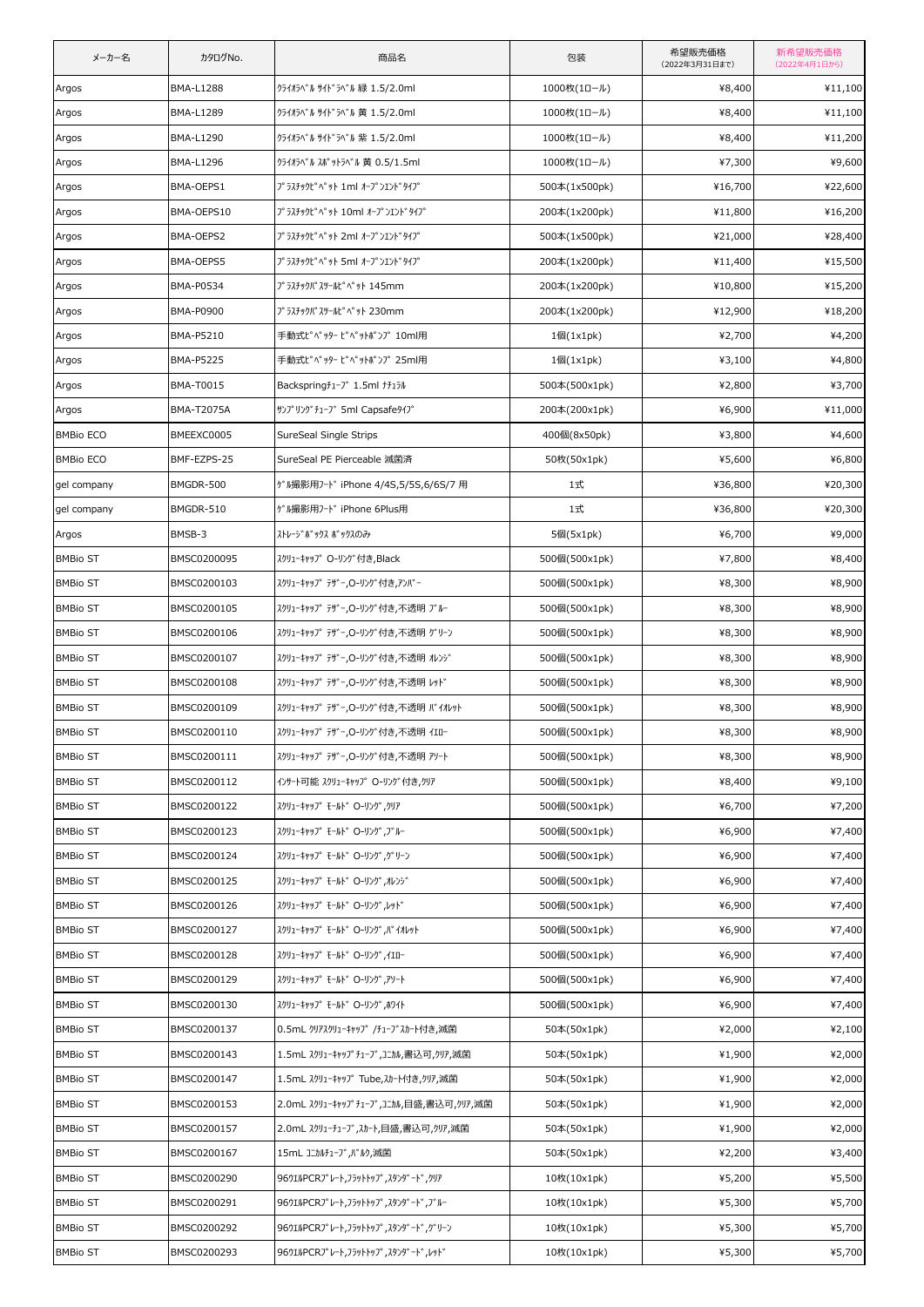| メーカー名           | カタログNo.     | 商品名                                    | 包装          | 希望販売価格<br>(2022年3月31日まで) | 新希望販売価格<br>(2022年4月1日から) |
|-----------------|-------------|----------------------------------------|-------------|--------------------------|--------------------------|
| <b>BMBio ST</b> | BMSC0200294 | 96ウエル PCRプレート,フラットトップ,スタンダード,バイオレット    | 10枚(10x1pk) | ¥5,300                   | ¥5,700                   |
| <b>BMBio ST</b> | BMSC0200295 | 96ウエルPCRプレート,フラットトップ,スタンダード,イエロー       | 10枚(10x1pk) | ¥5,300                   | ¥5,700                   |
| <b>BMBio ST</b> | BMSC0200296 | 96ウエルPCRプレート,フラットトップ,スタンダード,アソート       | 10枚(10x1pk) | ¥5,300                   | ¥5,700                   |
| <b>BMBio ST</b> | BMSC0200297 | 96ウエルPCRプレート,フラットトップ,スタンダード,ホワイト       | 10枚(10x1pk) | ¥5,500                   | ¥5,900                   |
| <b>BMBio ST</b> | BMSC0200298 | 96ウエル PCRプレート,フラットトップ,スタンダード,切離可,クリア   | 10枚(10x1pk) | ¥5,500                   | ¥5,900                   |
| <b>BMBio ST</b> | BMSC0200299 | 96ウエルPCRプレート,ロープロファイル,スカートなし,クリア       | 20枚(20x1pk) | ¥10,300                  | ¥11,100                  |
| <b>BMBio ST</b> | BMSC0200300 | 96ウエルPCRプレート,ロープロファイル,スカートなし,ホワイト      | 20枚(20x1pk) | ¥11,000                  | ¥11,700                  |
| <b>BMBio ST</b> | BMSC0200301 | 96ウエルPCRプレート,チムニートップ,スタンダード,クリア        | 10枚(10x1pk) | ¥5,500                   | ¥5,900                   |
| <b>BMBio ST</b> | BMSC0200308 | 48-Well PCRプレート,チムニートップ,スタンダード,クリア     | 20枚(20x1pk) | ¥26,600                  | ¥27,300                  |
| <b>BMBio ST</b> | BMSC0200310 | 96ウエルPCRプレート セミスカートABI型 ,フラットトップ,クリア   | 10枚(10x1pk) | ¥5,200                   | ¥5,500                   |
| <b>BMBio ST</b> | BMSC0200311 | 96ウエル PCRプレート セミスカートABI型 ,フラットトップ,ブルー  | 10枚(10x1pk) | ¥5,300                   | ¥5,700                   |
| <b>BMBio ST</b> | BMSC0200312 | 96ウエル PCRプレート セミスカートABI型,フラットトップ,グリーン  | 10枚(10x1pk) | ¥5,300                   | ¥5,700                   |
| <b>BMBio ST</b> | BMSC0200313 | 96ウエル PCRプレート セミスカートABI型 ,フラットトップ,レッド  | 10枚(10x1pk) | ¥5,300                   | ¥5,700                   |
| <b>BMBio ST</b> | BMSC0200314 | 96ウエルPCRプレート セミスカートABI型 ,フラットトップ,紫     | 10枚(10x1pk) | ¥5,300                   | ¥5,700                   |
| <b>BMBio ST</b> | BMSC0200315 | 96ウエル PCRプレート セミスカートABI型 ,フラットトップ,イエロー | 10枚(10x1pk) | ¥5,300                   | ¥5,700                   |
| <b>BMBio ST</b> | BMSC0200316 | 96ウエル PCRプレート セミスカートABI型 ,フラットトップ,アソート | 10枚(10x1pk) | ¥5,300                   | ¥5,700                   |
| <b>BMBio ST</b> | BMSC0200317 | 96ウエル PCRプレート セミスカートABI型 ,フラットトップ,ホワイト | 10枚(10x1pk) | ¥5,500                   | ¥5,900                   |
| <b>BMBio ST</b> | BMSC0200318 | 96, PCRプレート セミスカートABI型, フラット,クリア,バーコード | 10枚(10x1pk) | ¥6,200                   | ¥6,600                   |
| <b>BMBio ST</b> | BMSC0200319 | セミスカートロープロファイル 96ウエルPCRプレート,クリア        | 10枚(10x1pk) | ¥5,200                   | ¥5,500                   |
| <b>BMBio ST</b> | BMSC0200321 | 96ウエルPCRプレート セミスカートABI型,リム付,クリア        | 10枚(10x1pk) | ¥5,200                   | ¥5,500                   |
| <b>BMBio ST</b> | BMSC0200322 | 96ウエルPCRプレート セミスカートABI型,クリア,バーコード      | 10枚(10x1pk) | ¥6,200                   | ¥6,600                   |
| <b>BMBio ST</b> | BMSC0200323 | セミスカート 96ウエルPCRプレート ロー,クリア             | 10枚(10x1pk) | ¥5,200                   | ¥5,500                   |
| <b>BMBio ST</b> | BMSC0200324 | セミスカート 96ウエルPCRプレート 白,ロー,クリア           | 10枚(10x1pk) | ¥5,500                   | ¥5,900                   |
| <b>BMBio ST</b> | BMSC0200325 | 384-Well PCRプレート,2ノッチ型 (A24/P24),クリア   | 10枚(10x1pk) | ¥7,200                   | ¥7,600                   |
| <b>BMBio ST</b> | BMSC0200326 | 384-Well PCRプレート,2ノッチ型 (A24/P24),ホワイト  | 10枚(10x1pk) | ¥7,700                   | ¥8,200                   |
| <b>BMBio ST</b> | BMSC0200327 | 384-Well PCRプレート,2ノッチ型,クリア,バーコード       | 10枚(10x1pk) | ¥8,200                   | ¥8,700                   |
| <b>BMBio ST</b> | BMSC0200328 | 384-Well PCRプレート,2ノッチ型,ホワイト,バーコード      | 10枚(10x1pk) | ¥8,700                   | ¥9,300                   |
| <b>BMBio ST</b> | BMSC0200329 | 384-Well PCRJ°レート,ABI型 (A24 notch),クリア | 10枚(10x1pk) | ¥7,200                   | ¥7,600                   |
| <b>BMBio ST</b> | BMSC0200330 | 384-Well PCRプレート,ABI型 (A24 notch),ホワイト | 10枚(10x1pk) | ¥7,700                   | ¥8,200                   |
| <b>BMBio ST</b> | BMSC0200331 | 96ウエルPCRプレート,フルスカート,クリア                | 10枚(10x1pk) | ¥5,200                   | ¥5,500                   |
| <b>BMBio ST</b> | BMSC0200332 | 96ウエルPCRプレート,フルスカート,,ブルー               | 10枚(10x1pk) | ¥5,300                   | ¥5,700                   |
| <b>BMBio ST</b> | BMSC0200333 | 96ウエルPCRプレート,フルスカート,グリーン               | 10枚(10x1pk) | ¥5,300                   | ¥5,700                   |
| <b>BMBio ST</b> | BMSC0200334 | 96ウエルPCRプレート,フルスカート,レッド                | 10枚(10x1pk) | ¥5,300                   | ¥5,700                   |
| <b>BMBio ST</b> | BMSC0200335 | 96ウエルPCRプレート,フルスカート,バイオレット             | 10枚(10x1pk) | ¥5,300                   | ¥5,700                   |
| <b>BMBio ST</b> | BMSC0200336 | 96ウエルPCRプレート,フルスカート,イエロー               | 10枚(10x1pk) | ¥5,300                   | ¥5,700                   |
| <b>BMBio ST</b> | BMSC0200337 | 96ウエルPCRプレート,フルスカート,アソート               | 10枚(10x1pk) | ¥5,300                   | ¥5,700                   |
| <b>BMBio ST</b> | BMSC0200338 | 96ウエルPCRプレート,フルスカート,,ホワイト              | 10枚(10x1pk) | ¥5,500                   | ¥5,900                   |
| <b>BMBio ST</b> | BMSC0200339 | フルスカート 96ウエルPCRプレート,ロー,クリア,バーコード       | 10枚(10x1pk) | ¥6,200                   | ¥6,600                   |
| <b>BMBio ST</b> | BMSC0200340 | セミスカート,スタンダード 96ウエルPCRプレート,クリア         | 10枚(10x1pk) | ¥5,200                   | ¥5,500                   |
| <b>BMBio ST</b> | BMSC0200341 | セミスカート,スタンタ゛ート゛96ウエルPCRプレート,ブルー        | 10枚(10x1pk) | ¥5,300                   | ¥5,700                   |
| <b>BMBio ST</b> | BMSC0200342 | セミスカート,スタンタ゛ート゛96ウエルPCRプレート,グリーン       | 10枚(10x1pk) | ¥5,300                   | ¥5,700                   |
| <b>BMBio ST</b> | BMSC0200343 | tミスカート,スタンダ゛ート゛96ウエルPCRプレート,レッド        | 10枚(10x1pk) | ¥5,300                   | ¥5,700                   |
| <b>BMBio ST</b> | BMSC0200344 | セミスカート,96ウエルPCRプレート,バイオレット             | 10枚(10x1pk) | ¥5,300                   | ¥5,700                   |
| <b>BMBio ST</b> | BMSC0200345 | tミスカート,スタンタ゛ート゛96ウエルPCRプレート,イエロー       | 10枚(10x1pk) | ¥5,300                   | ¥5,700                   |
| <b>BMBio ST</b> | BMSC0200346 | tミスカート,スタンダ゛ート゛96ウエルPCRプレート,アソート       | 10枚(10x1pk) | ¥5,300                   | ¥5,700                   |
| <b>BMBio ST</b> | BMSC0200347 | セミスカート,スタンダード 96ウエルPCRプレート,ホワイト        | 10枚(10x1pk) | ¥5,500                   | ¥5,900                   |
| <b>BMBio ST</b> | BMSC0200348 | tミスカート,96ウエルPCRプレート,クリア,バーコード          | 10枚(10x1pk) | ¥6,200                   | ¥6,600                   |
| <b>BMBio ST</b> | BMSC0200349 | tミスカート,96,PCRプレートLight Cycler,ロー,クリア   | 10枚(10x1pk) | ¥5,200                   | ¥5,500                   |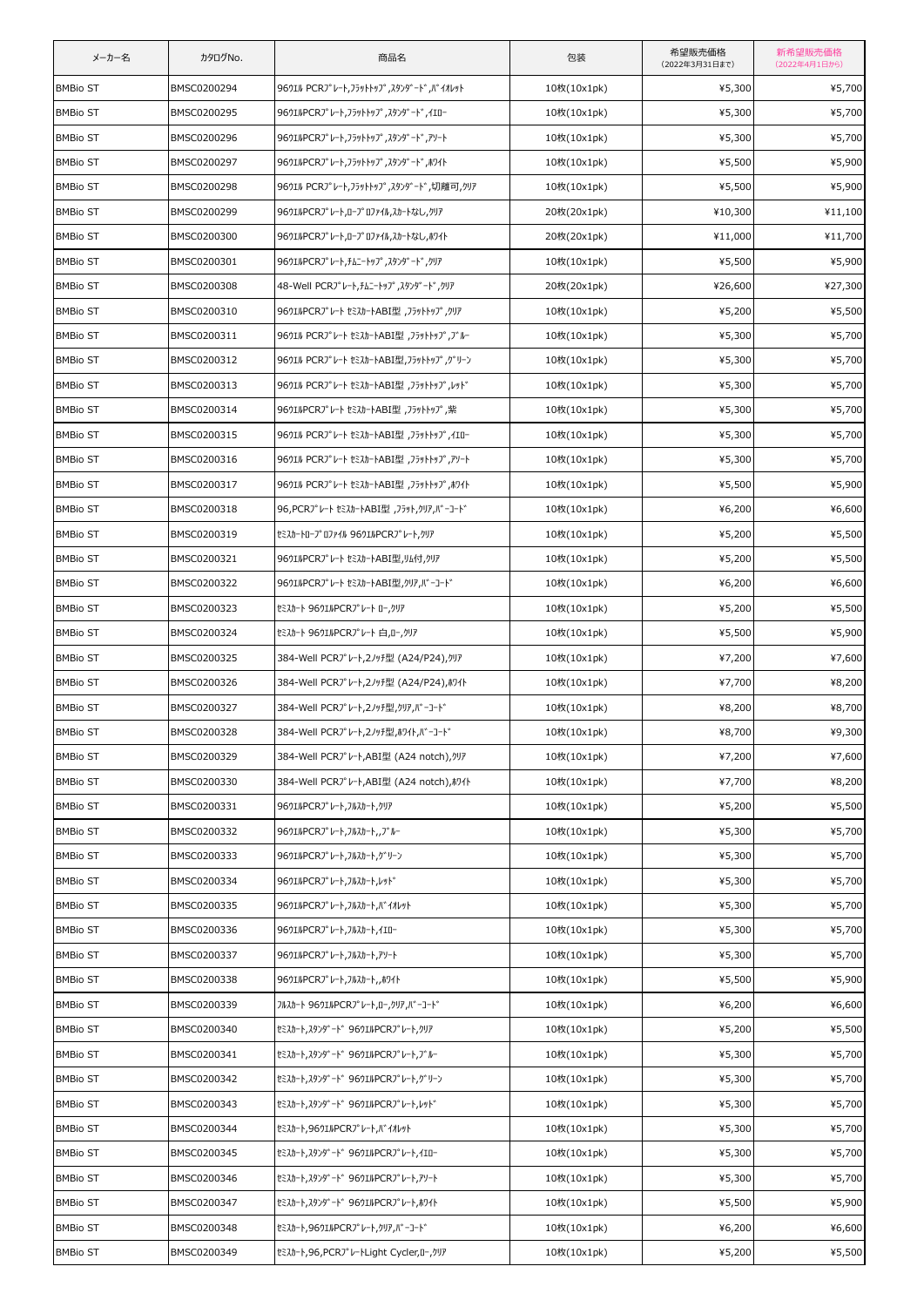| メーカー名             | カタログNo.         | 商品名                                                | 包装             | 希望販売価格<br>(2022年3月31日まで) | 新希望販売価格<br>(2022年4月1日から) |
|-------------------|-----------------|----------------------------------------------------|----------------|--------------------------|--------------------------|
| <b>BMBio ST</b>   | BMSC0200350     | tミスカート,96,PCRプレートLight Cycler ,ロー,ホワイト             | 10枚(10x1pk)    | ¥5,500                   | ¥5,900                   |
| <b>BMBio ST</b>   | BMSC0200351     | セミスカート,96,PCRプレート,Light Cycler,ロー,白,バー             | 10枚(10x1pk)    | ¥6,500                   | ¥7,000                   |
| <b>BMBio ST</b>   | BMSC0200401     | Multi-Volume XL 低吸着 ピペットチップ                        | 960本(96x10pk)  | ¥1,700                   | ¥1,800                   |
| <b>BMBio ST</b>   | BMSC0200445     | 10uL ゲルローディングチップ,0.57mm Round,滅菌                   | 192本(96x2rack) | ¥5,700                   | ¥6,100                   |
| <b>BMBio ST</b>   | BMSC0200446     | 10uL ゲルローディングチップ,0.37mm Flat,滅菌                    | 192本(96x2rack) | ¥10,400                  | ¥11,100                  |
| <b>BMBio ST</b>   | BMSC0200447     | 10uL ゲルローディングチップ,0.17mm Flat,滅菌                    | 192本(96x2rack) | ¥15,600                  | ¥16,600                  |
| <b>BMBio ST</b>   | BMSC0200449     | 200uL ゲルローディングチップ,0.57mm Round,ラック入                | 192本(96x2rack) | ¥5,200                   | ¥5,600                   |
| <b>BMBio ST</b>   | BMSC0200450     | 200uL,0.37mm平型ゲルローディングチップ,ラック入                     | 192本(96x2rack) | ¥10,000                  | ¥10,700                  |
| <b>BMBio ST</b>   | BMSC0200451     | 200uL,0.17mm 平型ゲルローディングチップ,ラック入                    | 192本(96x2rack) | ¥15,200                  | ¥16,200                  |
| <b>BMBio ST</b>   | BMSC0200452     | 200uL ゲルローディングチップ,0.57mm,丸型,滅菌,ラック入                | 192本(96x2rack) | ¥5,700                   | ¥6,100                   |
| <b>BMBio ST</b>   | BMSC0200453     | 200uL ゲルローディングチップ,0.37mm,平型,滅菌,ラック入                | 192本(96x2rack) | ¥10,400                  | ¥11,100                  |
| <b>BMBio ST</b>   | BMSC0200454     | 200uL ゲルローディングチップ,0.17mm,平型,滅菌,ラック入                | 192本(96x2rack) | ¥15,600                  | ¥16,600                  |
| <b>BMBio ST</b>   | BMSC0200456     | 200uL ゲルローディングチップ,0.57mm 丸型,ラック入                   | 192本(96x2rack) | ¥3,900                   | ¥4,200                   |
| <b>BMBio ST</b>   | BMSC0200457     | 20uL ゲルローディングFチップ,0.57mm 丸型,ラック入,滅菌                | 192本(96x2rack) | ¥6,900                   | ¥7,300                   |
| <b>BMBio ST</b>   | BMSC0200458     | 100uL ゲルローディングFチップ,0.57mm丸型,ラック入,滅菌                | 192本(96x2rack) | ¥6,900                   | ¥7,300                   |
| <b>BMBio ST</b>   | BMSC0200459     | 200uL ゲルローディングFチップ,0.57mm丸型,ラック入,滅菌                | 192本(96x2rack) | ¥4,700                   | ¥5,000                   |
| <b>BMBio ST</b>   | <b>BMSSCL-N</b> | スクリューキャッフ° サンフ° ルストックチューフ゛用キャッフ゜ N(ルーフ° あり)        | 500本(500x1pk)  | ¥7,800                   | ¥8,400                   |
| Thermo Scientific | BMTSI-501-2     | 滅菌表示テープ 25.4mm x13m                                | 1巻(1x1pk)      | ¥1,260                   | ¥2,000                   |
| Thermo Scientific | BMTSI-512-2     | 滅菌表示テープ 13mm x13m                                  | 1巻(1x1pk)      | ¥720                     | ¥1,200                   |
| Thermo Scientific | BMTSI-534-2     | 滅菌表示テープ 19mm x13m                                  | 1巻(1x1pk)      | ¥1,060                   | ¥1,600                   |
| <b>LABTURBO</b>   | C2410           | LabTurbo 24 comact System                          | 1式             | ¥8,844,000               | ¥6,293,000               |
| Luminex           | CN-0440-01      | SpeedBead Kit for ImageStreamX                     | 1式             | ¥147,300                 | ¥151,800                 |
| Luminex           | CN-0441-01      | Calibration Reagent for FlowSight                  | 1‡y}(1kit)     | ¥73,800                  | ¥76,100                  |
| Luminex           | CN-0442-01      | Flow Cell PCA/EasyCyteTM Mini Flow Cytometry Syste | 1個             | ¥46,900                  | ¥45,400                  |
| Luminex           | CN-0443-01      | Flow Cell PCA-96/EasyCyteTM Flow Cytometry Systems | 1個             | ¥56,900                  | ¥47,800                  |
| Luminex           | CN-0444-01      | Flow Cell easyCyte SL systems                      | 1個             | ¥64,100                  | ¥58,100                  |
| Luminex           | CN-0445-01      | easyCyte SL Instrument Shipping Box                | 1式             | ¥57,700                  | ¥59,500                  |
| Luminex           | CN-0446-01      | easyCyte Cleaning Solution Vial SL                 | 1個             | ¥24,400                  | ¥25,200                  |
| Luminex           | CN-0447-01      | easyCyte Waste Vial SL                             | 1個             | ¥24,400                  | ¥25,200                  |
| Luminex           | CN-0448-01      | Flow Cell easyCyte HT Systems                      | 1個             | ¥69,900                  | ¥61,000                  |
| Luminex           | CN-0449-01      | easyCyte HT instrument shipping box                | 1式             | ¥57,700                  | ¥50,400                  |
| Luminex           | CN-0450-01      | easyCyte Cleaning Solution Vial HT                 | 1個(1x1pk)      | ¥48,300                  | ¥49,800                  |
| Luminex           | CN-0451-01      | easyCyte Waste Vial HT                             | 1式             | ¥34,800                  | ¥35,900                  |
| Luminex           | CN-0452-01      | Muse Cleaning Solution Bottle                      | 1個             | ¥18,000                  | ¥18,600                  |
| Luminex           | CN-0453-01      | Muse Waste Solution Bottle                         | 1個             | ¥17,000                  | ¥14,800                  |
| Luminex           | CN-0454-01      | Flow Cell Assembly Muse                            | 1個             | ¥66,000                  | ¥63,700                  |
| Luminex           | CN-0455-01      | Flow Cell Cleaning Tool                            | 1個             | ¥3,000                   | ¥3,100                   |
| Luminex           | CN-0457-01      | 1.5-mL tubes Eppendorf (quantity 500)              | 500本(500x1pk)  | ¥21,000                  | ¥21,700                  |
| Luminex           | CN-0474-01      | Muse IQ/OQ On Site                                 | 1式             | ¥406,000                 | ¥418,200                 |
| Luminex           | CN-SW45-01      | マシーンラーニング゛モシ゛ュール for IDEAS                         | 1式             | ¥784,900                 | ¥808,500                 |
| Luminex           | CN-SW69-01      | IDEAS6.3                                           | 1式             | ¥595,800                 | ¥613,700                 |
| Luminex           | CN-SW70-01      | Amnis AI 1year Introductry 15イセンス                  | 1式             | ¥1,180,000               | ¥1,210,000               |
| Luminex           | CN-SW70-03      | Amnis AI 3year Subscription                        | 1式             | ¥2,120,000               | ¥2,180,000               |
| Luminex           | CS-100196       | CellStream Base Instrument 488nm 7Ch HTS           | 1式             | ¥12,350,000              | ¥12,720,000              |
| Luminex           | CS-200375       | CellStream 375nm laser option 70mW                 | 1式             | ¥6,500,000               | ¥6,690,000               |
| Luminex           | CS-200405       | CellStream 405nm laser option 175mW                | 1式             | ¥3,900,000               | ¥4,020,000               |
| Luminex           | CS-200532       | CellStream 532nm laser option 150mW                | 1式             | ¥5,200,000               | ¥5,350,000               |
| Luminex           | CS-200561       | CellStream 561nm laser option 150mW                | 1式             | ¥6,240,000               | ¥6,430,000               |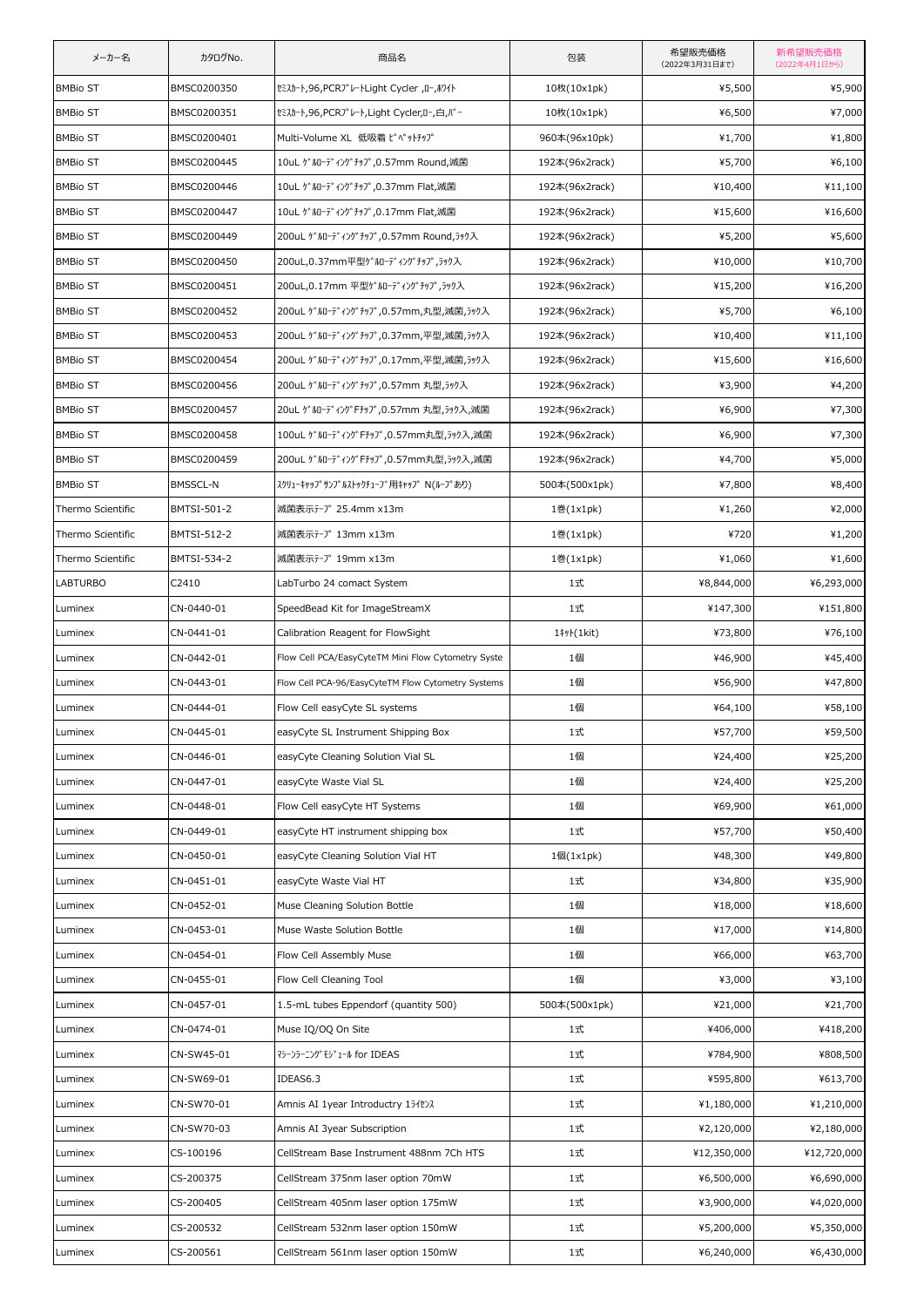| メーカー名              | カタログNo.          | 商品名                                                | 包装                         | 希望販売価格<br>(2022年3月31日まで) | 新希望販売価格<br>(2022年4月1日から) |
|--------------------|------------------|----------------------------------------------------|----------------------------|--------------------------|--------------------------|
| Luminex            | CS-200642        | CellStream 642nm laser option 150mW                | 1式                         | ¥2,600,000               | ¥2,680,000               |
| Luminex            | CS-200730        | CellStream 730nm laser option 40mW                 | 1式                         | ¥5,200,000               | ¥5,350,000               |
| Luminex            | CS-300300        | CellStream Software Multi User Access              | 1式                         | ¥974,900                 | ¥1,000,000               |
| Luminex            | CS-500200        | CellStream On-Site Training                        | 1式                         | ¥487,400                 | ¥502,100                 |
| Luminex            | CS-600250        | CellStream IQOQ Document                           | 1式                         | ¥812,300                 | ¥699,200                 |
| <b>DYNEX</b>       | DYX-65100        | 全自動ELISAプロセッシングシステム DSX インキュベーターなし                 | 1式                         | ¥13,630,000              | ¥14,220,000              |
| <b>DYNEX</b>       | DYX-65200        | 全自動ELISAプロセッシングシステム DSX 2インキュベーター                  | 1式                         | ¥15,100,000              | ¥15,750,000              |
| <b>DYNEX</b>       | DYX-65400        | 全自動ELISAプロセッシングシステム DSX 4インキュベーター                  | 1式                         | ¥16,560,000              | ¥17,270,000              |
| <b>DYNEX</b>       | DYX-67000        | Dynex Agility System                               | 1式                         | ¥23,690,000              | ¥27,820,000              |
| Argos              | EV501            | HandEVAC用スタント゛                                     | 1式                         | ¥13,000                  | ¥22,900                  |
| Luminex            | FCCH100108       | FlowCellectTM Annexin Red Kit (100 tests)          | 1# (100tests)              | ¥49,700                  | ¥51,200                  |
| Luminex            | FCCH100171       | FlowCellectTM Autophagy LC3 Antibody-based Assay K | 1# (100tests)              | ¥63,100                  | ¥65,000                  |
| Luminex            | FCCS025153       | FlowCellectTM H2A.X DNA Samage Dual Detect Kit     | $1 \frac{1}{2}$ (25 tests) | ¥50,500                  | ¥47,800                  |
| Luminex            | FCCS100182       | FlowCellectTM H2A.X Phosphorylation                | 1# (100tests)              | ¥75,600                  | ¥77,900                  |
| Luminex            | FCPA100101       | Guava SARS-CoV-2 マルチ抗原抗体アッセイキット                    | 1#y}(100tests)             | ¥107,000                 | ¥110,400                 |
| analytikjena (UVP) | FL-20            | First LightUV T1 / k2+9-302/20x20                  | 1式                         | ¥350,000                 | ¥360,000                 |
| analytikjena (UVP) | FL-26            | First LightUV T1 k2+9-302/21x26                    | 1式                         | ¥360,000                 | ¥370,000                 |
| analytikjena (UVP) | <b>FL-26X</b>    | First Light UV トランスイルミネーター                         | 1式                         | ¥380,000                 | ¥390,000                 |
| <b>GYROZEN</b>     | GAM-10-21(750)   | GLB-b750-750/GBL-750-750用マルチチューブラック                | 1個(1x1pk)                  | ¥11,300                  | ¥14,000                  |
| GYROZEN            | GAM-15-12(r250)  | GLB-r250-r250用マルチチューブラック                           | 1個(1x1pk)                  | ¥8,300                   | ¥11,300                  |
| GYROZEN            | GAM-15-19(750)   | GLB-b750-750/GBL-750-750用マルチチューブラック                | 1個(1x1pk)                  | ¥11,300                  | ¥14,000                  |
| <b>GYROZEN</b>     | GAM-15-20(r750)  | GLB-r750-r750用マルチチューブラック                           | 1個(1x1pk)                  | ¥11,300                  | ¥16,200                  |
| GYROZEN            | GAM-50-4(r250)   | GLB-r250-r250用マルチチューブラック                           | 1個(1x1pk)                  | ¥8,300                   | ¥11,300                  |
| <b>GYROZEN</b>     | GAM-50-7(750)    | GLB-b750-750/GBL-750-750用マルチチューブラック                | 1個(1x1pk)                  | ¥11,300                  | ¥14,000                  |
| GYROZEN            | GAM-50-8(r750)   | GLB-r750-r750用マルチチューブラック                           | 1個(1x1pk)                  | ¥11,300                  | ¥16,200                  |
| <b>GYROZEN</b>     | GAM-5-12(r250)   | GLB-r250-r250用マルチチューブラック                           | 1個(1x1pk)                  | ¥8,300                   | ¥11,300                  |
| <b>GYROZEN</b>     | GAM-5-24(750)    | GLB-b750-750/GBL-750-750用マルチチューブラック                | 1個(1x1pk)                  | ¥11,300                  | ¥14,000                  |
| GYROZEN            | GAM-5-30(r750)   | GLB-r750-r750用マルチチューブラック                           | 1個(1x1pk)                  | ¥11,300                  | ¥16,200                  |
| GYROZEN            | GAM-85-2(r250)   | GLB-r250-r250用マルチチューブラック                           | 1個(1x1pk)                  | ¥8,300                   | ¥11,300                  |
| GYROZEN            | GAM-c15-14(750)  | GLB-b750-750/GBL-750-750用コニカルマルチチューブラック            | 1個(1x1pk)                  | ¥11,300                  | ¥14,000                  |
| GYROZEN            | GAM-c15-16(r750) | Conical TubeRack16x15ml GLB-r750-r750用             | 1個(1x1pk)                  | ¥11,300                  | ¥16,200                  |
| GYROZEN            | GAM-c15-3(100)   | 3x15ml Conical Tube Rack for Bucket                | 1個(1x1pk)                  | ¥12,400                  | ¥10,200                  |
| GYROZEN            | GAM-c15-9(r250)  | GLB-r750-r750用コニカルマルチチューブラック                       | 1個(1x1pk)                  | ¥8,300                   | ¥11,300                  |
| GYROZEN            | GAM-c50-3(r250)  | GLB-r750-r750用コニカルマルチチューブラック                       | 1個(1x1pk)                  | ¥8,300                   | ¥11,300                  |
| <b>GYROZEN</b>     | GAM-c50-5(750)   | GLB-b750-750/GBL-750-750用コニカルマルチチューブラック            | 1個(1x1pk)                  | ¥11,300                  | ¥14,000                  |
| GYROZEN            | GAM-c50-5(r750)  | Conical TubeRack                                   | 1個(1x1pk)                  | ¥11,300                  | ¥16,200                  |
| GYROZEN            | GAS-15(50)       | 1580/1580R用 10/15mlチューブ用アダプター                      | 1個(1x1pk)                  | ¥3,100                   | ¥4,200                   |
| GYROZEN            | GAS-250(750)     | GLB-b750-750/GBL-750-750用250mlアダプター                | 1個(1x1pk)                  | ¥11,300                  | ¥14,000                  |
| GYROZEN            | GAS-250(r250)    | 250ml Adaptor of Bucket forGLB-r250-r250           | 1個(1x1pk)                  | ¥8,300                   | ¥9,300                   |
| GYROZEN            | GAS-250(r750)    | 250ml Adaptor of Bucket forGLB-r250-r750           | 1個(1x1pk)                  | ¥11,300                  | ¥14,000                  |
| GYROZEN            | GAS-50(b100)     | 50ml Adaptor of Bucket GLB-b100-100                | 1個(1x1pk)                  | ¥9,400                   | ¥10,200                  |
| GYROZEN            | GAS-85(b100)     | 85ml Adaptor for Bucket GLB-b100-100               | 1個(1x1pk)                  | ¥9,400                   | ¥10,200                  |
| GYROZEN            | GAS-c15(50)      | 1580/1580R用 15mlコニカルチューブ用アダプター                     | 1個(1x1pk)                  | ¥3,100                   | ¥4,200                   |
| GYROZEN            | GAS-c15(b100)    | 15ml Conical Adaptor of Bucket                     | 1個(1x1pk)                  | ¥9,400                   | ¥10,200                  |
| GYROZEN            | GAS-c50(b100)    | 50ml Conical Adaptor for Bucket                    | $1$ 個 $(1x1pk)$            | ¥9,400                   | ¥10,200                  |
| GYROZEN            | GAS-c500(r750)   | 500mlコニカルアダプター                                     | 1個(1x1pk)                  | ¥32,200                  | ¥37,200                  |
| analytikjena (UVP) | GEL-C            | ゲ゛ルカッター                                            | 1個(1x1pk)                  | ¥7,100                   | ¥7,300                   |
| analytikjena (UVP) | GEL-R            | ゲルルーラー                                             | 1個(1x1pk)                  | ¥7,100                   | ¥7,300                   |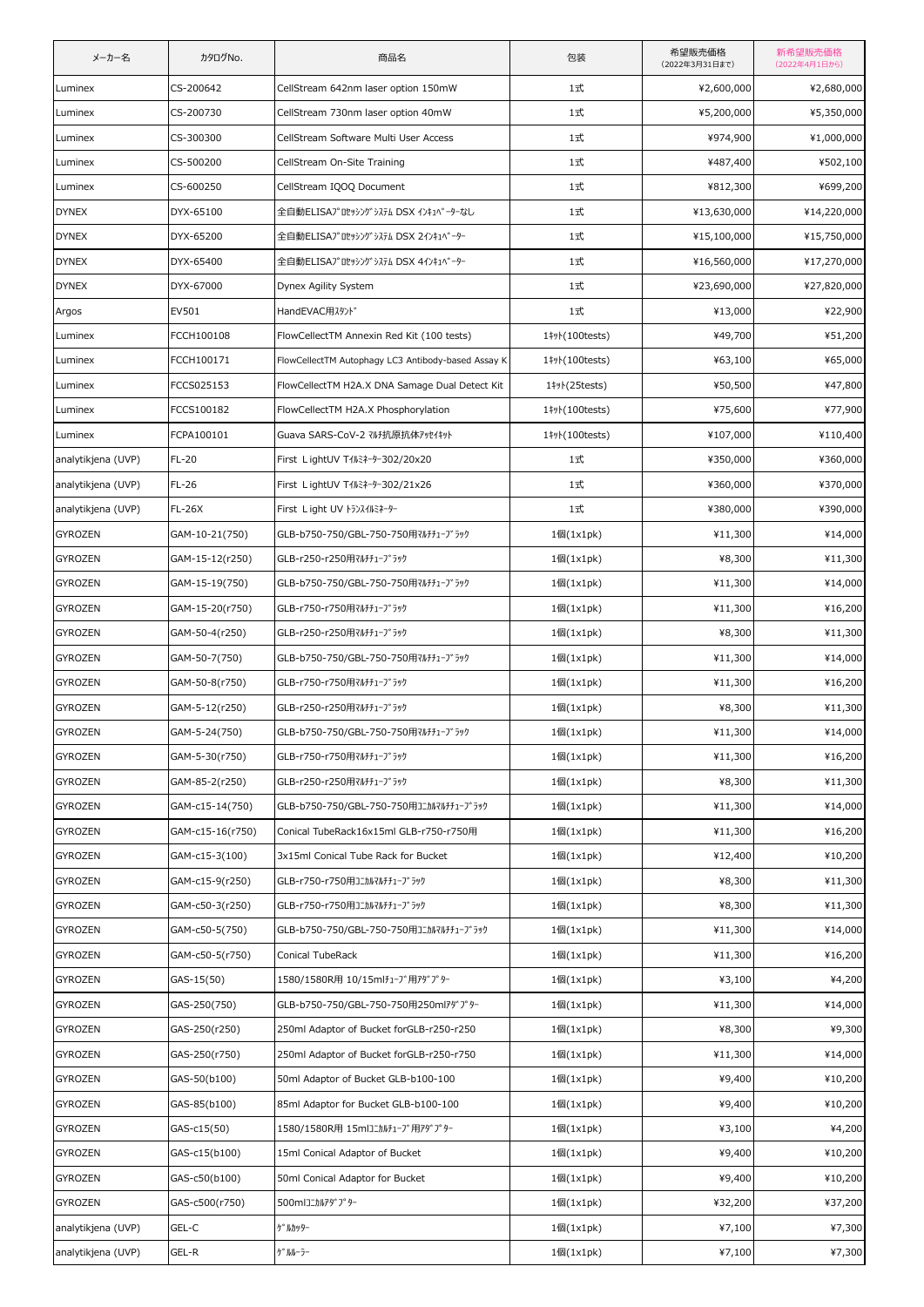| メーカー名                   | カタログNo.        | 商品名                                      | 包装             | 希望販売価格<br>(2022年3月31日まで) | 新希望販売価格<br>(2022年4月1日から) |
|-------------------------|----------------|------------------------------------------|----------------|--------------------------|--------------------------|
| analytikjena (UVP)      | GEL-S          | ケ゛ルスクーパ <sup>。</sup> ー                   | 1個(1x1pk)      | ¥12,000                  | ¥13,000                  |
| analytikjena (UVP)      | GEL-T1         | <b>ゲルトレイ(小)</b>                          | 1個(1x1pk)      | ¥16,000                  | ¥15,000                  |
| analytikjena (UVP)      | GEL-T2         | <b>ゲルトレイ(大)</b>                          | 1個(1x1pk)      | ¥15,000                  | ¥16,000                  |
| GYROZEN                 | GLB-50-50      | Bucket of Swing Rotoe                    | 1個(1x1pk)      | ¥7,200                   | ¥11,300                  |
| GYROZEN                 | GLB-750-750    | 750mlラウンドバケットローター                        | 1個(1x1pk)      | ¥29,700                  | ¥30,600                  |
| GYROZEN                 | GLB-b750-750   | Bio-seal //* ケットローター                     | 1個(1x1pk)      | ¥43,200                  | ¥41,600                  |
| GYROZEN                 | GLB-bd15-100   | 2x15ml Bio-seal Bucket of Swing Rotors   | 1個(1x1pk)      | ¥18,400                  | ¥20,400                  |
| GYROZEN                 | GLB-bdc15-100  | 2x15ml Conical Bio-seal Bucket           | 1個(1x1pk)      | ¥20,700                  | ¥23,500                  |
| GYROZEN                 | GLB-c50-50     | 50ml Conical Bucket of Swing Rotor       | 1式             | ¥9,900                   | ¥12,200                  |
| GYROZEN                 | GLB-d15-50     | 2x15ml Bucket of Swing Rotor, GDS-S-50-4 | 1式             | ¥11,600                  | ¥13,600                  |
| GYROZEN                 | GLB-dc15-50    | 2x15ml Conical Bucket of Swing Rotor     | 1個(1x1pk)      | ¥14,300                  | ¥16,500                  |
| GYROZEN                 | GLP-mw-750     | マイクロフ°レートホルタ <sup>*</sup> ー              | 1個(1x1pk)      | ¥35,400                  | ¥39,700                  |
| GYROZEN                 | GRA-s0.2-32    | Mini用ローター(32本x0.2ml)                     | 1式             | ¥14,300                  | ¥14,400                  |
| GYROZEN                 | GRF-G-250-6    | 250mlアングルローター                            | 1個(1x1pk)      | ¥481,600                 | ¥593,000                 |
| GYROZEN                 | GRF-G-m2.0-30  | ローター30本x1.5/2.0ml                        | 1式             | ¥137,900                 | ¥144,000                 |
| GYROZEN                 | GRF-m1.8-10    | Mini用ローター(10本x1.8ml)                     | 1式             | ¥32,400                  | ¥32,700                  |
| GYROZEN                 | GRF-m2.0-12    | Mini用ローター(12本x1.5/2.0ml                  | 1式             | ¥23,000                  | ¥23,200                  |
| GYROZEN                 | GRS-G-r250-4   | 1248/1580用ロータ(4本x250ml                   | 1式             | ¥124,400                 | ¥148,000                 |
| GYROZEN                 | GRS-S-50-4     | 416用ローター(4本x50ml)                        | 1式             | ¥35,300                  | ¥52,000                  |
| GYROZEN                 | GZ-0416-110BM  | 416,L-Speed遠心機 ローターなし                    | 1式             | ¥246,800                 | ¥249,000                 |
| GYROZEN                 | GZ-1248-110BM  | 1248,多目的遠心機 ローターなし                       | 1式             | ¥448,000                 | ¥453,000                 |
| GYROZEN                 | GZ-1248R-110BM | 冷却機能付多目的遠心機 ローターなし                       | 1式             | ¥772,800                 | ¥781,000                 |
| GYROZEN                 | GZ-1312-110BMR | Mini 小型遠心機 ローター付                         | 1式             | ¥105,600                 | ¥107,000                 |
| GYROZEN                 | GZ-1536-110BMR | 1536,小型遠心機 ローター付                         | 1式             | ¥341,100                 | ¥342,000                 |
| <b>GYROZEN</b>          | GZ-1580-110BM  | 多目的遠心機 ローターなし                            | 1式             | ¥649,100                 | ¥656,000                 |
| GYROZEN                 | GZ-1580R-110BM | 冷却機能付多目的遠心機 ローターなし                       | 1式             | ¥1,076,900               | ¥1,088,000               |
| Luminex                 | IFC300202      | IDEAS Software - 21CFR enabled           | 1式             | ¥947,700                 | ¥976,200                 |
| Luminex                 | IFC300203      | INSPIRE FS & IDEAS Software - 21CFR      | 1式             | ¥1,630,000               | ¥1,670,000               |
| Luminex                 | IFC300204      | INSPIRE ISX & IDEAS Software - 21CFR     | 1式             | ¥1,630,000               | ¥1,670,000               |
| <b>AZURE BIOSYSTEMS</b> | IS2011         | Sapphire用ラップトップPC                        | 1式             | ¥632,610                 | ¥695,000                 |
| AZURE BIOSYSTEMS        | IS2012         | Sapphire用デスクトップPC&モニター                   | 1式             | ¥868,000                 | ¥953,000                 |
| analytikjena (UVP)      | LM-20          | 2UV トランスイルミネーター302/365nm 20x20cm         | 1式             | ¥290,000                 | ¥300,000                 |
| analytikjena (UVP)      | LM-26          | 2UV トランスイルミネーター302/365nm 21x26cm         | 1式             | ¥340,000                 | ¥350,000                 |
| analytikjena (UVP)      | LMW-20         | トランスイルミネーター302/365nm White 20x20cm       | 1式             | ¥290,000                 | ¥300,000                 |
| <b>LABTURBO</b>         | M3610          | 核酸抽出装置 Vac Ezor 36 Complete System       | 1式             | ¥643,000                 | ¥378,000                 |
| Luminex                 | MCH100101      | Muse System Check Kit                    | 1# (100 tests) | ¥33,800                  | ¥34,900                  |
| Luminex                 | MCH100102      | Muse Count & Viability Kit (100 tests)   | 1#y}(40mL)     | ¥26,700                  | ¥27,600                  |
| Luminex                 | MCH100104      | Muse Count & Viability Reagent (200x)    | 1# (100tests)  | ¥32,000                  | ¥33,000                  |
| Luminex                 | MCH100105      | Muse Annexin V & Dead Cell Kit           | 1# (100tests)  | ¥49,100                  | ¥50,600                  |
| Luminex                 | MCH100106      | Muse Cell Cycle Kit                      | 1# (100tests)  | ¥23,400                  | ¥24,200                  |
| Luminex                 | MCH100107      | Muse Cell Dispersal Reagent              | 1# (100tests)  | ¥22,900                  | ¥23,600                  |
| Luminex                 | MCH100108      | Muse Caspase-3/7 Kit                     | 1# (100tests)  | ¥69,900                  | ¥72,000                  |
| Luminex                 | MCH100109      | Muse MultiCaspase Kit                    | 1# (100tests)  | ¥80,000                  | ¥82,400                  |
| Luminex                 | MCH100110      | Muse MitoPotential Kit                   | 1# (100 tests) | ¥60,300                  | ¥62,200                  |
| Luminex                 | MCH100111      | Muse Oxidative Stress Kit                | 1# (100tests)  | ¥52,200                  | ¥53,800                  |
| Luminex                 | MCH100112      | Muse Nitric Oxide Kit                    | 1# (100tests)  | ¥58,700                  | ¥60,500                  |
| Luminex                 | MCH100114      | Muse Ki67 Proliferation Kit              | 1# (100 tests) | ¥52,200                  | ¥53,800                  |
| Luminex                 | MCH200101      | MuseTM H2A.X Activation Dual Detect Kit  | 1# (200tests)  | ¥64,100                  | ¥66,100                  |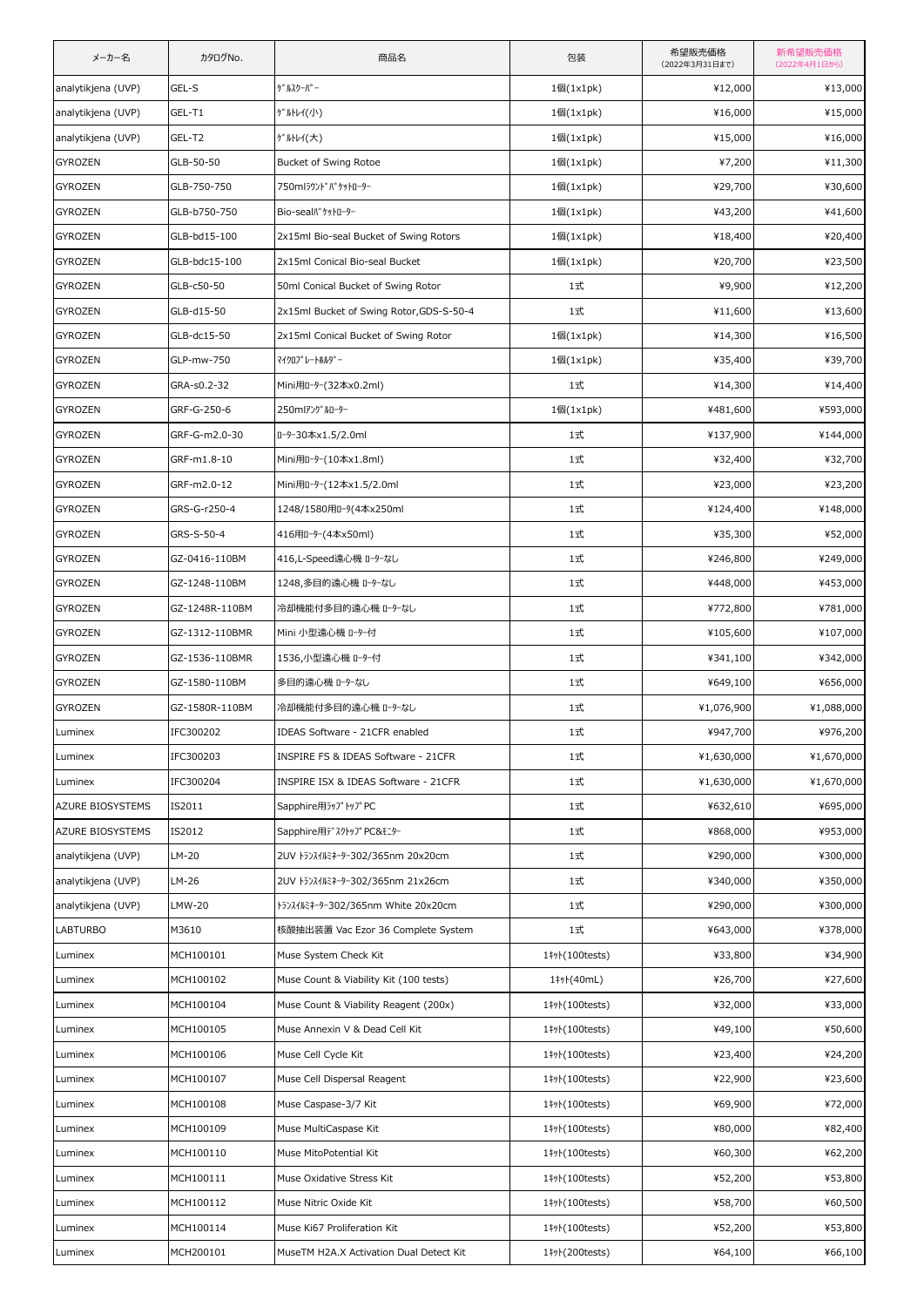| メーカー名           | カタログNo.       | 商品名                                        | 包装               | 希望販売価格<br>(2022年3月31日まで) | 新希望販売価格<br>(2022年4月1日から) |
|-----------------|---------------|--------------------------------------------|------------------|--------------------------|--------------------------|
| Luminex         | MCH200102     | MuseTM EGFR-RTK Activation Dual Kit        | 1# + (200 tests) | ¥64,100                  | ¥58,400                  |
| Luminex         | MCH200103     | MuseTM PI3K Activation Dual Detection Kit  | 1#% (200tests)   | ¥64,100                  | ¥58,400                  |
| Luminex         | MCH200104     | MuseTM MAPK Activation Dual Detection Kit  | 1#/}(200tests)   | ¥64,100                  | ¥58,400                  |
| Luminex         | MCH200105     | MuseTM Bcl-2 Activation Dual Detection Kit | 1#/}(200tests)   | ¥64,100                  | ¥66,100                  |
| Luminex         | MCH200107     | Muse Multi Color DNA Damage Kit            | 1#/}(200tests)   | ¥64,100                  | ¥58,400                  |
| Luminex         | MCH200108     | Muse PI3/MAPK dual Activation Kit          | 1# + (200 tests) | ¥76,200                  | ¥72,700                  |
| Luminex         | MCH200109     | MuseTM Autophagy LC3 -antibody based Kit   | 1#/}(200tests)   | ¥62,100                  | ¥64,000                  |
| Luminex         | MCH600103     | Muse Count&Viability Reagent (600 tests)   | 1#/\(600tests)   | ¥132,800                 | ¥136,800                 |
| Luminex         | MIM100101     | MuseTM Human CD4 T Cell Kit                | 1# 100 tests)    | ¥62,000                  | ¥63,900                  |
| Luminex         | MIM100102     | MuseTM Human CD8 T Cell Kit                | 1#/ (100tests)   | ¥62,000                  | ¥63,900                  |
| Luminex         | MIM100103     | MuseTM Human B Cell Kit                    | 1#/ (100tests)   | ¥62,000                  | ¥63,900                  |
| gel company     | <b>PKB6.5</b> | ジーンキャッチャー6.5mmx1.0mm                       | 250本(250x1pk)    | ¥16,300                  | ¥12,200                  |
| Labnet          | Prism         | 空冷式遠心機                                     | 1式               | ¥309,200                 | ¥454,300                 |
| <b>LABTURBO</b> | S0550         | LabTurbo Robotic Filter Tips(1100ul)       | 4800本(96x50rack) | ¥112,000                 | ¥106,000                 |
| Sigma           | SGM10015      | Sigma 1-14, 遠心機, 100-120 V                 | 1式               | ¥221,000                 | ¥227,000                 |
| Sigma           | SGM10021      | Sigma 1-14K, 冷却遠心機,100-120 V               | 1式               | ¥661,000                 | ¥681,000                 |
| Sigma           | SGM10157      | Sigma 2-16P, 卓上遠心機, 100 V                  | 1式               | ¥632,000                 | ¥650,000                 |
| Sigma           | SGM10226      | Sigma 2-7, 卓上遠心機, 100-240 V                | 1式               | ¥380,000                 | ¥391,000                 |
| Sigma           | SGM10352      | Sigma 2-16KL, 冷却 卓上遠心機, 100 V              | 1式               | ¥1,205,000               | ¥1,242,000               |
| Sigma           | SGM10357      | Sigma 3-16L, 卓上遠心機, 100 V                  | 1式               | ¥902,000                 | ¥974,000                 |
| Sigma           | SGM10362      | Sigma 3-16KL, 冷却 卓上遠心機, 100 V              | 1式               | ¥1,245,000               | ¥1,329,000               |
| Sigma           | SGM10372      | Sigma 3-18KS, 冷却 卓上遠心機, 200 V              | 1式               | ¥1,529,000               | ¥1,580,000               |
| Sigma           | SGM10378      | Sigma 3-30KS, 冷却 高速 卓上遠心機, 200 V           | 1式               | ¥2,327,000               | ¥2,399,000               |
| Sigma           | SGM10392      | Sigma 6-16S, 卓上遠心機, 200 V                  | 1式               | ¥1,506,000               | ¥1,603,000               |
| Sigma           | SGM10403      | Sigma 4-5L 卓上多架遠心機                         | 1式               | ¥1,000,000               | ¥1,016,000               |
| Sigma           | SGM10630      | Sigma 8KS, 据置型冷却遠心機, 空冷,3 x400V,60Hz       | 1式               | ¥5,953,000               | ¥7,022,000               |
| Sigma           | SGM10631      | Sigma 8KS, 据置型冷却遠心機, 空冷, 3 x400V, 50Hz     | 1式               | ¥5,953,000               | ¥7,022,000               |
| Sigma           | SGM11024      | Microhematocritrotor                       | 1式               | ¥113,000                 | ¥119,000                 |
| Sigma           | SGM11026      | Microhematocritrotor                       | 1式               | ¥50,000                  | ¥53,000                  |
| Sigma           | SGM11037      | Swing-out rotor                            | 1式               | ¥31,000                  | ¥32,000                  |
| Sigma           | SGM11071      | Swing-out rotor                            | 1式               | ¥95,000                  | ¥99,000                  |
| Sigma           | SGM11118      | Biosafe swing-out rotor                    | 1式               | ¥531,000                 | ¥556,000                 |
| Sigma           | SGM11122      | Swing-out rotor                            | 1式               | ¥263,000                 | ¥276,000                 |
| Sigma           | SGM11123      | Swing-out rotor                            | 1式               | ¥327,000                 | ¥343,000                 |
| Sigma           | SGM11124      | Swing-out rotor                            | 1式               | ¥281,000                 | ¥294,000                 |
| Sigma           | SGM11128      | Swing-out rotor                            | 1式               | ¥196,000                 | ¥206,000                 |
| Sigma           | SGM11133      | Swing-out rotor                            | 1式               | ¥113,000                 | ¥119,000                 |
| Sigma           | SGM11134      | Swing-out rotor                            | 1式               | ¥654,000                 | ¥684,000                 |
| Sigma           | SGM11135      | Swing-out rotor                            | 1式               | ¥299,000                 | ¥313,000                 |
| Sigma           | SGM11136      | Drum rotor                                 | 1式               | ¥211,000                 | ¥221,000                 |
| Sigma           | SGM11148      | Swing-out rotor                            | 1式               | ¥419,000                 | ¥438,000                 |
| Sigma           | SGM11150      | Swing-out rotor                            | 1式               | ¥192,000                 | ¥201,000                 |
| Sigma           | SGM11156      | Swing-out rotor                            | 1式               | ¥254,000                 | ¥265,000                 |
| Sigma           | SGM11170      | Swing-out rotor                            | 1式               | ¥138,000                 | ¥143,000                 |
| Sigma           | SGM11171      | Swing-out rotor                            | 1式               | ¥226,000                 | ¥236,000                 |
| Sigma           | SGM11180      | Swing-out rotor                            | 1式               | ¥138,000                 | ¥143,000                 |
| Sigma           | SGM11222      | Swing-out rotor                            | 1式               | ¥258,000                 | ¥269,000                 |
| Sigma           | SGM11241      | Biosafe swing-out roto                     | 1式               | ¥321,000                 | ¥336,000                 |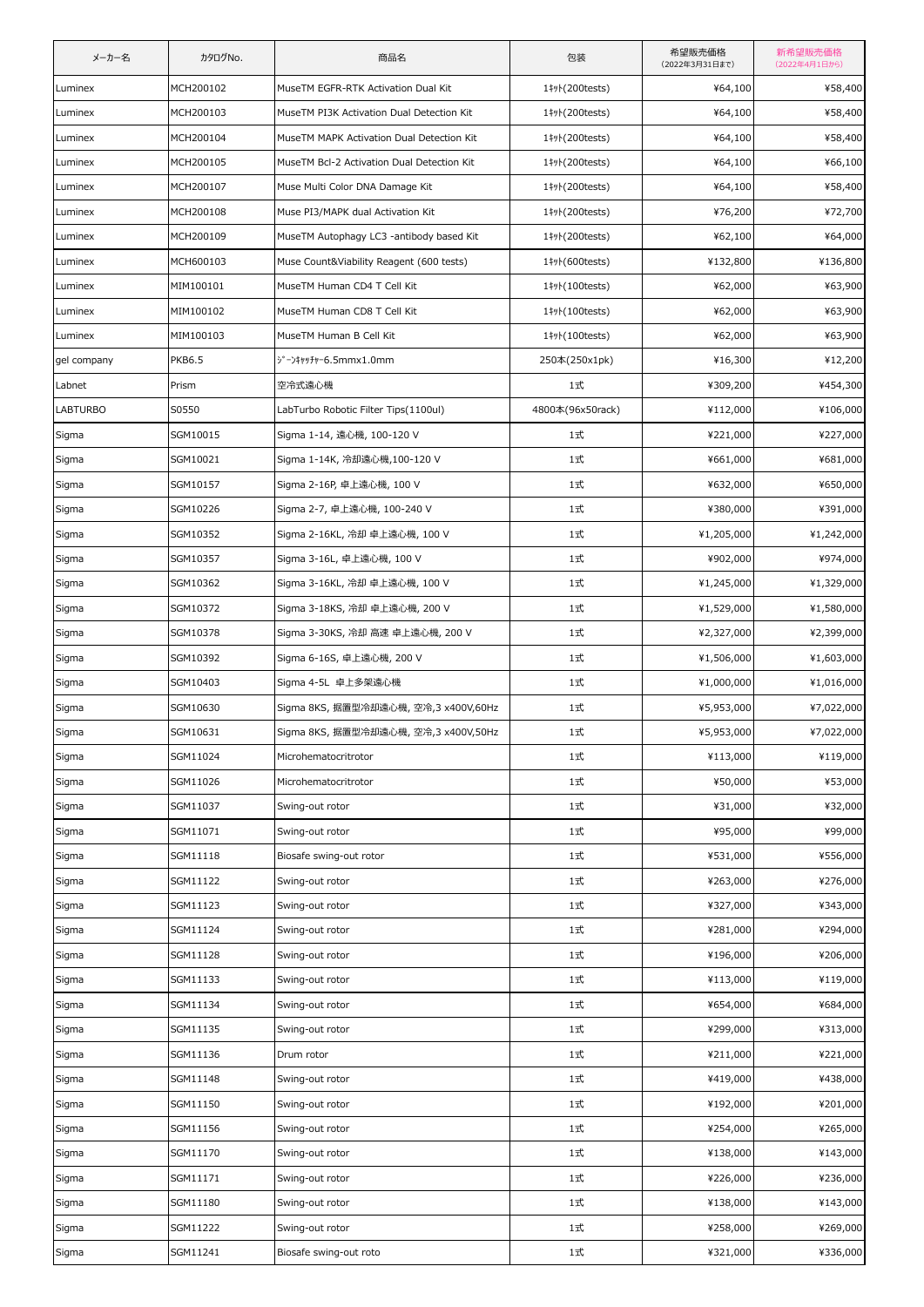| メーカー名 | カタログNo.  | 商品名                             | 包装         | 希望販売価格<br>(2022年3月31日まで) | 新希望販売価格<br>(2022年4月1日から) |
|-------|----------|---------------------------------|------------|--------------------------|--------------------------|
| Sigma | SGM11409 | Microhematocritrotor            | 1式         | ¥162,000                 | ¥170,000                 |
| Sigma | SGM11650 | Swing-out rotor                 | 1式         | ¥284,000                 | ¥297,000                 |
| Sigma | SGM11660 | Stainless steel swing-out rotor | 1式         | ¥284,000                 | ¥308,000                 |
| Sigma | SGM11805 | Swing-out rotor with windshield | 1式         | ¥1,698,000               | ¥2,033,000               |
| Sigma | SGM11806 | Swing-out rotor                 | 1式         | ¥1,274,000               | ¥1,525,000               |
| Sigma | SGM12024 | Angle rotor                     | 1式         | ¥156,000                 | ¥163,000                 |
| Sigma | SGM12071 | Angle rotor                     | 1式         | ¥262,000                 | ¥274,000                 |
| Sigma | SGM12072 | Angle rotor                     | 1式         | ¥158,000                 | ¥165,000                 |
| Sigma | SGM12073 | Angle rotor                     | 1式         | ¥168,000                 | ¥175,000                 |
| Sigma | SGM12082 | Angle rotor                     | 1式         | ¥65,000                  | ¥68,000                  |
| Sigma | SGM12083 | Angle rotor                     | 1式         | ¥71,000                  | ¥74,000                  |
| Sigma | SGM12084 | Angle rotor                     | 1式         | ¥71,000                  | ¥74,000                  |
| Sigma | SGM12092 | Polypropylene angle rotor       | 1式         | ¥36,000                  | ¥38,000                  |
| Sigma | SGM12093 | Polypropylene angle rotor       | 1式         | ¥46,000                  | ¥48,000                  |
| Sigma | SGM12094 | Polypropylene angle rotor       | 1式         | ¥46,000                  | ¥48,000                  |
| Sigma | SGM12096 | Polypropylene angle rotor       | 1式         | ¥52,000                  | ¥54,000                  |
| Sigma | SGM12097 | High edge angle rotor           | 1式         | ¥43,000                  | ¥44,000                  |
| Sigma | SGM12104 | Angle rotor                     | 1式         | ¥211,000                 | ¥221,000                 |
| Sigma | SGM12110 | Angle rotor                     | 1式         | ¥136,000                 | ¥141,000                 |
| Sigma | SGM12111 | Angle rotor                     | 1式         | ¥195,000                 | ¥204,000                 |
| Sigma | SGM12115 | Angle rotor                     | 1式         | ¥226,000                 | ¥236,000                 |
| Sigma | SGM12118 | High edge angle rotor           | 1式         | ¥161,000                 | ¥168,000                 |
| Sigma | SGM12131 | Angle rotor                     | 1式         | ¥226,000                 | ¥235,000                 |
| Sigma | SGM12132 | Angle rotor                     | 1式         | ¥185,000                 | ¥194,000                 |
| Sigma | SGM12133 | Angle rotor                     | 1式         | ¥185,000                 | ¥194,000                 |
| Sigma | SGM12134 | Polypropylene angle rotor       | 1式         | ¥112,000                 | ¥116,000                 |
| Sigma | SGM12135 | Polypropylene angle rotor       | 1式         | ¥163,000                 | ¥170,000                 |
| Sigma | SGM12136 | Biosafe angle rotor             | 1式         | ¥227,000                 | ¥238,000                 |
| Sigma | SGM12139 | Angle rotor                     | 1式         | ¥198,000                 | ¥206,000                 |
| Sigma | SGM12141 | Angle rotor                     | 1式         | ¥179,000                 | ¥187,000                 |
| Sigma | SGM12148 | Angle rotor                     | 1式         | ¥161,000                 | ¥168,000                 |
| Sigma | SGM12150 | Angle rotor                     | 1式         | ¥262,000                 | ¥274,000                 |
| Sigma | SGM12154 | Angle rotor                     | 1式         | ¥161,000                 | ¥168,000                 |
| Sigma | SGM12155 | Angle rotor                     | 1式         | ¥263,000                 | ¥276,000                 |
| Sigma | SGM12156 | Angle rotor                     | 1式         | ¥263,000                 | ¥276,000                 |
| Sigma | SGM12157 | Angle rotor                     | $1\vec{x}$ | ¥263,000                 | ¥276,000                 |
| Sigma | SGM12158 | Angle rotor                     | 1式         | ¥198,000                 | ¥206,000                 |
| Sigma | SGM12159 | Angle rotor                     | 1式         | ¥303,000                 | ¥316,000                 |
| Sigma | SGM12168 | Angle rotor                     | 1式         | ¥349,000                 | ¥365,000                 |
| Sigma | SGM12170 | Angle rotor                     | 1式         | ¥368,000                 | ¥385,000                 |
| Sigma | SGM12172 | Angle rotor                     | 1式         | ¥318,000                 | ¥332,000                 |
| Sigma | SGM12174 | Angle rotor                     | 1式         | ¥404,000                 | ¥424,000                 |
| Sigma | SGM12180 | Angle rotor                     | 1式         | ¥161,000                 | ¥168,000                 |
| Sigma | SGM12181 | Angle rotor                     | 1式         | ¥227,000                 | ¥236,000                 |
| Sigma | SGM12182 | Angle rotor                     | $1\vec{x}$ | ¥221,000                 | ¥231,000                 |
| Sigma | SGM12201 | Angle rotor                     | 1式         | ¥566,000                 | ¥592,000                 |
| Sigma | SGM12265 | Biosafe angle rotor             | 1式         | ¥297,000                 | ¥311,000                 |
| Sigma | SGM12266 | Biosafe angle rotor             | 1式         | ¥267,000                 | ¥279,000                 |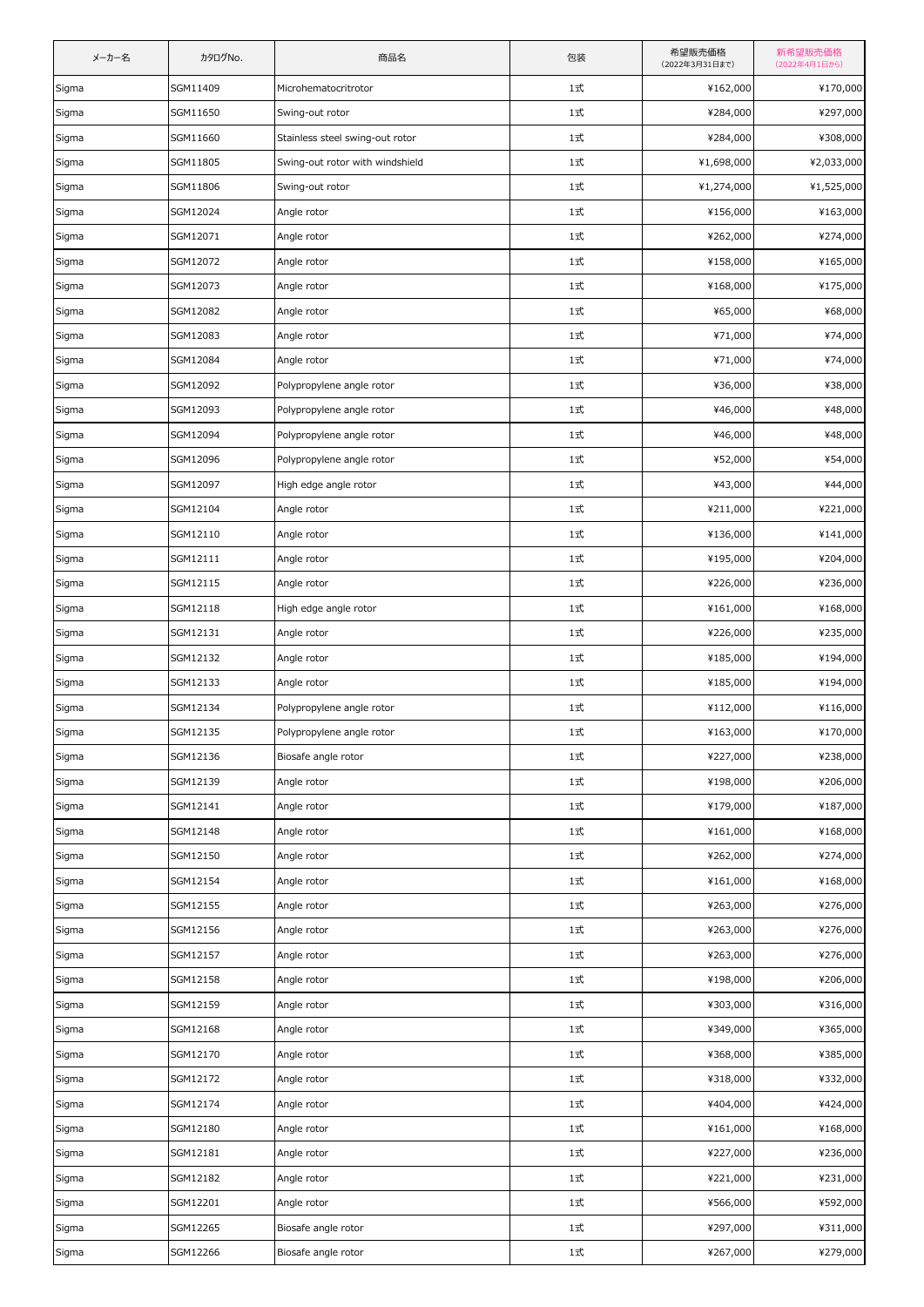| メーカー名 | カタログNo.  | 商品名                                             | 包装        | 希望販売価格<br>(2022年3月31日まで) | 新希望販売価格<br>(2022年4月1日から) |
|-------|----------|-------------------------------------------------|-----------|--------------------------|--------------------------|
| Sigma | SGM12269 | Biosafe angle rotor                             | 1式        | ¥349,000                 | ¥365,000                 |
| Sigma | SGM12310 | Biosafe angle rotor                             | 1式        | ¥273,000                 | ¥286,000                 |
| Sigma | SGM12311 | Biosafe angle rotor                             | 1式        | ¥273,000                 | ¥286,000                 |
| Sigma | SGM12349 | Angle rotor                                     | 1式        | ¥267,000                 | ¥279,000                 |
| Sigma | SGM12356 | Biosafe angle rotor                             | 1式        | ¥626,000                 | ¥655,000                 |
| Sigma | SGM12370 | Angle rotor                                     | 1式        | ¥447,000                 | ¥468,000                 |
| Sigma | SGM12449 | Biosafe angle rotor                             | 1式        | ¥290,000                 | ¥303,000                 |
| Sigma | SGM12450 | Biosafe angle rotor                             | 1式        | ¥290,000                 | ¥303,000                 |
| Sigma | SGM12505 | Angle rotor                                     | 1式        | ¥919,000                 | ¥1,100,000               |
| Sigma | SGM12510 | Angle rotor                                     | 1式        | ¥1,673,000               | ¥2,002,000               |
| Sigma | SGM12600 | Biosafe angle rotor                             | 1式        | ¥1,063,000               | ¥1,114,000               |
| Sigma | SGM13062 | Adapter for 14 ml round bottom tube             | 2個(2x1pk) | ¥13,000                  | ¥14,000                  |
| Sigma | SGM13079 | Adapter for 50 ml round bottom tubes            | 2個(2x1pk) | ¥11,000                  | ¥12,000                  |
| Sigma | SGM13080 | Adapter for 50 ml conical culture tube          | 2個(2x1pk) | ¥17,000                  | ¥20,000                  |
| Sigma | SGM13081 | Adapter for 15 ml conical culture tube          | 2個(2x1pk) | ¥17,000                  | ¥20,000                  |
| Sigma | SGM13082 | Adapter for 50 ml round bottom tube             | 2個(2x1pk) | ¥17,000                  | ¥20,000                  |
| Sigma | SGM13083 | Adapter for 30 ml round bottom tube             | 2個(2x1pk) | ¥17,000                  | ¥20,000                  |
| Sigma | SGM13084 | Adapter for 10 ml round bottom tube             | 2個(2x1pk) | ¥17,000                  | ¥20,000                  |
| Sigma | SGM13124 | Bucket for $4 \times 1.5/2.0$ ml reaction tubes | 2個(2x1pk) | ¥40,000                  | ¥42,000                  |
| Sigma | SGM13127 | Rectangular bucket                              | 2個(2x1pk) | ¥61,000                  | ¥64,000                  |
| Sigma | SGM13134 | Bucket for 10 ml round bottom tube              | 2個(2x1pk) | ¥176,000                 | ¥184,000                 |
| Sigma | SGM13151 | Bucket for 50 ml conical culture tube           | 2個(2x1pk) | ¥55,000                  | ¥57,000                  |
| Sigma | SGM13180 | Rectangular bucket                              | 2個(2x1pk) | ¥83,000                  | ¥87,000                  |
| Sigma | SGM13190 | Round bucket                                    | 2個(2x1pk) | ¥110,000                 | ¥114,000                 |
| Sigma | SGM13194 | Hexagonal bucket                                | 2個(2x1pk) | ¥134,000                 | ¥140,000                 |
| Sigma | SGM13215 | Rectangular bucket                              | 2個(2x1pk) | ¥83,000                  | ¥87,000                  |
| Sigma | SGM13218 | Biosafe rectangular bucket                      | 2個(2x1pk) | ¥241,000                 | ¥252,000                 |
| Sigma | SGM13220 | Rectangular bucket                              | 2個(2x1pk) | ¥144,000                 | ¥151,000                 |
| Sigma | SGM13221 | Rectangular bucket                              | 2個(2x1pk) | ¥312,000                 | ¥327,000                 |
| Sigma | SGM13222 | Rectangular bucket                              | 2個(2x1pk) | ¥88,000                  | ¥91,000                  |
| Sigma | SGM13223 | Rectangular bucket                              | 2個(2x1pk) | ¥115,000                 | ¥121,000                 |
| Sigma | SGM13233 | Bucket with adapter                             | 2個(2x1pk) | ¥242,000                 | ¥254,000                 |
| Sigma | SGM13234 | Bucket with adapter                             | 2個(2x1pk) | ¥179,000                 | ¥187,000                 |
| Sigma | SGM13235 | Bucket with adapter                             | 2個(2x1pk) | ¥179,000                 | ¥187,000                 |
| Sigma | SGM13236 | Bucket with adapter                             | 2個(2x1pk) | ¥179,000                 | ¥187,000                 |
| Sigma | SGM13241 | Biosafe bucket for microtiter plates            | 2個(2x1pk) | ¥132,000                 | ¥157,000                 |
| Sigma | SGM13296 | Multiple carrier made of plastic                | 2個(2x1pk) | ¥23,000                  | ¥24,000                  |
| Sigma | SGM13299 | Round bucket                                    | 2個(2x1pk) | ¥51,000                  | ¥54,000                  |
| Sigma | SGM13350 | Round bucket                                    | 2個(2x1pk) | ¥123,000                 | ¥128,000                 |
| Sigma | SGM13420 | Dual rectangular bucket                         | 4個(4x1pk) | ¥382,000                 | ¥401,000                 |
| Sigma | SGM13421 | Bucket for microtiter plates                    | 4個(4x1pk) | ¥373,000                 | ¥390,000                 |
| Sigma | SGM13450 | Round bucket                                    | 2個(2x1pk) | ¥148,000                 | ¥155,000                 |
| Sigma | SGM13511 | Stainless steel adapter                         | 1式        | ¥27,000                  | ¥32,000                  |
| Sigma | SGM13550 | Round bucket                                    | 2式(1式)    | ¥142,000                 | ¥147,000                 |
| Sigma | SGM13555 | Adapter for 500 ml bottle                       | 2個(2x1pk) | ¥32,000                  | ¥33,000                  |
| Sigma | SGM13621 | Bucket for microtiter plates                    | 4個(4x1pk) | ¥557,000                 | ¥583,000                 |
| Sigma | SGM13635 | Hexagonal bucket                                | 2個(2x1pk) | ¥254,000                 | ¥266,000                 |
| Sigma | SGM13650 | Round bucket                                    | 2個(2x1pk) | ¥164,000                 | ¥172,000                 |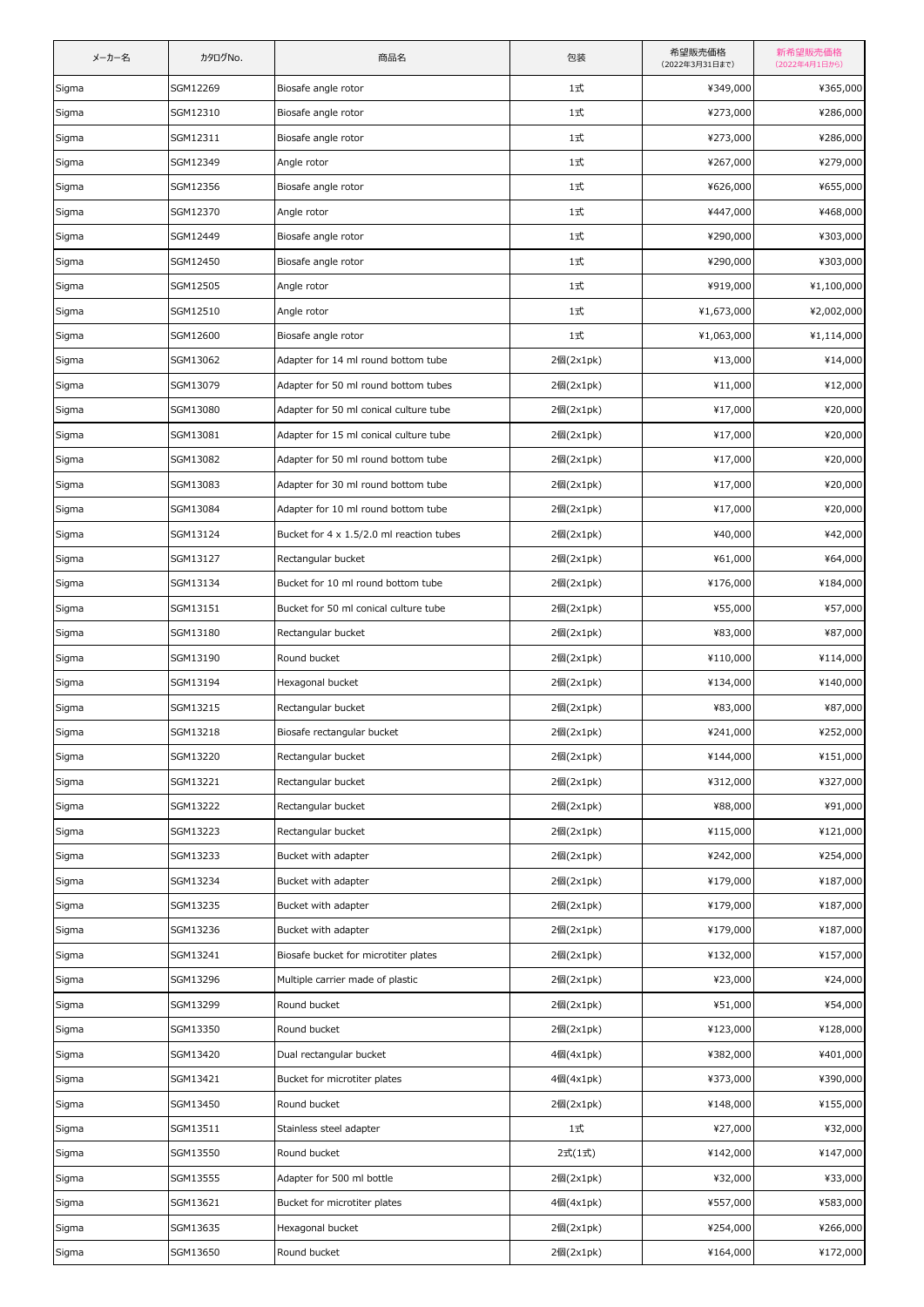| メーカー名 | カタログNo.  | 商品名                                              | 包装        | 希望販売価格<br>(2022年3月31日まで) | 新希望販売価格<br>(2022年4月1日から) |
|-------|----------|--------------------------------------------------|-----------|--------------------------|--------------------------|
| Sigma | SGM13655 | Adapter for 500 ml bottle                        | 2個(2x1pk) | ¥35,000                  | ¥36,000                  |
| Sigma | SGM13845 | Rectangular bucket                               | 6個(6x1pk) | ¥1,538,000               | ¥1,842,000               |
| Sigma | SGM13850 | Round bucket                                     | 6個(6x1pk) | ¥862,000                 | ¥1,031,000               |
| Sigma | SGM13851 | Adapter for 1,000 ml stainless bottle            | 2個(2x1pk) | ¥55,000                  | ¥79,000                  |
| Sigma | SGM13855 | Double bucket                                    | 6個(6x1pk) | ¥1,342,000               | ¥1,606,000               |
| Sigma | SGM14020 | Adapter for 10 x 0.2 or 0.5 ml PCR-tubes         | 2個(2x1pk) | ¥23,000                  | ¥24,000                  |
| Sigma | SGM14021 | Adapter for 32 x 0.2 ml PCR-tubes                | 2個(2x1pk) | ¥23,000                  | ¥24,000                  |
| Sigma | SGM14122 | Adapter for 9x1.5/2.0 ml reaction tubes          | 2個(2x1pk) | ¥33,000                  | ¥34,000                  |
| Sigma | SGM14124 | Adapter for $6 \times 10$ ml round bottom tubes  | 2個(2x1pk) | ¥33,000                  | ¥34,000                  |
| Sigma | SGM14125 | Adapter for 4 x 15 ml conical tubes              | 2個(2x1pk) | ¥33,000                  | ¥34,000                  |
| Sigma | SGM14127 | Adapter for 2 x 30 ml round bottom tube          | 2個(2x1pk) | ¥33,000                  | ¥34,000                  |
| Sigma | SGM14129 | Adapter for 50 ml round bottom tube              | 2個(2x1pk) | ¥33,000                  | ¥34,000                  |
| Sigma | SGM14131 | Adapter for 50 ml conical culture tube           | 2個(2x1pk) | ¥33,000                  | ¥34,000                  |
| Sigma | SGM14134 | Adapter for 85 - 94 ml round bottom tube         | 2個(2x1pk) | ¥33,000                  | ¥34,000                  |
| Sigma | SGM14144 | Adapter for 8 x 10 ml round bottom tubes         | 2個(2x1pk) | ¥41,000                  | ¥43,000                  |
| Sigma | SGM14146 | Adapter for 3x30ml round bottom tubes            | 2個(2x1pk) | ¥41,000                  | ¥43,000                  |
| Sigma | SGM14148 | Adapter for 2x50/2x15ml conical tubes            | 2個(2x1pk) | ¥41,000                  | ¥43,000                  |
| Sigma | SGM14149 | Adapter for 5 x 15 ml conical tubes              | 2個(2x1pk) | ¥41,000                  | ¥43,000                  |
| Sigma | SGM14150 | Adapter for 2 x 50 ml round bottom tubes         | 2個(2x1pk) | ¥41,000                  | ¥43,000                  |
| Sigma | SGM14151 | Adapter for 12x1.5/2.0ml reaction tubes          | 2個(2x1pk) | ¥41,000                  | ¥43,000                  |
| Sigma | SGM14153 | Adapter for 85 - 94 ml round bottom tube         | 2個(2x1pk) | ¥41,000                  | ¥43,000                  |
| Sigma | SGM14155 | Adapter for 250 ml bottle                        | 2個(2x1pk) | ¥41,000                  | ¥43,000                  |
| Sigma | SGM14157 | Adapter for 175-250 ml conical bottle            | 2個(2x1pk) | ¥41,000                  | ¥43,000                  |
| Sigma | SGM14162 | Adapter for 26 x 1.5/2.0ml reaction tube         | 2個(2x1pk) | ¥52,000                  | ¥62,000                  |
| Sigma | SGM14164 | Adapter for 19x10 ml round bottom tubes          | 2個(2x1pk) | ¥52,000                  | ¥62,000                  |
| Sigma | SGM14165 | Adapter for 12x15ml conical culture tube         | 2個(2x1pk) | ¥52,000                  | ¥62,000                  |
| Sigma | SGM14167 | Adapter for 8 x 30 ml round bottom tubes         | 2個(2x1pk) | ¥52,000                  | ¥62,000                  |
| Sigma | SGM14169 | Adapter for 7 x 50 ml round bottom tubes         | 2個(2x1pk) | ¥52,000                  | ¥62,000                  |
| Sigma | SGM14171 | Adapter for 5 x 50 ml conical tubes              | 2個(2x1pk) | ¥52,000                  | ¥62,000                  |
| Sigma | SGM14174 | Adapter for 3x85-94ml round bottom tubes         | 2個(2x1pk) | ¥52,000                  | ¥62,000                  |
| Sigma | SGM14177 | Adapter for 175-250 ml conical bottle            | 2個(2x1pk) | ¥52,000                  | ¥62,000                  |
| Sigma | SGM14178 | Adapter for 250 ml bottle                        | 2個(2x1pk) | ¥52,000                  | ¥62,000                  |
| Sigma | SGM14180 | Adapter for 500 ml bottle                        | 2個(2x1pk) | ¥52,000                  | ¥62,000                  |
| Sigma | SGM14182 | Adapter for 500 ml conical bottle                | 2個(2x1pk) | ¥52,000                  | ¥62,000                  |
| Sigma | SGM14299 | Adapter for 50 ml conical culture tube           | 2個(2x1pk) | ¥17,000                  | ¥18,000                  |
| Sigma | SGM14300 | Adapter for 2x15ml conical culture tubes         | 2個(2x1pk) | ¥17,000                  | ¥18,000                  |
| Sigma | SGM14301 | Adapter for $4 \times 1.5/2.0$ ml reaction tubes | 2個(2x1pk) | ¥17,000                  | ¥18,000                  |
| Sigma | SGM14302 | Adapter for 5x1.1-7ml round bottom tubes         | 2個(2x1pk) | ¥17,000                  | ¥18,000                  |
| Sigma | SGM14303 | Adapter for 4x4-10ml round bottom tubes          | 2個(2x1pk) | ¥17,000                  | ¥18,000                  |
| Sigma | SGM14304 | Adapter for 25-30ml round bottom tube            | 2個(2x1pk) | ¥17,000                  | ¥18,000                  |
| Sigma | SGM14305 | Adapter for 50 ml round bottom tube              | 2個(2x1pk) | ¥17,000                  | ¥18,000                  |
| Sigma | SGM14307 | Adapter for $3 \times 6 - 15$ ml round tubes     | 2個(2x1pk) | ¥17,000                  | ¥18,000                  |
| Sigma | SGM14308 | Adapter for 25-30ml tube w/ flat/skirt           | 2個(2x1pk) | ¥17,000                  | ¥18,000                  |
| Sigma | SGM14309 | Adapter for 3x5ml conical reaction tubes         | 2個(2x1pk) | ¥17,000                  | ¥18,000                  |
| Sigma | SGM14310 | Adapter for 50 ml culture tube                   | 2個(2x1pk) | ¥17,000                  | ¥18,000                  |
| Sigma | SGM16018 | Rubber adapter for 10 - 15ml glass tubes         | 2個(2x1pk) | ¥15,000                  | ¥16,000                  |
| Sigma | SGM16019 | Rubber adapter for 10 - 15ml glass tubes         | 2個(2x1pk) | ¥16,000                  | ¥17,000                  |
| Sigma | SGM16030 | Rubber adapter for 25 - 30ml glass tubes         | 2個(2x1pk) | ¥9,000                   | ¥10,000                  |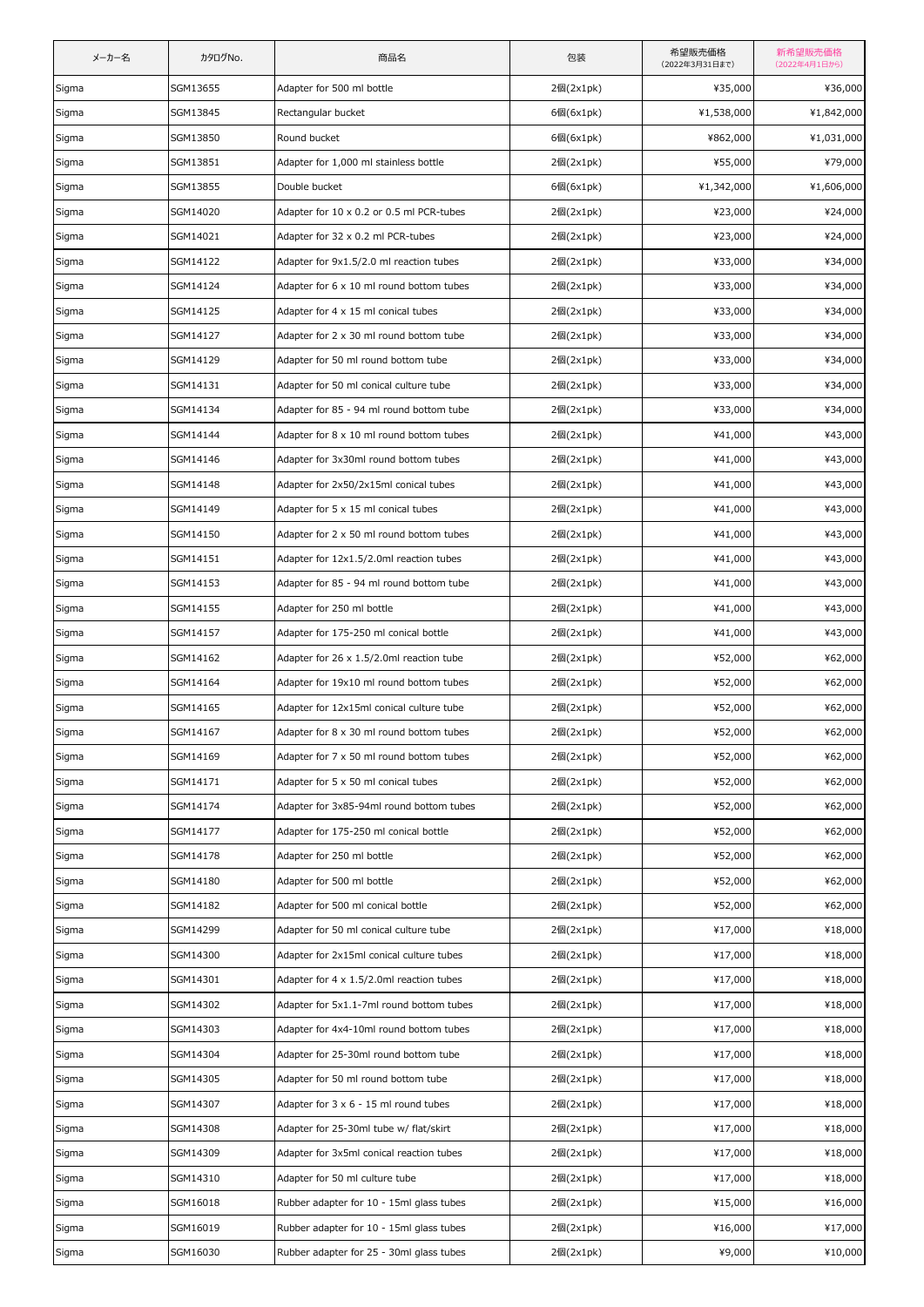| メーカー名 | カタログNo.  | 商品名                                    | 包装        | 希望販売価格<br>(2022年3月31日まで) | 新希望販売価格<br>(2022年4月1日から) |
|-------|----------|----------------------------------------|-----------|--------------------------|--------------------------|
| Sigma | SGM17006 | Round adapter                          | 2個(2x1pk) | ¥12,000                  | ¥13,000                  |
| Sigma | SGM17007 | Round adapter                          | 2個(2x1pk) | ¥12,000                  | ¥13,000                  |
| Sigma | SGM17008 | Round adapter                          | 2個(2x1pk) | ¥17,000                  | ¥18,000                  |
| Sigma | SGM17012 | Round adapter                          | 2個(2x1pk) | ¥17,000                  | ¥18,000                  |
| Sigma | SGM17015 | Round adapter                          | 2個(2x1pk) | ¥12,000                  | ¥13,000                  |
| Sigma | SGM17019 | Round adapter                          | 2個(2x1pk) | ¥17,000                  | ¥18,000                  |
| Sigma | SGM17025 | Round adapter                          | 2個(2x1pk) | ¥12,000                  | ¥13,000                  |
| Sigma | SGM17030 | Round adapter                          | 2個(2x1pk) | ¥17,000                  | ¥18,000                  |
| Sigma | SGM17032 | Round adapter                          | 2個(2x1pk) | ¥17,000                  | ¥18,000                  |
| Sigma | SGM17048 | Round adapter                          | 2個(2x1pk) | ¥17,000                  | ¥18,000                  |
| Sigma | SGM17049 | Round adapter                          | 2個(2x1pk) | ¥17,000                  | ¥18,000                  |
| Sigma | SGM17050 | Round adapter                          | 2個(2x1pk) | ¥17,000                  | ¥18,000                  |
| Sigma | SGM17052 | Round adapter                          | 2個(2x1pk) | ¥17,000                  | ¥18,000                  |
| Sigma | SGM17085 | Round adapter                          | 2個(2x1pk) | ¥17,000                  | ¥18,000                  |
| Sigma | SGM17100 | Round carrier for 100 ml round tube    | 2個(2x1pk) | ¥12,000                  | ¥13,000                  |
| Sigma | SGM17210 | Round adapter                          | 2個(2x1pk) | ¥32,000                  | ¥34,000                  |
| Sigma | SGM17211 | Round carrier for 12x5ml conical tubes | 2個(2x1pk) | ¥45,000                  | ¥47,000                  |
| Sigma | SGM17344 | Round adapter                          | 2個(2x1pk) | ¥32,000                  | ¥34,000                  |
| Sigma | SGM17345 | Round adapter                          | 2個(2x1pk) | ¥32,000                  | ¥34,000                  |
| Sigma | SGM17346 | Round adapter                          | 2個(2x1pk) | ¥32,000                  | ¥34,000                  |
| Sigma | SGM17347 | Round adapter                          | 2個(2x1pk) | ¥32,000                  | ¥34,000                  |
| Sigma | SGM17350 | Round adapter                          | 2個(2x1pk) | ¥32,000                  | ¥34,000                  |
| Sigma | SGM17352 | Round adapter                          | 2個(2x1pk) | ¥32,000                  | ¥34,000                  |
| Sigma | SGM17353 | Round adapter                          | 2個(2x1pk) | ¥32,000                  | ¥34,000                  |
| Sigma | SGM17354 | Round adapter                          | 2個(2x1pk) | ¥32,000                  | ¥34,000                  |
| Sigma | SGM17355 | Round adapter                          | 2個(2x1pk) | ¥32,000                  | ¥34,000                  |
| Sigma | SGM17358 | Round adapter                          | 2個(2x1pk) | ¥32,000                  | ¥34,000                  |
| Sigma | SGM17359 | Round adapter                          | 2個(2x1pk) | ¥32,000                  | ¥34,000                  |
| Sigma | SGM17360 | Round adapter                          | 2個(2x1pk) | ¥32,000                  | ¥34,000                  |
| Sigma | SGM17361 | Round adapter                          | 2個(2x1pk) | ¥32,000                  | ¥34,000                  |
| Sigma | SGM17362 | Round adapter                          | 2個(2x1pk) | ¥32,000                  | ¥34,000                  |
| Sigma | SGM17370 | Round adapter                          | 2個(2x1pk) | ¥32,000                  | ¥34,000                  |
| Sigma | SGM17375 | Round adapter                          | 2個(2x1pk) | ¥32,000                  | ¥34,000                  |
| Sigma | SGM17376 | Round adapter                          | 2個(2x1pk) | ¥32,000                  | ¥34,000                  |
| Sigma | SGM17377 | Round adapter                          | 2個(2x1pk) | ¥32,000                  | ¥34,000                  |
| Sigma | SGM17378 | Round adapter                          | 2個(2x1pk) | ¥32,000                  | ¥34,000                  |
| Sigma | SGM17385 | Round adapter                          | 2個(2x1pk) | ¥32,000                  | ¥34,000                  |
| Sigma | SGM17390 | Round adapter                          | 2個(2x1pk) | ¥32,000                  | ¥34,000                  |
| Sigma | SGM17393 | Round adapter                          | 2個(2x1pk) | ¥32,000                  | ¥34,000                  |
| Sigma | SGM17395 | Round adapter                          | 2個(2x1pk) | ¥32,000                  | ¥34,000                  |
| Sigma | SGM17400 | Round adapter                          | 2個(2x1pk) | ¥32,000                  | ¥34,000                  |
| Sigma | SGM17402 | Round adapter                          | 2個(2x1pk) | ¥50,000                  | ¥51,000                  |
| Sigma | SGM17404 | Round adapter                          | 2個(2x1pk) | ¥32,000                  | ¥34,000                  |
| Sigma | SGM17649 | Round adapter                          | 2個(2x1pk) | ¥45,000                  | ¥48,000                  |
| Sigma | SGM17652 | Round adapter                          | 2個(2x1pk) | ¥45,000                  | ¥48,000                  |
| Sigma | SGM17653 | Round adapter                          | 2個(2x1pk) | ¥45,000                  | ¥48,000                  |
| Sigma | SGM17654 | Round adapter                          | 2個(2x1pk) | ¥45,000                  | ¥48,000                  |
| Sigma | SGM17655 | Round adapter                          | 2個(2x1pk) | ¥45,000                  | ¥48,000                  |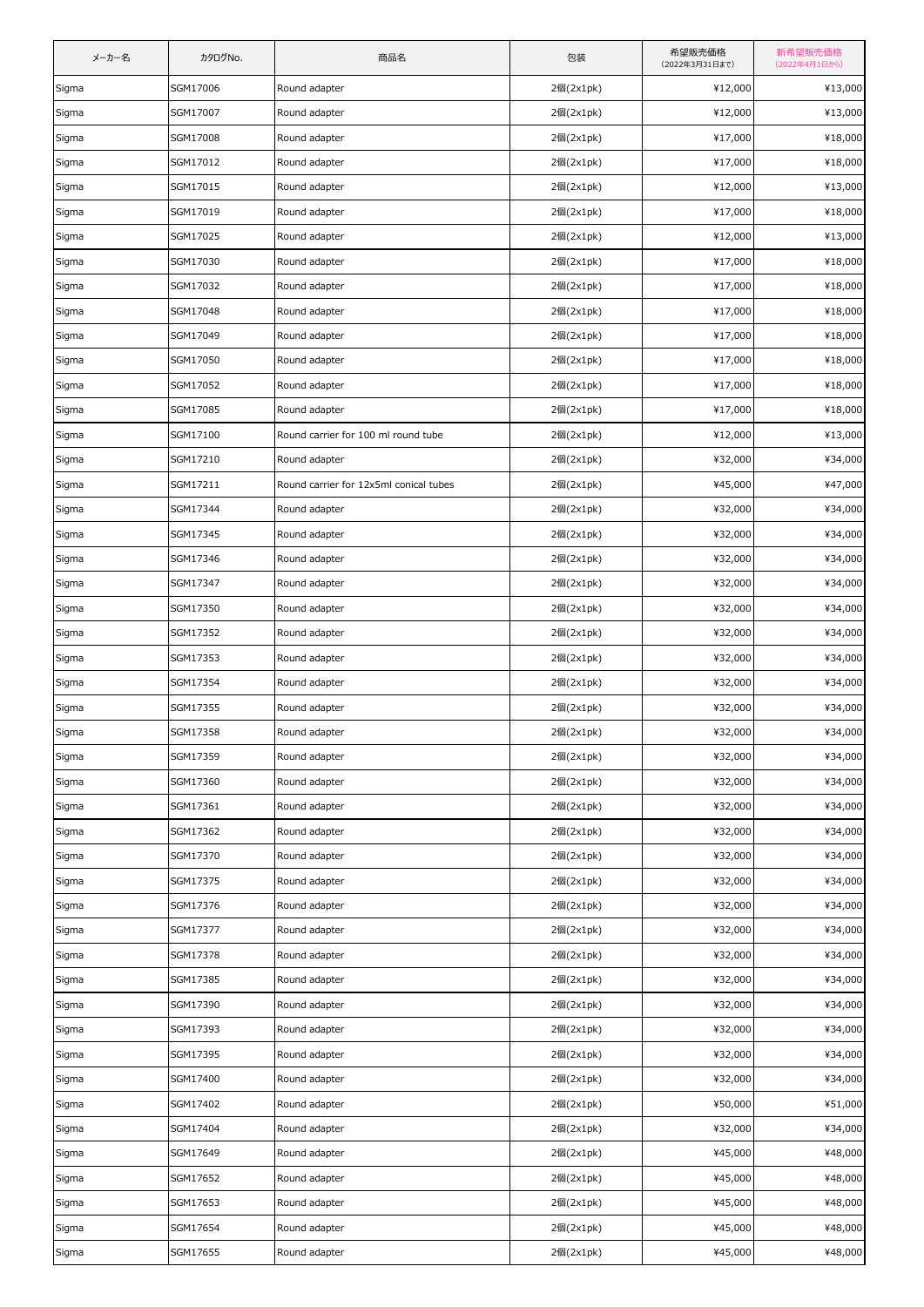| メーカー名              | カタログNo.        | 商品名                                      | 包装         | 希望販売価格<br>(2022年3月31日まで) | 新希望販売価格<br>(2022年4月1日から) |
|--------------------|----------------|------------------------------------------|------------|--------------------------|--------------------------|
| Sigma              | SGM17658       | Round adapter                            | 2個(2x1pk)  | ¥45,000                  | ¥48,000                  |
| Sigma              | SGM17659       | Round adapter                            | 2個(2x1pk)  | ¥45,000                  | ¥48,000                  |
| Sigma              | SGM17660       | Round adapter                            | 2個(2x1pk)  | ¥45,000                  | ¥48,000                  |
| Sigma              | SGM17662       | Round adapter                            | 2個(2x1pk)  | ¥45,000                  | ¥48,000                  |
| Sigma              | SGM17670       | Round adapter                            | 2個(2x1pk)  | ¥45,000                  | ¥48,000                  |
| Sigma              | SGM17675       | Round adapter                            | 2個(2x1pk)  | ¥45,000                  | ¥48,000                  |
| Sigma              | SGM17676       | Round adapter                            | 2個(2x1pk)  | ¥45,000                  | ¥48,000                  |
| Sigma              | SGM17677       | Round adapter                            | 2個(2x1pk)  | ¥45,000                  | ¥48,000                  |
| Sigma              | SGM17678       | Round adapter                            | 2個(2x1pk)  | ¥45,000                  | ¥48,000                  |
| Sigma              | SGM17682       | Round adapter                            | 2個(2x1pk)  | ¥45,000                  | ¥48,000                  |
| Sigma              | SGM17685       | Round carrier for 3 x 85 - 94 ml tubes   | 2個(2x1pk)  | ¥45,000                  | ¥48,000                  |
| Sigma              | SGM17690       | Round adapter                            | 2個(2x1pk)  | ¥45,000                  | ¥48,000                  |
| Sigma              | SGM17692       | Round adapter                            | 2個(2x1pk)  | ¥45,000                  | ¥48,000                  |
| Sigma              | SGM17693       | Round adapter                            | 2個(2x1pk)  | ¥45,000                  | ¥48,000                  |
| Sigma              | SGM17694       | Round adapter                            | 2個(2x1pk)  | ¥45,000                  | ¥48,000                  |
| Sigma              | SGM17695       | Round adapter                            | 2個(2x1pk)  | ¥45,000                  | ¥48,000                  |
| Sigma              | SGM17696       | Round adapter                            | 2個(2x1pk)  | ¥45,000                  | ¥48,000                  |
| Sigma              | SGM17698       | Round adapter                            | 2個(2x1pk)  | ¥45,000                  | ¥48,000                  |
| Sigma              | SGM17775       | Round adapter                            | 2個(2x1pk)  | ¥69,000                  | ¥82,000                  |
| Sigma              | SGM17777       | Round adapter                            | 2個(2x1pk)  | ¥69,000                  | ¥82,000                  |
| Sigma              | SGM17780       | Round adapter                            | 2個(2x1pk)  | ¥69,000                  | ¥82,000                  |
| Sigma              | SGM17920       | Table for centrifuge made of sheet-steel | 1式         | ¥243,000                 | ¥254,000                 |
| Sigma              | SGM17921       | Table for centrifuge made of sheet-steel | 1式         | ¥243,000                 | ¥254,000                 |
| Sigma              | SGM17922       | Table for centrifuge made of sheet-steel | 1式         | ¥243,000                 | ¥254,000                 |
| Sigma              | SGM17923       | Table for centrifuge made of sheet-steel | 1式         | ¥243,000                 | ¥254,000                 |
| Sigma              | SGM17926       | Table for centrifuge made of sheet-steel | 1式         | ¥243,000                 | ¥254,000                 |
| Sigma              | SGM17927       | Table for centrifuge made of sheet-steel | 1式         | ¥243,000                 | ¥254,000                 |
| Sigma              | SGM17978       | Plate holder                             | 2個(2x1pk)  | ¥25,000                  | ¥26,000                  |
| Sigma              | SGM17979       | Plate holder                             | 2個(2x1pk)  | ¥25,000                  | ¥26,000                  |
| Sigma              | SGM17980       | Plate holder                             | 4個(4x1pk)  | ¥55,000                  | ¥58,000                  |
| Sigma              | SGM17981       | Plate holder                             | 2個(2x1pk)  | ¥31,000                  | ¥32,000                  |
| Sigma              | SGM17982       | Plate holder                             | 2個(2x1pk)  | ¥25,000                  | ¥26,000                  |
| Sigma              | SGM18002       | Rectangular adapter                      | 2個(2x1pk)  | ¥25,000                  | ¥28,000                  |
| Sigma              | SGM18309       | Hexagon adapter                          | 2個(2x1pk)  | ¥60,000                  | ¥63,000                  |
| Sigma              | SGM18310       | Hexagon adapter                          | 2個(2x1pk)  | ¥60,000                  | ¥63,000                  |
| Sigma              | SGM18311       | Hexagon adapter                          | 2個(2x1pk)  | ¥60,000                  | ¥63,000                  |
| Sigma              | SGM18313       | Hexagon adapter                          | 2個(2x1pk)  | ¥60,000                  | ¥63,000                  |
| Sigma              | SGM18605       | Hexagon adapter                          | 2個(2x1pk)  | ¥81,000                  | ¥84,000                  |
| Sigma              | SGM18606       | Hexagon adapter                          | 2個(2x1pk)  | ¥81,000                  | ¥84,000                  |
| Sigma              | SGM18607       | Hexagon adapter                          | 2個(2x1pk)  | ¥81,000                  | ¥84,000                  |
| Sigma              | SGM18615       | Double rectangular carrier               | 2個(2x1pk)  | ¥65,000                  | ¥68,000                  |
| Sigma              | SGM18650       | Double rectangular adapter               | 2個(2x1pk)  | ¥65,000                  | ¥68,000                  |
| Sigma              | SGM90934       | Angle rotor with Cleanroom               | 1式         | ¥210,000                 | ¥219,000                 |
| Sigma              | SGM90938       | Angle rotor with Cleanroom coating       | 1式         | ¥1,382,000               | ¥1,448,000               |
| Sigma              | SGM91429       | Polypropylene angle rotor                | 1式         | ¥66,000                  | ¥69,000                  |
| <b>BLooK</b>       | SM306-0050     | GScript One RT-PCR Kit 50 rxns           | 1‡y}(1kit) | ¥63,000                  | ¥42,500                  |
| analytikjena (UVP) | <b>TFM-20V</b> | トランスイルミネーター302nm/20x20cm                 | 1式         | ¥360,000                 | ¥370,000                 |
| analytikjena (UVP) | TFM-30V        | トランスイルミネーター302nm/21x26cm                 | 1式         | ¥380,000                 | ¥390,000                 |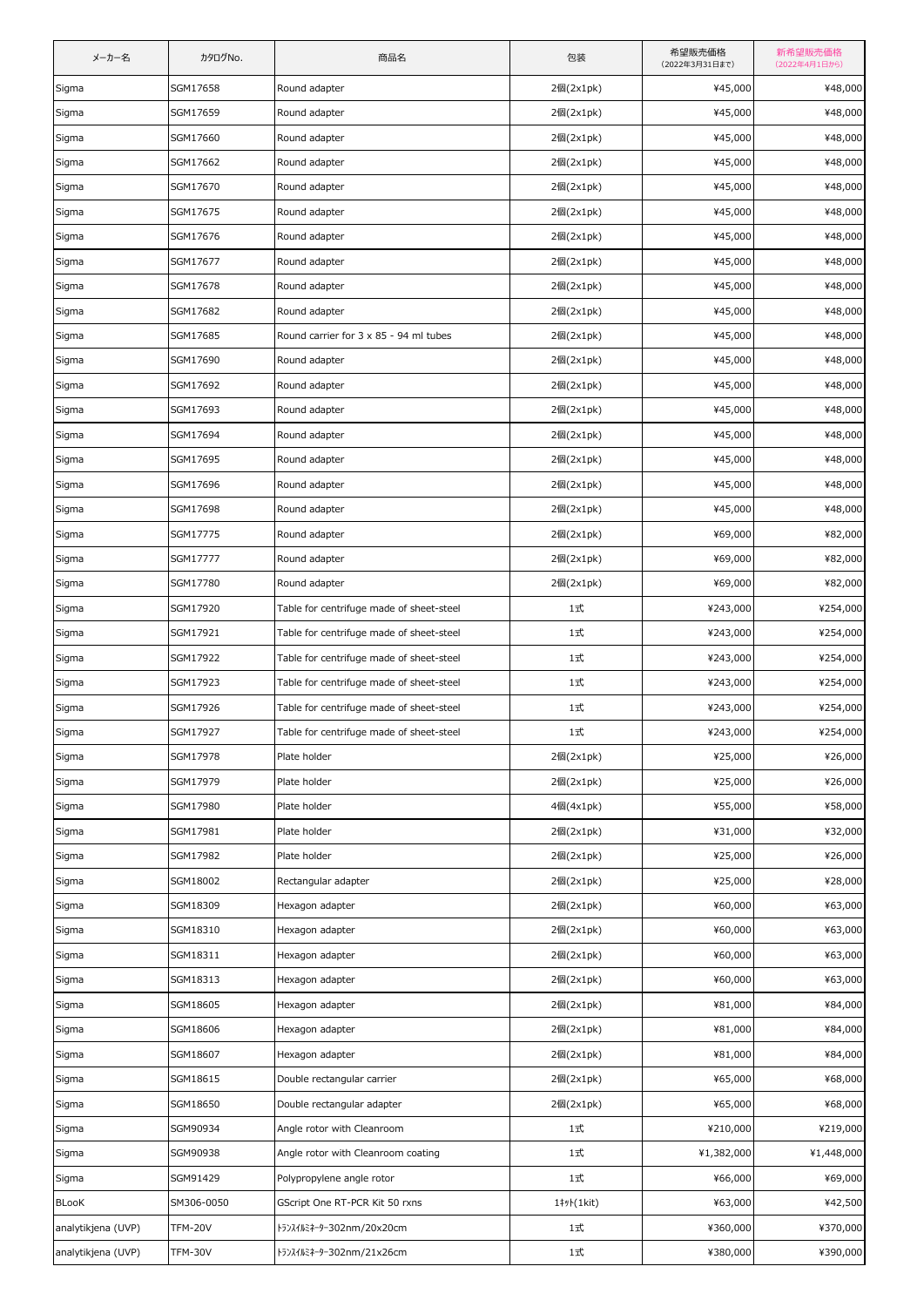| メーカー名                    | カタログNo.        | 商品名                                        | 包装                | 希望販売価格<br>(2022年3月31日まで) | 新希望販売価格<br>(2022年4月1日から) |
|--------------------------|----------------|--------------------------------------------|-------------------|--------------------------|--------------------------|
| analytikjena (UVP)       | <b>TFM-40V</b> | トランスイルミネーター302nm/21x26cm                   | 1式                | ¥340,000                 | ¥350,000                 |
| analytikjena (UVP)       | <b>TLW-20</b>  | トランスイルミネーター365nm/White20x20cm              | 1式                | ¥230,000                 | ¥240,000                 |
| analytikjena (UVP)       | <b>TMW-20</b>  | トランスイルミネーター302nm/White20x20cm              | 1式                | ¥320,000                 | ¥330,000                 |
| Spectro-UV (Spectroline) | $UV-4B$        | ポータブル型UVランプ365nm4W                         | 1式                | ¥9,900                   | ¥9,000                   |
| analytikjena (UVP)       | <b>VB-26V</b>  | VisiBlue T1 k3-9480nm21x26                 | 1式                | ¥210,000                 | ¥230,000                 |
| analytikjena (UVP)       | <b>VB-40V</b>  | VisiBlueT1lk3+9-480nm/20x40c               | 1式                | ¥250,000                 | ¥260,000                 |
| <b>NEST</b>              | WNB303216      | 1000 µl Tips, Blue, Racked, 滅菌             | 1000本(100x10rack) | ¥7,500                   | ¥6,500                   |
| <b>NEST</b>              | WNB304016      | 1250 µl Tips, 透明 Racked, 滅菌                | 960本(96x10rack)   | ¥7,100                   | ¥6,300                   |
| <b>NEST</b>              | WNB313012      | 1000 µl Filter Tips, Racked, 滅菌            | 960本(96x10rack)   | ¥9,500                   | ¥8,300                   |
| <b>NEST</b>              | WNB332002      | 50 µl Automation Tips, 減菌                  | 2304本(96x24rack)  | ¥29,700                  | ¥25,400                  |
| <b>NEST</b>              | WNB332012      | 50 µl Automation Tips with filter, 滅菌      | 2304本(96x24rack)  | ¥33,300                  | ¥28,400                  |
| <b>NEST</b>              | WNB332102      | 200 µl Automation Tips, 滅菌                 | 2304本(96x24rack)  | ¥30,700                  | ¥26,100                  |
| <b>NEST</b>              | WNB332112      | 200 µl Automation Tips with filter, 減菌     | 2304本(96x24rack)  | ¥34,000                  | ¥29,000                  |
| <b>NEST</b>              | WNB332202      | 1000 µl Automation Tips, 滅菌                | 2304本(96x24rack)  | ¥34,700                  | ¥29,400                  |
| <b>NEST</b>              | WNB332212      | 1000 µl Automation Tips with filter, 滅菌    | 2304本(96x24rack)  | ¥38,900                  | ¥33,000                  |
| <b>NEST</b>              | WNB343002      | 500 mL バキュームフィルター, 0.10 µm, PES, 減菌        | 12個(1x12pk)       | ¥13,200                  | ¥11,600                  |
| <b>NEST</b>              | WNB343003      | 500 mL バキュームフィルター, 0.45 µm, PES, 滅菌        | 12個(1x12pk)       | ¥13,200                  | ¥11,600                  |
| <b>NEST</b>              | WNB343101      | 500 mL バキュームフィルター, 0.22 µm, PVDF, 滅菌       | 12個(1x12pk)       | ¥13,900                  | ¥11,900                  |
| <b>NEST</b>              | WNB343102      | 500 mL バキュームフィルター, 0.10 µm, PVDF, 滅菌       | 12個(1x12pk)       | ¥13,900                  | ¥11,900                  |
| <b>NEST</b>              | WNB343103      | 500 mL バキュームフィルター, 0.45 µm, PVDF, 滅菌       | 12個(1x12pk)       | ¥13,900                  | ¥11,900                  |
| <b>NEST</b>              | WNB343201      | 500 mL バキュームフィルター, 0.22 µm, MCE, 滅菌        | 12個(1x12pk)       | ¥13,200                  | ¥11,600                  |
| <b>NEST</b>              | WNB343202      | 500 mL バキュームフィルター, 0.10 µm, MCE, 滅菌        | 12個(1x12pk)       | ¥13,200                  | ¥11,600                  |
| <b>NEST</b>              | WNB343203      | 500 mL バキュームフィルター, 0.45 µm, MCE, 滅菌        | 12個(1x12pk)       | ¥13,200                  | ¥11,600                  |
| <b>NEST</b>              | WNB343301      | 500 mL バキュームフィルター, 0.22 μm, CA, 滅菌         | 12個(1x12pk)       | ¥13,200                  | ¥11,600                  |
| <b>NEST</b>              | WNB343302      | 500 mL バキュームフィルター, 0.10 µm, CA, 滅菌         | 12個(1x12pk)       | ¥13,200                  | ¥11,600                  |
| <b>NEST</b>              | WNB343303      | 500 mL バキュームフィルター, 0.45 µm, CA, 滅菌         | 12個(1x12pk)       | ¥13,200                  | ¥11,600                  |
| <b>NEST</b>              | WNB402001      | 0.2 mL 96 Well PCR Plate,透明                | 25枚(5x5pk)        | ¥8,300                   | ¥6,900                   |
| <b>NEST</b>              | WNB402011      | 0.2 mL 96 Well PCR Plate, White            | 25枚(5x5pk)        | ¥8,400                   | ¥7,000                   |
| <b>NEST</b>              | WNB402101      | 0.1 mL 96 Well PCR Plate,透明                | 25枚(5x5pk)        | ¥8,300                   | ¥6,900                   |
| NEST                     | WNB402111      | 0.1 mL 96 Well PCR Plate, White            | 25枚(5x5pk)        | ¥8,400                   | ¥7,000                   |
| <b>NEST</b>              | WNB402201      | 0.2 mL 96 Well PCR Plate, Elevated, 透明     | 25枚(5x5pk)        | ¥8,300                   | ¥6,900                   |
| <b>NEST</b>              | WNB402301      | 0.2 mL 96 Well PCR Plate, SemiSkirt, 透明    | 25枚(5x5pk)        | ¥8,300                   | ¥6,900                   |
| <b>NEST</b>              | WNB402401      | 0.1 mL 96 Well PCR Plate, Semi Skirt       | 25枚(5x5pk)        | ¥8,300                   | ¥6,900                   |
| <b>NEST</b>              | WNB402411      | 0.1 mL 96 Well PCR Plate, SemiSkirt, White | 25枚(5x5pk)        | ¥8,400                   | ¥7,000                   |
| <b>NEST</b>              | WNB402501      | 0.1 mL 96 Well PCR Plate, FullSkirt,透明     | 25枚(5x5pk)        | ¥8,300                   | ¥6,900                   |
| NEST                     | WNB402601      | 0.2 mL 96 Well PCR Plate, Semi Skirt       | 25枚(5x5pk)        | ¥8,300                   | ¥6,900                   |
| <b>NEST</b>              | WNB402712      | 100 µl 96Well PCR Plates, SemiSkirt, Roche | 10枚(10x1pk)       | ¥5,700                   | ¥4,700                   |
| <b>NEST</b>              | WNB402812      | PCRプレート 96Well 0.1mL ホワイト Roche対応          | 10枚(10x1pk)       | ¥5,700                   | ¥4,700                   |
| <b>NEST</b>              | WNB406112      | Domed 8-strip Caps                         | 1000個(125x1pk)    | ¥1,300                   | ¥1,200                   |
| <b>NEST</b>              | WNB409013      | 40 µl 384 Well PCR Plates, Semi Skirt      | 10枚(10x1pk)       | ¥9,400                   | ¥7,900                   |
| <b>NEST</b>              | WNB509001      | 24 Well Plastic Comb, 減菌                   | 25枚(1x25pk)       | ¥16,500                  | ¥12,500                  |
| <b>NEST</b>              | WNB510001      | 16 mL 24-Well Deepウエルプレートs, V底,角穴,滅菌       | 25枚(1x25pk)       | ¥22,400                  | ¥12,900                  |
| <b>NEST</b>              | WNB510011      | 510001 & 509001                            | 25式(1式)           | ¥36,300                  | ¥25,100                  |
| <b>NEST</b>              | WNB608201      | 4 mL Sterile Disposable Sampler Tubes      | 1000個(50x20pk)    | ¥56,100                  | ¥29,000                  |
| <b>NEST</b>              | WNB608207      | 4 mL Sterile Disposable Sampler Tubes      | 1000個(200x5pk)    | ¥46,200                  | ¥27,400                  |
| <b>NEST</b>              | WNB619011      | 5 mL Sterile Disposable Sampler Tubes      | 1000個(50x20pk)    | ¥72,600                  | ¥29,000                  |
| NEST                     | WNB619017      | 5 mL Sterile Disposable Sampler Tubes      | 1000個(200x5pk)    | ¥36,300                  | ¥27,400                  |
| <b>NEST</b>              | WNB624201      | 3 mL Sterile Disposable Sampler Tubes      | 1000個(50x20pk)    | ¥56,100                  | ¥29,000                  |